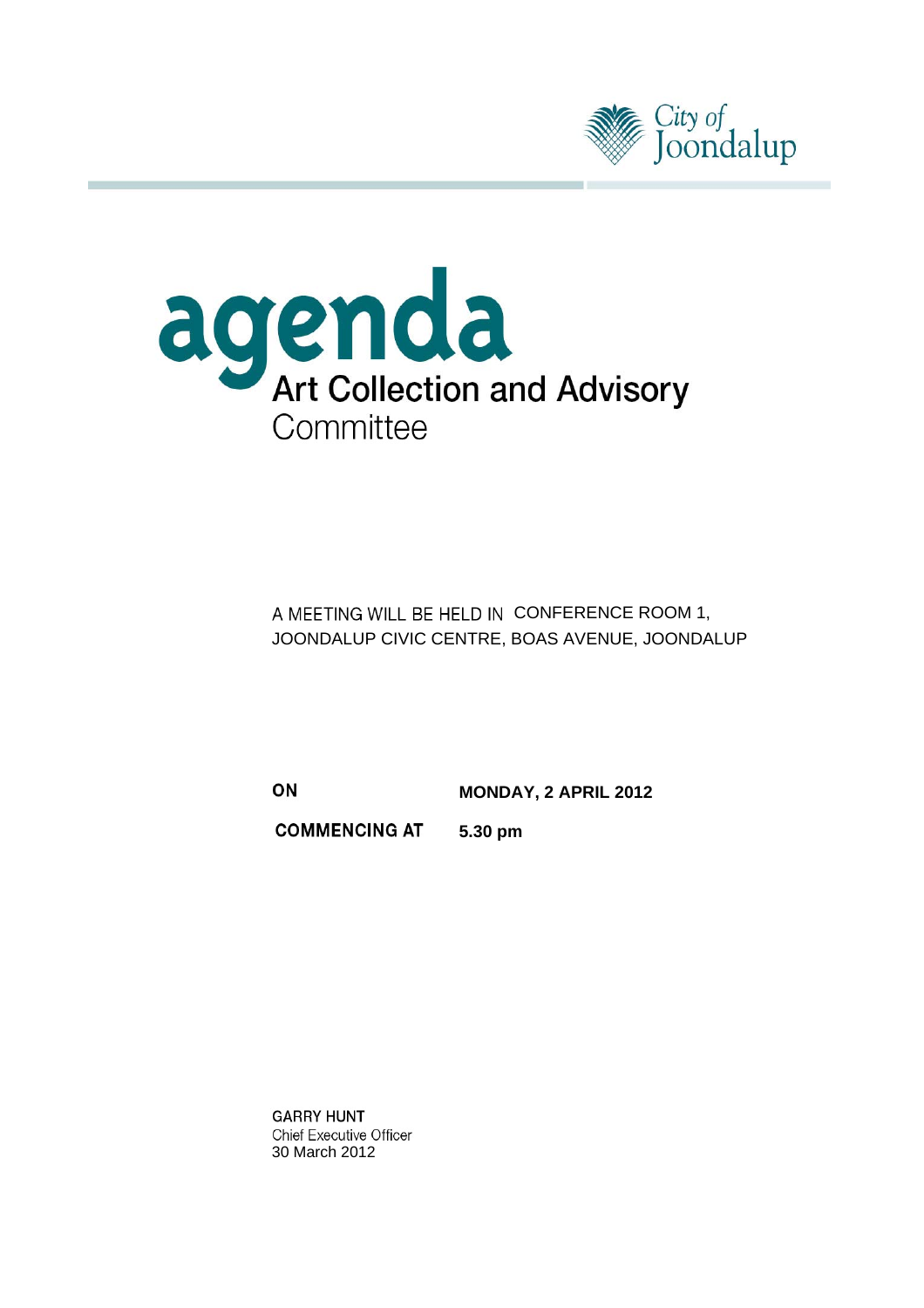#### **PROCEDURES FOR PUBLIC QUESTION TIME**

The following procedures for the conduct of Public Question Time were adopted at the Council meeting held on 17 March 2009:

#### **Questions asked verbally**

- 1 Members of the public are invited to ask questions at Committee Meetings.
- 2 Questions asked at a Committee meeting should relate to items on the Committee agenda.
- 3 A register will be provided for those persons wanting to ask questions to enter their name. Persons will be requested to come forward in the order in which they are registered, and to give their name and address.
- 4 Public question time will be limited to two minutes per member of the public, with a limit of two questions per member of the public.
- 5 Statements are not to precede the asking of a question during public question time. Statements should be made during public statement time.
- 6 Members of the public are encouraged to keep their questions brief to enable everyone who desires to ask a question to have the opportunity to do so.
- 7 Public question time will be limited to the legislative minimum of fifteen minutes and may be extended in intervals of up to ten minutes by resolution of the Committee, but the total time allocated for public questions to be asked and responses to be given is not to exceed thirty five (35) minutes in total. Public question time is declared closed following the expiration of the allocated time period, or earlier than such time where there are no further questions.
- 8 Questions are to be directed to the Presiding Member and should be asked politely in good faith and are not to be framed in such a way as to reflect adversely or be defamatory on a particular Committee Member or City employee. The Presiding Member shall decide to:
	- $\triangleright$  Accept or reject any question and his/her decision is final;
	- $\triangleright$  Nominate a member of the Committee and/or City employee to respond to the question;
	- $\geq$  Take a question on notice. In this case a written response will be provided as soon as possible, and included in the agenda of the next Committee meeting.
- 9 Where a Committee Member is of the opinion that a member of the public is:
	- $\triangleright$  asking a question at a Committee meeting that is not relevant to the purpose for which the meeting has been called;
	- $\triangleright$  making a statement during public question time:

they may bring it to the attention of the Presiding Member.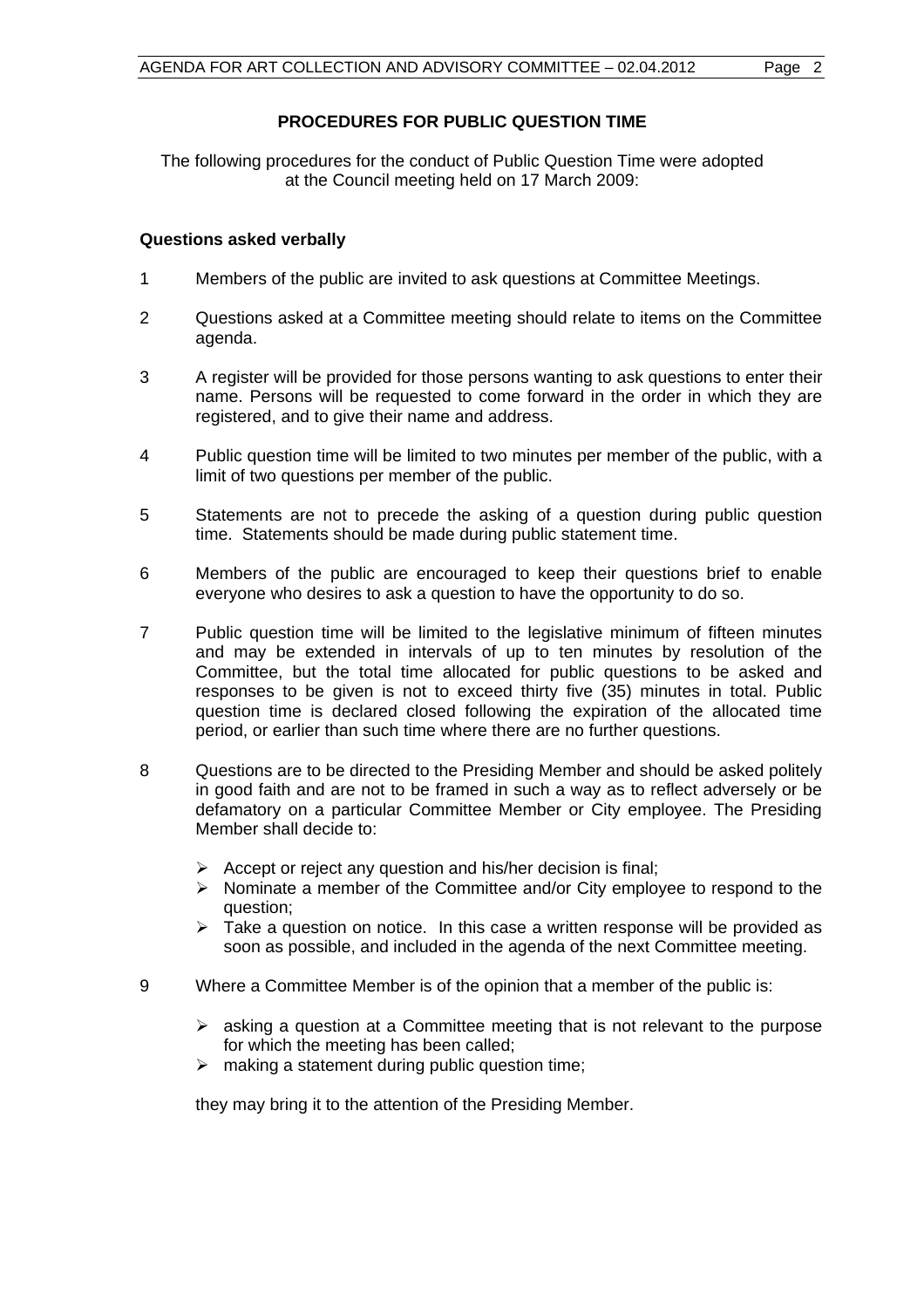11 It is not intended that question time should be used as a means to obtain information that would not be made available if it was sought from the City's records under Section 5.94 of the Local Government Act 1995 or the Freedom of Information (FOI) Act 1992. Where the response to a question(s) would require a substantial commitment of the City's resources, the Chief Executive Officer (CEO) will determine that it is an unreasonable impost upon the City and refuse to provide it. The CEO will advise the member of the public that the information may be sought in accordance with the FOI Act 1992.

#### **Questions in Writing – (Residents and/or ratepayers of the City of Joondalup only).**

- 1 Only City of Joondalup residents and/or ratepayers may submit questions to the City in writing.
- 2 Questions asked at a Committee meeting should relate to items on the Committee agenda.
- 3 The City will accept a maximum of five written questions per City of Joondalup resident/ratepayer. To ensure equality and consistency, each part of a multi-part question will be treated as a question in its own right.
- 4 Questions lodged by 9.00 am on the day immediately prior to the scheduled Committee meeting will be responded to, where possible, at the Committee meeting. These questions, and their responses, will be distributed to Elected Members and made available to the public in written form at the meeting.
- 5 The Presiding Member shall decide to accept or reject any written question and his/her decision is final. Where there is any concern about a question being offensive, defamatory or the like, the Presiding Member will make a determination in relation to the question. Questions determined as offensive, defamatory or the like will not be published. Where the Presiding Member rules questions to be out of order, an announcement to this effect will be made at the meeting, including the reason(s) for the decision.
- 6 The Presiding Member may rule questions out of order where they are substantially the same as questions previously submitted and responded to.
- 7 Written questions unable to be responded to at the Committee meeting will be taken on notice. In this case, a written response will be provided as soon as possible and included on the agenda of the next Committee meeting.
- 8 A person who submits written questions may also ask questions at a Committee meeting and questions asked verbally may be different to those submitted in writing.
- 9 Questions and any response will be summarised and included in the minutes of the Committee meeting.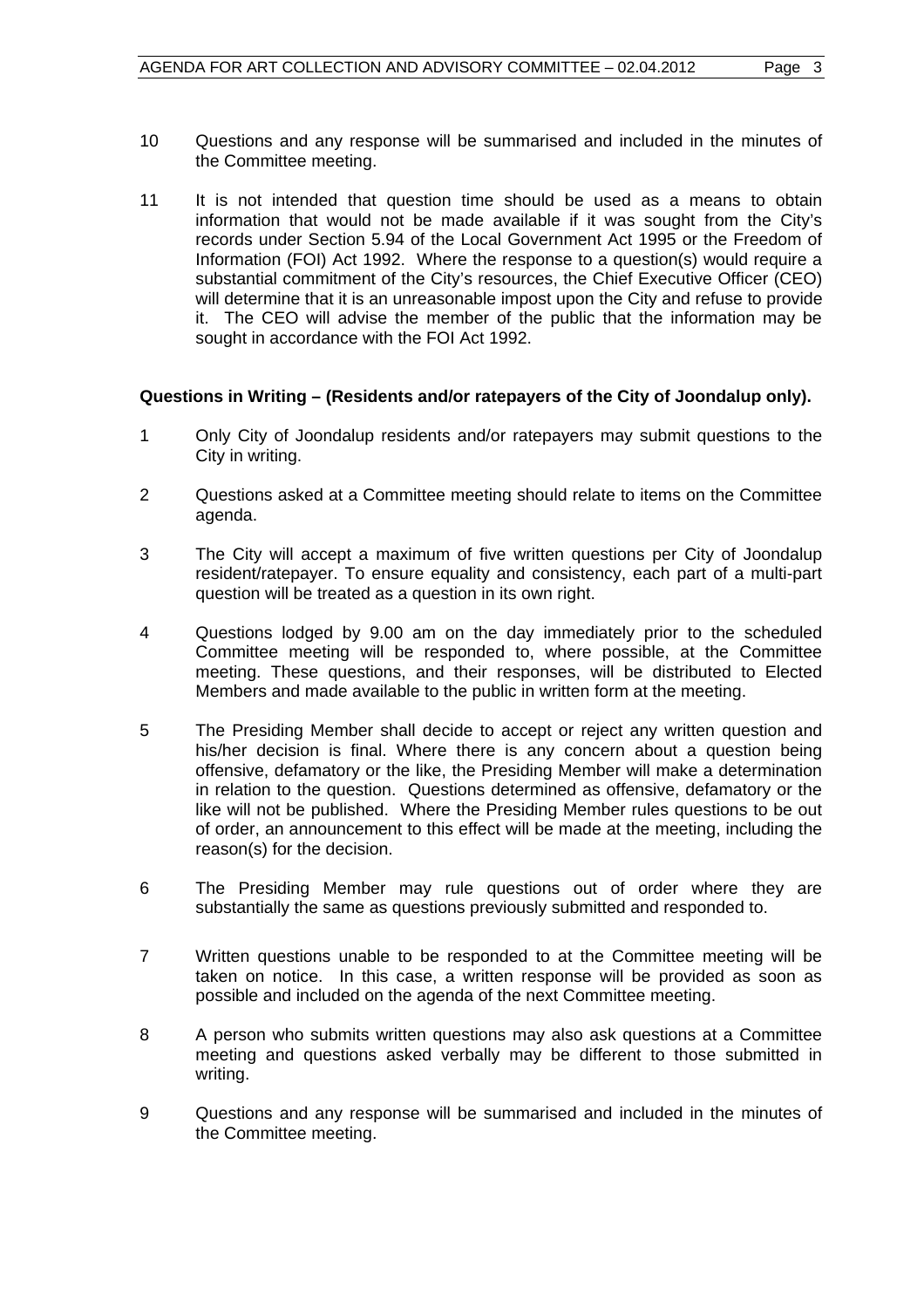10 It is not intended that question time should be used as a means to obtain information that would not be made available if it was sought from the City's records under Section 5.94 of the Local Government Act 1995 or the Freedom of Information (FOI) Act 1992. Where the response to a question(s) would require a substantial commitment of the City's resources, the Chief Executive Officer (CEO) will determine that it is an unreasonable impost upon the City and refuse to provide it. The CEO will advise the member of the public that the information may be sought in accordance with the FOI Act 1992.

#### **DISCLAIMER**

Responses to questions not submitted in writing are provided in good faith and as such, should not be relied upon as being either complete or comprehensive.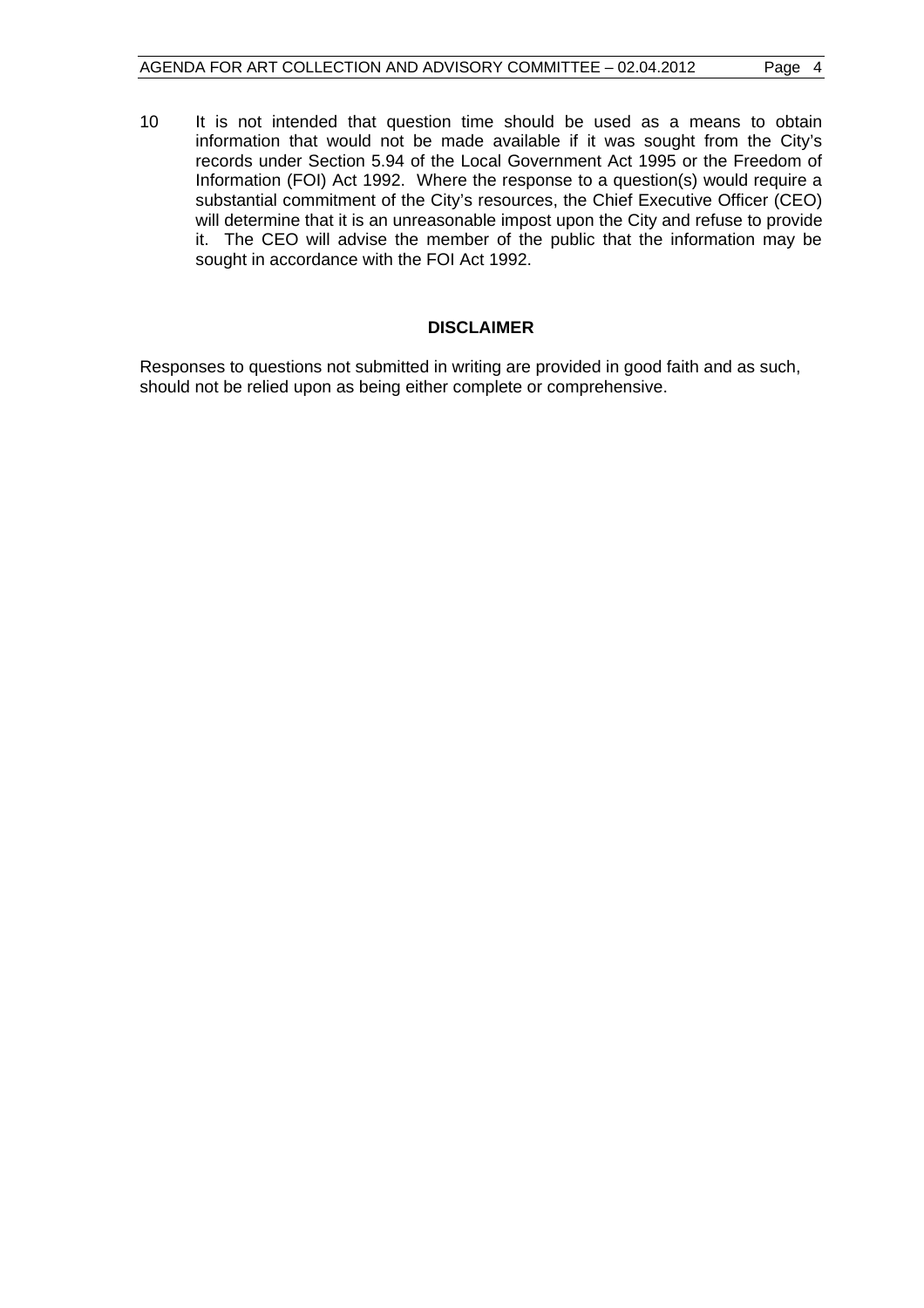#### **PROCEDURES FOR PUBLIC STATEMENT TIME**

The following procedures for the conduct of Public Statement Time were adopted at the Council meeting held on 18 December 2007:

- 1 Members of the public are invited to make statements, either verbally or in writing, at Committee meetings.
- 2 Statements made at a Committee meeting should relate to items on the Committee agenda.
- 3 A register will be provided for those persons wanting to make a statement to enter their name. Persons will be requested to come forward in the order in which they are registered, and to give their name and address.
- 4 Public statement time will be limited to two minutes per member of the public.
- 5 Members of the public are encouraged to keep their statements brief to enable everyone who desires to make a statement to have the opportunity to do so.
- 6 Public statement time will be limited to a maximum of 15 minutes. Public statement time is declared closed following the 15 minute allocated time period, or earlier than such time where there are no further statements.
- 7 Statements are to be directed to the Presiding Member and are to be made politely in good faith and are not to be framed in such a way as to reflect adversely or be defamatory on a particular Elected Member or City employee.
- 8 Where a Committee Member is of the opinion that a member of the public is making a statement at a Committee meeting that is not relevant to the purpose for which the meeting has been called, they may bring it to the attention of the Presiding Member who will make a ruling.
- 9 A member of the public attending a Committee meeting may present a written statement rather than making the Statement verbally if he or she so wishes.
- 10 Statements will be summarised and included in the minutes of the Committee meeting.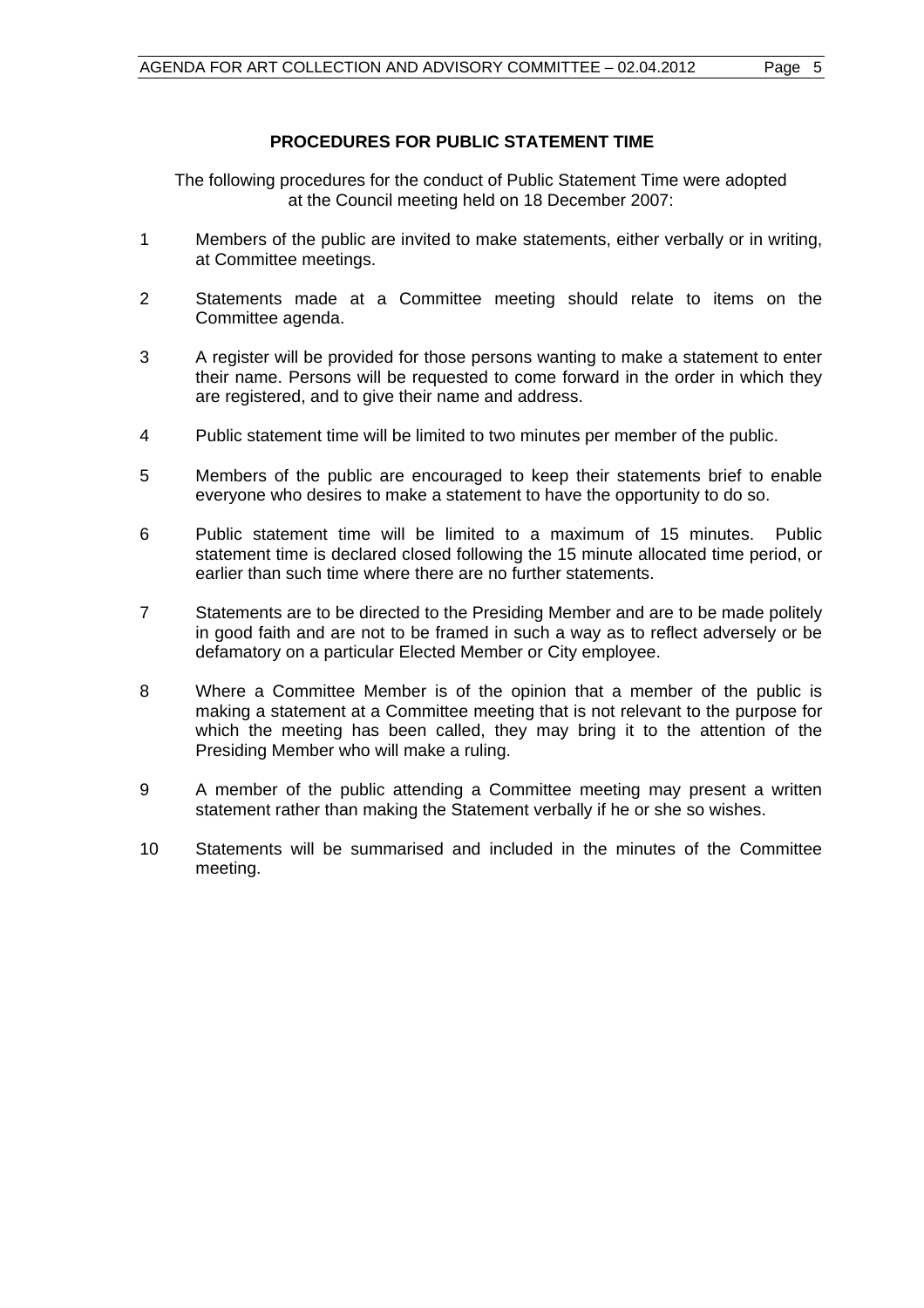## **TABLE OF CONTENTS**

| <b>Item No</b> | <b>Title</b>                                                                   | Page No |
|----------------|--------------------------------------------------------------------------------|---------|
|                | <b>Declaration of Opening</b>                                                  | 9       |
|                | <b>Election of Presiding Member</b>                                            | 9       |
|                | <b>Election of Deputy Presiding Member</b>                                     | 11      |
|                | <b>Public Question Time</b>                                                    | 12      |
|                | <b>Public Statement Time</b>                                                   | 12      |
|                | Apologies/Leave of absence                                                     | 12      |
|                | <b>Confirmation of Minutes</b>                                                 | 12      |
|                | Announcements by the Presiding Person without discussion                       | 12      |
|                | <b>Declarations of Interest</b>                                                | 13      |
|                | Identification of matters for which the meeting may sit<br>behind closed doors | 13      |
|                | Petitions and deputations                                                      | 13      |
|                | Reports                                                                        | 13      |
| $\mathbf{1}$   | <b>Tour of Various Art Collections</b>                                         | 14      |
| $\overline{2}$ | Role of Art Collection and Advisory Committee                                  | 19      |
| 3              | City of Joondalup Invitation Art Award                                         | 23      |
| 4              | Mural Arts Program Review                                                      | 31      |
| 5              | Commissioning of Artwork 2011/2012                                             | 39      |
| 6              | <b>Public Artwork Proposal</b>                                                 | 47      |
|                | Motions of which previous notice has been given                                | 58      |
|                | Requests for Reports for future consideration                                  | 58      |
|                | Closure<br>Note:                                                               | 58      |

Clause 77 of the City's Standing Orders Local Law 2005 states:

"Unless otherwise provided in this local law, the provisions of this local law shall apply to meetings of Committees with the exception of:

- (a) Clause 29 (Members seating) and
- (b) Clause 54 (Limitation on members speaking)"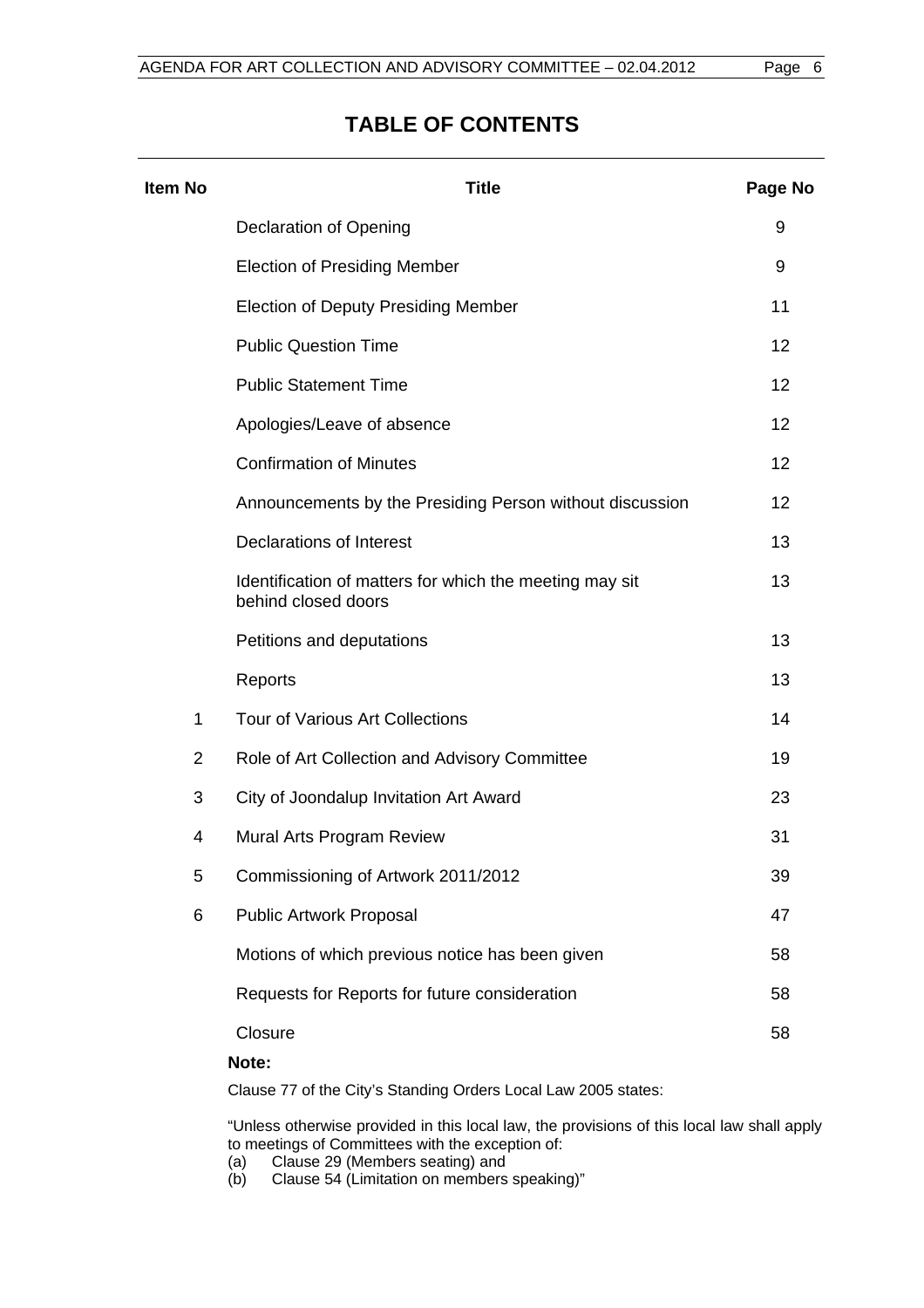# **CITY OF JOONDALUP**

Notice is hereby given that a meeting of the **Art Collection and Advisory Committee** will be held in Conference Room 1, Joondalup Civic Centre, Boas Avenue, Joondalup on **2 April 2012** commencing at **5.30 pm**.

GARRY HUNT Chief Executive Officer **Joondalup** 30 March 2012 Western Australia

## **AGENDA**

#### **Committee Members Committee Avenue Committee Avenue Committee Avenue Committee Avenue Committee Avenue Committee**

*Mayor Troy Pickard Cr Liam Gobbert Cr Geoff Amphlett, JP Cr Kerry Hollywood Cr Tom McLean, JP Cr Sam Thomas Cr Philippa Taylor Cr Teresa Ritchie Cr Russ Fishwick Cr John Chester Cr Brian Corr Chief Executive Officer* 

*Cr Mike Norman Cr Christine Hamilton-Prime* 

#### *Quorum for meetings (4)*

*The quorum for a meeting is to be at least 50% of the number of offices (whether vacant or not) of members of the Committee.* 

#### *Simple majority (4):*

*A simple majority is to be more than 50% of those members present at the meeting.* 

#### *Absolute majority:*

*An absolute majority vote is to be more than 50% of the number of officers (whether vacant or not) of the Committee.* 

#### *Casting vote:*

*In the event that the vote on a motion is tied, the presiding person must cast a second vote.*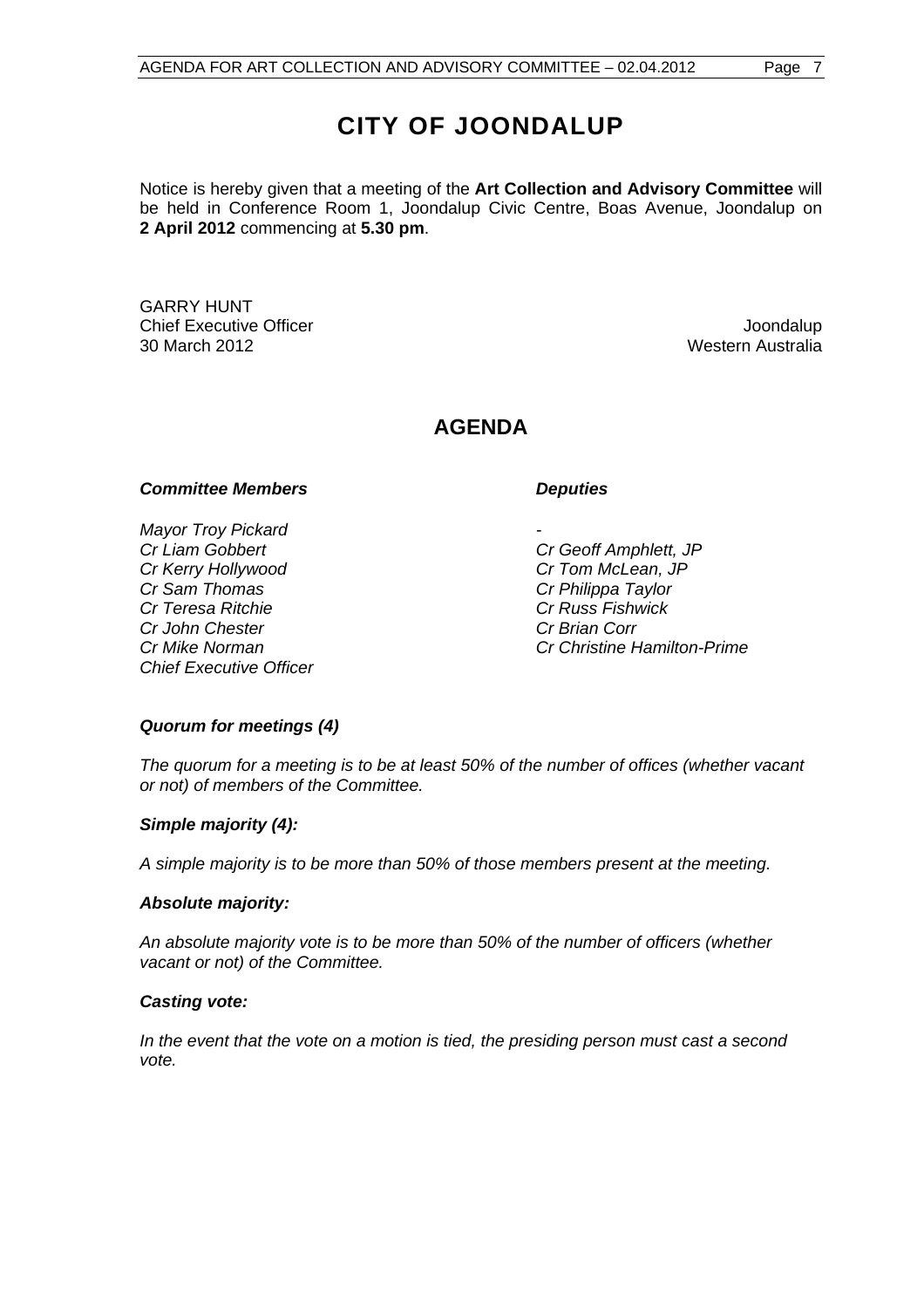#### *Terms of Reference*

*To:* 

- *approve art acquisitions within the available adopted budget funds;*
- *develop and maintain a visual art collection of significance and repute that reflects the cultural aspirations of the City of Joondalup and its expressed goals and policies;*
- *build an art collection of appreciating financial value, which constitutes a sound investment for the City;*
- *collect works of visual art of demonstrable excellence by artists of significance, consistent with the perceived developments in West Australian contemporary art;*
- *collect and commission selectively works of art which enhance the existing Collection and which foster an understanding, enjoyment and appreciation of the visual arts among the broader community and members of the general public;*
- *review the criteria established to determine the award winners.*

### **DECLARATION OF OPENING**

#### **ELECTION OF PRESIDING MEMBER**

Section 5.12 of the Local Government Act 1995 requires a Committee appointed by a local government, to appoint a presiding member as the first item of business at its first meeting.

The procedure that is required to be followed is detailed in Schedule 2.3, Division 1 of the Act which is as follows:

#### **2 When the Committee elects a Presiding Member**

- (1) The office is to be filled as the first matter dealt with:
	- (a) at the first meeting of the Committee after an inaugural election or a Section 4.13 or 4.14 election or after an ordinary elections day; and
	- (b) at the first meeting of the Committee after an extraordinary vacancy occurs in the office.
- (2) If the first ordinary meeting of the Committee is more than 3 weeks after an extraordinary vacancy occurs in the office, a special meeting of the Committee is to be held within that period for the purpose of filling the office.

#### **3 CEO to preside**

The CEO is to preside at the meeting until the office is filled.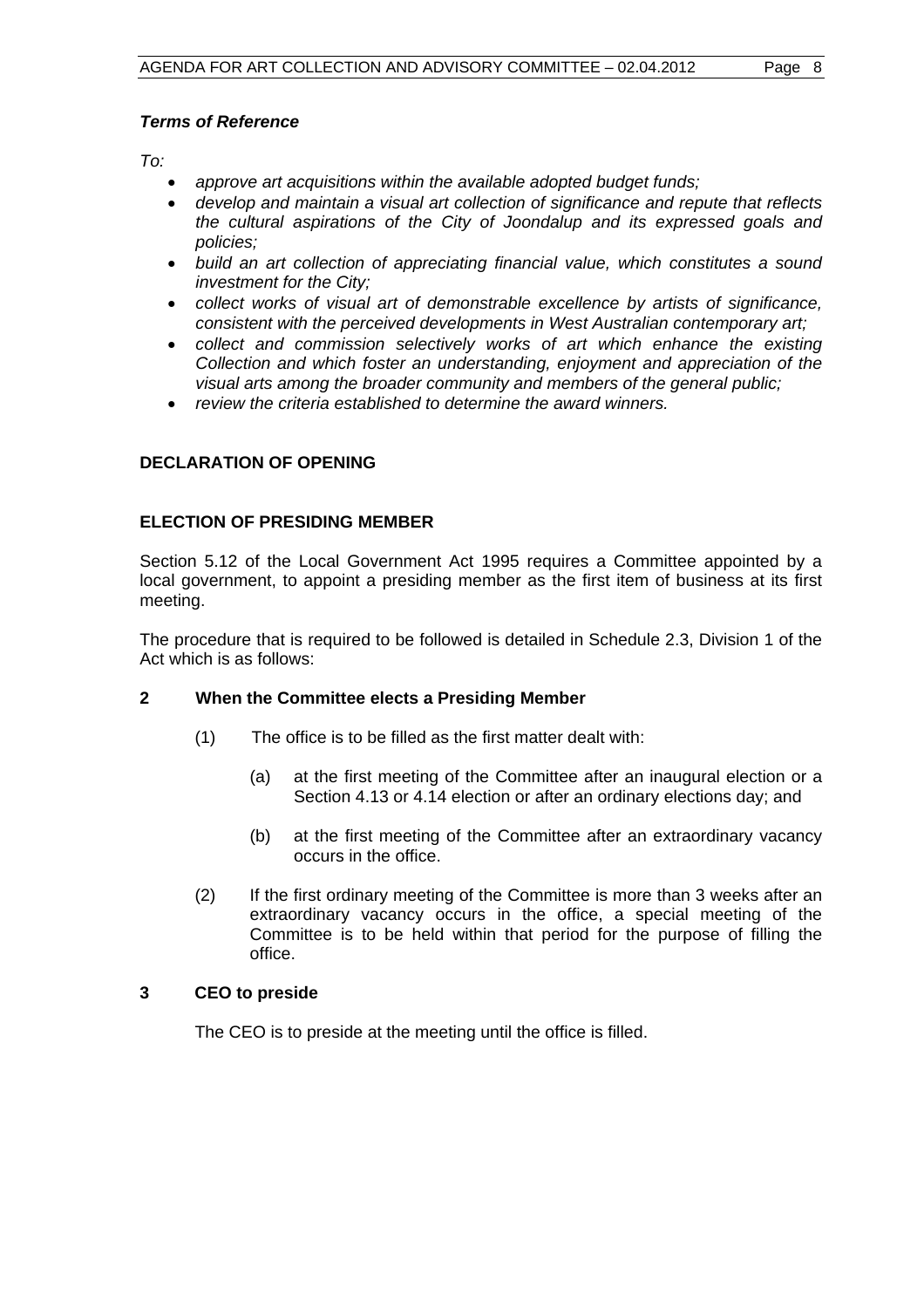#### **4 How the Presiding Member is elected**

- (1) The Committee is to elect a Committee member to fill the office.
- (2) The election is to be conducted by the CEO in accordance with the procedure prescribed.
- (3) Nominations for the office are to be given to the CEO in writing before the meeting or during the meeting before the close of nominations.
- (3a) Nominations close at the meeting at a time announced by the CEO, which is to be a sufficient time after the announcement by the CEO that nominations are about to close to allow for any nominations made to be dealt with.
- (4) If a Committee Member is nominated by another Committee Member the CEO is not to accept the nomination unless the nominee has advised the CEO, orally or in writing, that he or she is willing to be nominated for the office.
- (5) The Committee Members are to vote on the matter by secret ballot as if they were electors voting at an election.
- (6) Subject to clause 5(1), the votes cast under subclause (5) are to be counted, and the successful candidate determined, in accordance with Schedule 4.1 (which deals with determining the result of an election) as if those votes were votes cast at an election.
- (7) As soon as practicable after the result of the election is known, the CEO is to declare and give notice of the result in accordance with the regulations, if any.

#### **5 Votes may be cast a second time**

- (1) If when the votes cast under Clause 4(5) are counted there is an equality of votes between 2 or more candidates who are the only candidates in, or remaining in, the count, the count is to be discontinued and the meeting is to be adjourned for not more than 7 days.
- (2) Any nomination for the office may be withdrawn, and further nominations may be made, before or when the meeting resumes.
- (3) When the meeting resumes the Committee Members are to vote again on the matter by secret ballot as if they were electors voting at an election.
- (4) The votes case under subclause (3) are to be counted, and the successful candidate determined, in accordance with Schedule 4.1 as if those votes were votes cast at an election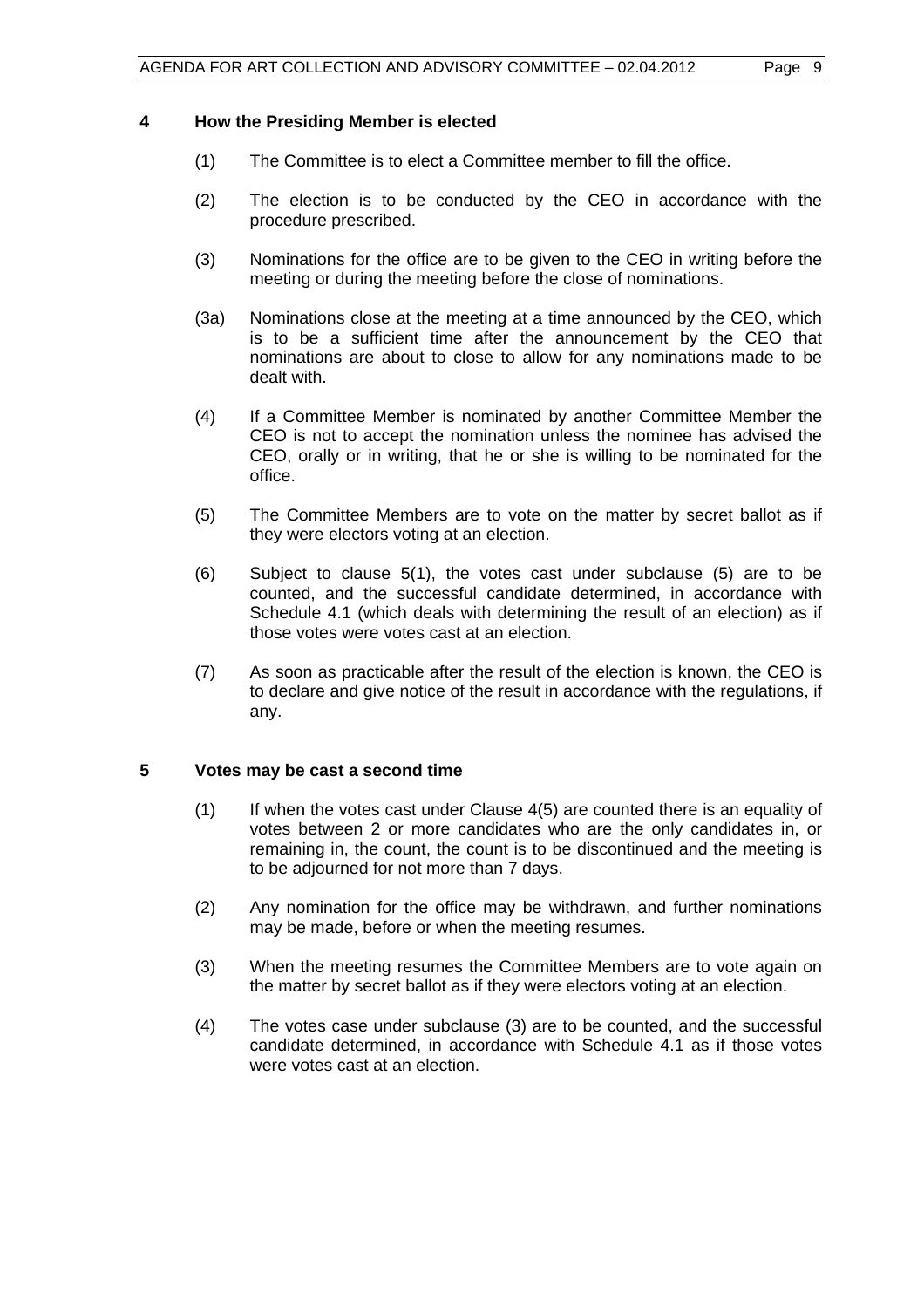#### **ELECTION OF DEPUTY PRESIDING MEMBER**

It is open for the Committee to elect a Deputy Presiding Member, who would chair the meeting in the absence of the Presiding Member. Alternatively if the Presiding Member is unavailable to chair the meeting and no Deputy Presiding Member has been appointed, in accordance with Section 5.14 of the Act, the Committee Members present at the meeting may choose one of themselves to preside over the meeting.

Should the Committee wish to elect a Deputy Presiding Member, the procedure that is required to be followed is detailed in Schedule 2.3, Division 2 of the Act is as follows:

#### **8 How the Deputy Presiding Member is elected**

- (1) The Committee is to elect a Committee member to fill the office.
- (2) The election is to be conducted in accordance with the procedure prescribed by the Presiding member, or if he or she is not present, by the CEO.
- (3) Nominations for the office are to be given to the person conducting the election in writing before the meeting or during the meeting before the close of nominations.
- (3a) Nominations close at the meeting at a time announced by the person conducting the election, which is to be a sufficient time after the announcement by that person that nominations are about to close to allow for any nominations made to be dealt with.
- (4) If a Committee Member is nominated by another Committee Member the person conducting the election is not to accept the nomination unless the nominee has advised the person conducting the election, orally or in writing, that he or she is willing to be nominated for the office.
- (5) The Committee Members are to vote on the matter by secret ballot as if they were electors voting at an election.
- (6) Subject to clause 9(1), the votes cast under subclause (5) are to be counted, and the successful candidate determined, in accordance with Schedule 4.1 (which deals with determining the result of an election) as if those votes were votes cast at an election.
- (7) As soon as practicable after the result of the election is known, the person conducting the election is to declare and give notice of the result in accordance with the regulations, if any.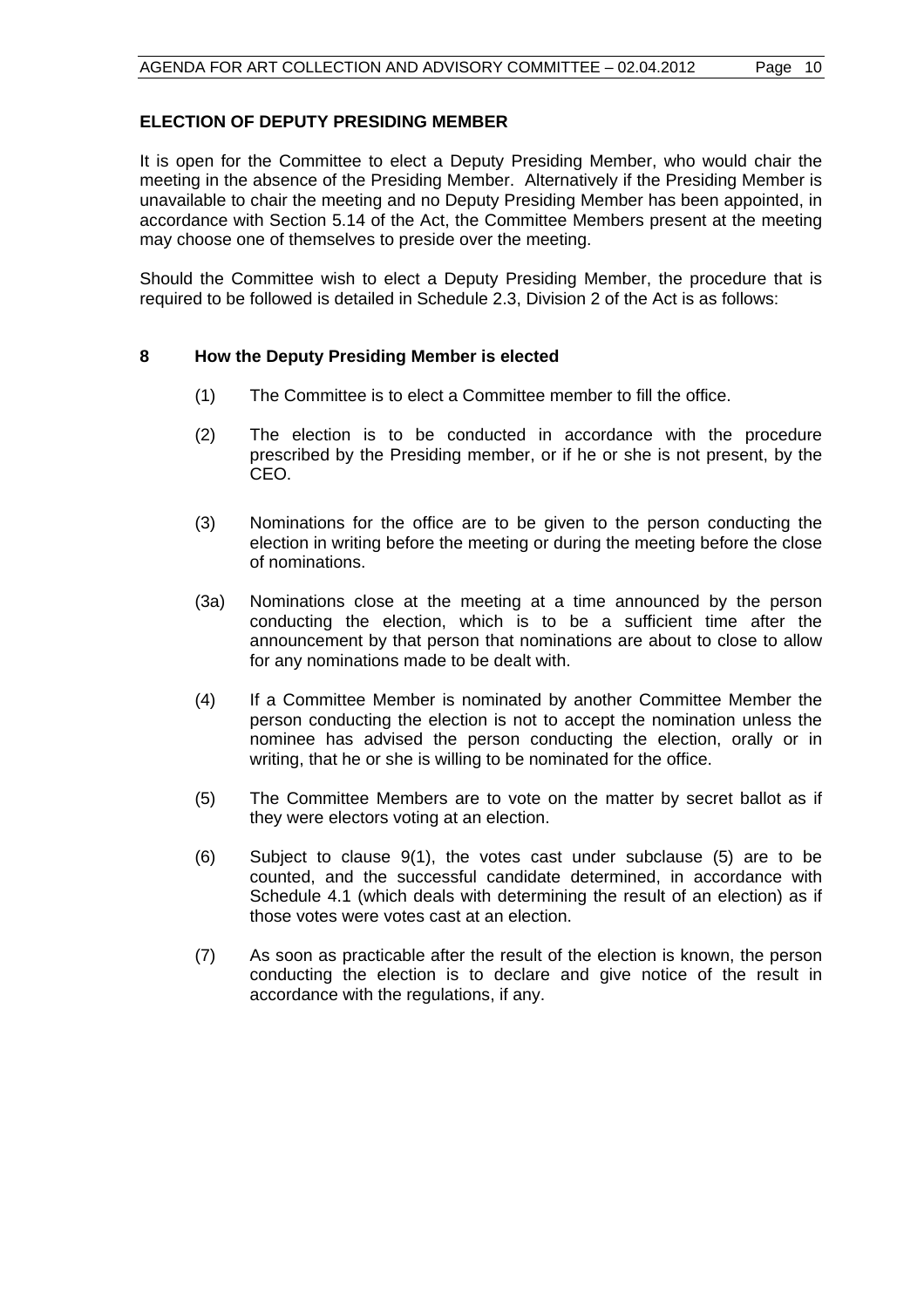#### **9 Votes may be cast a second time**

- (1) If when the votes cast under Clause 8(5) are counted there is an equality of votes between 2 or more candidates who are the only candidates in, or remaining in, the count, the count is to be discontinued and, not more than 7 days later, a special meeting of the Committee is to be held.
- (2) Any nomination for the office may be withdrawn, and further nominations may be made, before or when the special meeting is held.
- (3) When the special meeting is held the Committee Members are to vote again on the matter by secret ballot as if they were electors voting at an election.
- (4) The votes case under subclause (3) are to be counted, and the successful candidate determined, in accordance with Schedule 4.1 as if those votes were votes cast at an election.

#### **PUBLIC QUESTION TIME**

*(Please Note: Regulation 7(4)(b) of the Local Government (Administration) Regulations 1996 states that a Committee is not required to answer a question that does not relate to the purpose of the meeting. It is requested that only questions that relate to items on the agenda be asked.)*

#### **PUBLIC STATEMENT TIME**

Statements made at a Meeting of a Committee must relate to the purpose for which the meeting has been called.

#### **APOLOGIES/LEAVE OF ABSENCE**

#### **CONFIRMATION OF MINUTES**

#### MINUTES OF THE ART COLLECTION AND ADVISORY COMMITTEE HELD 22 SEPTEMBER 2009

#### **RECOMMENDATION**

**That the minutes of the meeting of the Art Collection and Advisory Committee held on 22 September 2009 be confirmed as a true and correct record.** 

**ANNOUNCEMENTS BY THE PRESIDING MEMBER WITHOUT DISCUSSION**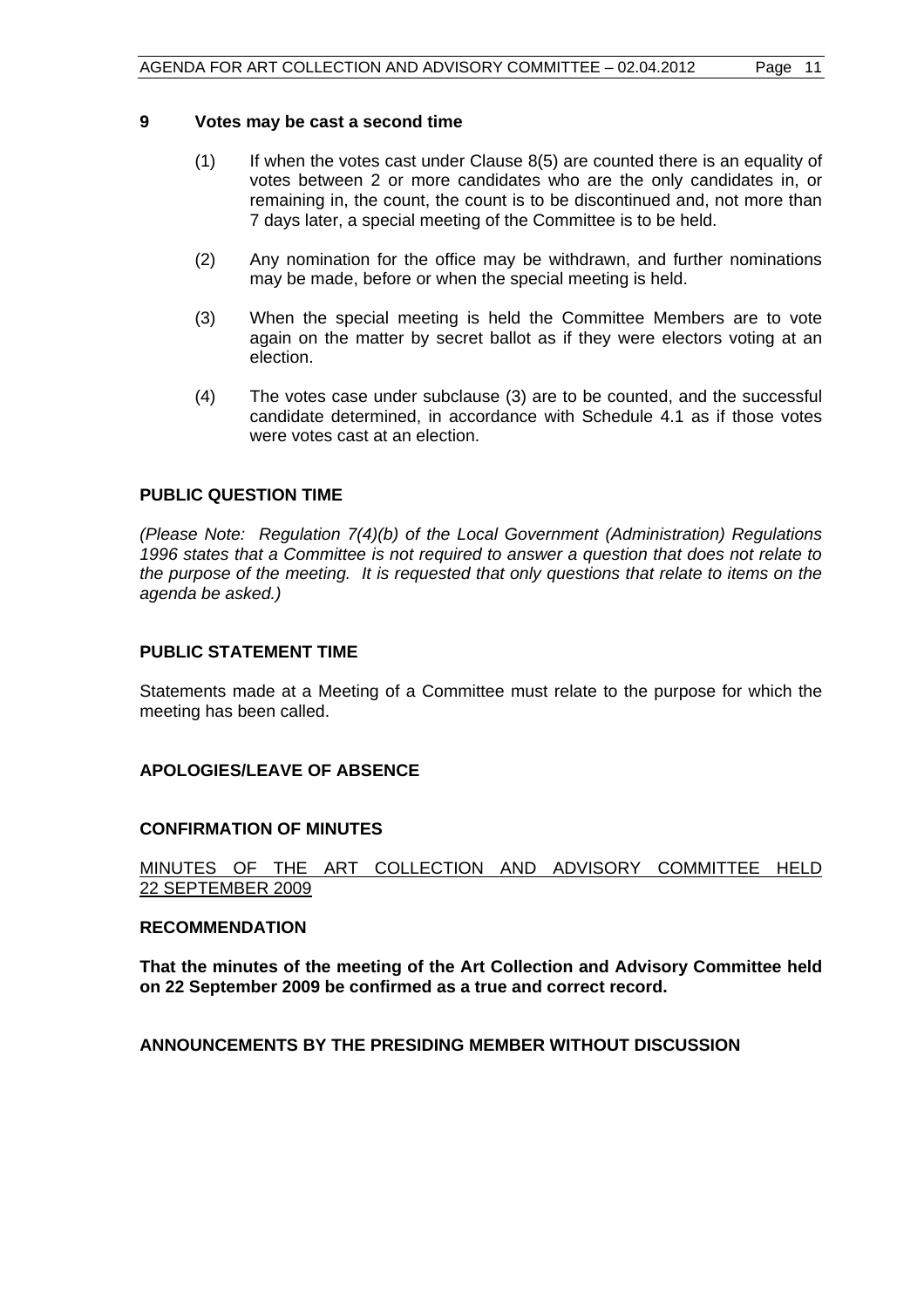#### **DECLARATIONS OF INTEREST**

**IDENTIFICATION OF MATTERS FOR WHICH THE MEETING MAY SIT BEHIND CLOSED DOORS** 

**PETITIONS AND DEPUTATIONS** 

**REPORTS**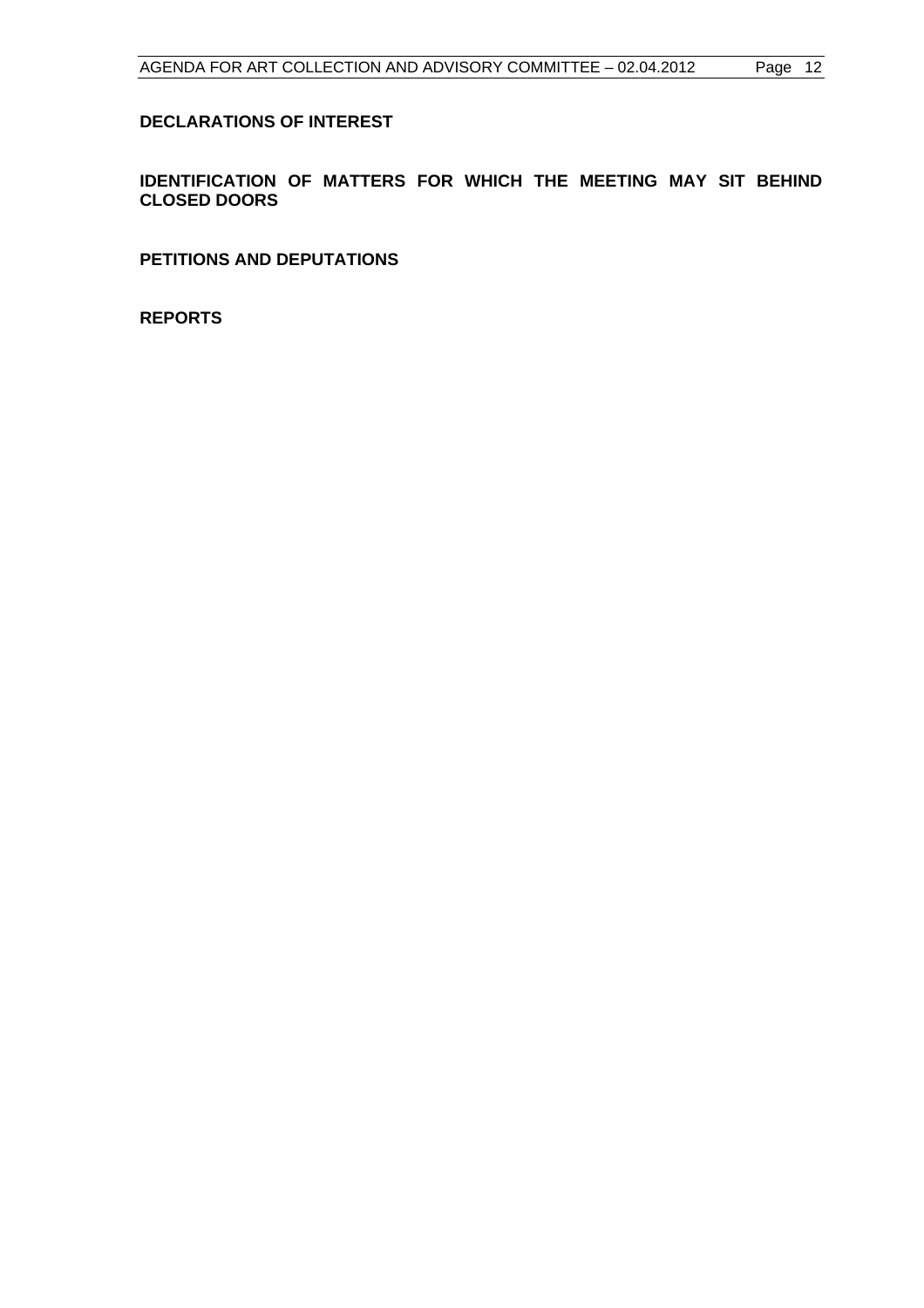## **ITEM 1 TOUR OF VARIOUS ART COLLECTIONS**

**WARD:** All

**RESPONSIBLE** Mr Garry Hunt **DIRECTOR:** Office of the CEO

**FILE NUMBER:** 35613, 101515

**ATTACHMENTS:** Nil.

#### **PURPOSE**

The purpose of this report is to inform the Art Collection and Advisory Committee on the position of various institutions regarding their art collections.

#### **EXECUTIVE SUMMARY**

In an attempt to garner an understanding of practices adopted by organisations in relation to curating art collections, the Chief Executive Officer and officers of the City underwent tours of the following art collections:

- Wesfarmers:
- Murdoch University; and
- Kerry Stokes private collection.

The report provides a brief overview of the approach and philosophies that each of the collections have in regards to acquiring various works.

#### **BACKGROUND**

The City has an adopted policy that assists it in acquiring and managing its art collection. Through the policy it recognises the important role played by its public art, the Art Collection, archives and memorabilia in shaping and developing a sense of community.

The City supports Western Australian art and artists through an art acquisition program. The City will adopt a multi-criteria approach to its art collection, acquisitions and awards. This approach will ensure that the collection, acquisitions and awards include contemporary art and art demonstrating local content and context.

Following the 2011 Community Art Exhibition (CAE) and Invitation Art Award (IAA), the Chief Executive Officer and other officers undertook tours of the following three institutions art collections:

- Wesfarmers;
- Murdoch University; and
- Kerry Stokes Art Collection.

The intent of these tours was to gain an understanding of how other organisations/collectors approach their contemporary art collection.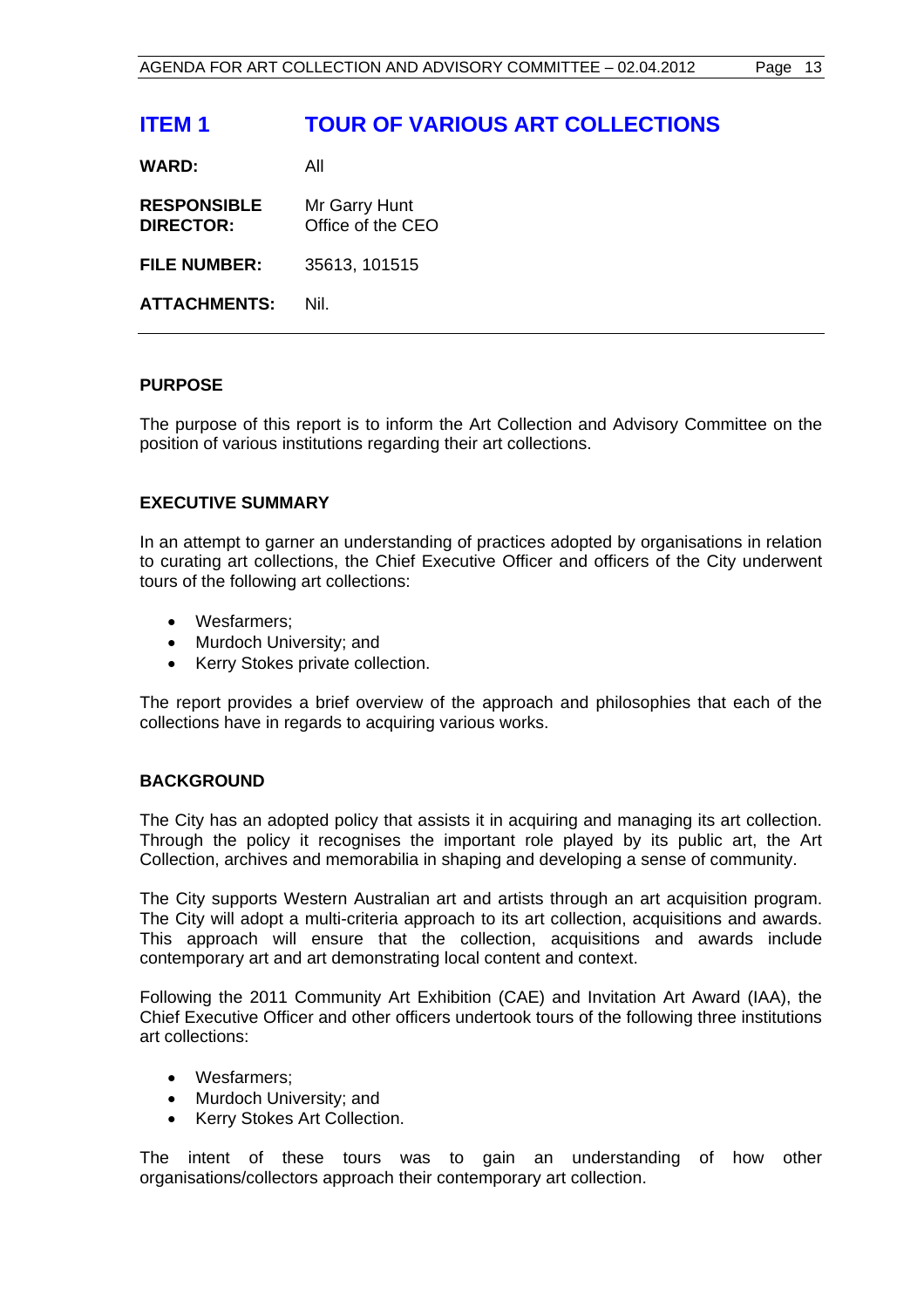#### **DETAILS**

Below is a general overview of the philosophy of each of the collections visited:

#### **Wesfarmers**

The Wesfarmers Collection aims to represent a colonial to contemporary collection of Australian art.

The Collection has been built over a 30 year period using a cohesive strategy. Wesfarmers focus is to acquire works representing all the key developments, periods and figures in Australian art. Wesfarmers are interested in collecting one or two works of key artists, with a couple of exceptions, such as rare gems, museum-quality Australian art, regardless of the period.

Apart from enhancing the corporate office working environment, it was believed that art would be a valuable investment; this has proved to be the case. The artwork is housed within Wesfarmers' buildings in WA and in the eastern states, and in staff rooms and common areas.

The Wesfarmers Board believes that developing such an art collection would enable the company to make a meaningful cultural contribution to the communities in which it operates. For this to be valid, the Collection must be available for access by the public.

Wesfarmers produces publications, organises tours and loans artwork out for exhibitions as a way to connect the public to the collection. Public tours of the art collection are conducted through the office spaces and Wesfarmers building by the Curator by arrangement.

The Wesfarmers' Board does not make decisions/ have input on the purchase of artworks unless they are over \$2 million. Wesfarmers' Curator proposes artwork purchases to their CEO. The Curator and CEO have a solid working arrangement based on trust and a shared vision for the growth of the collection built up over many years.

#### **Murdoch University Art Collection**

The Murdoch University Art Collection is a vibrant and developing Art Collection, which reflects and celebrates the creative vitality and diversity of quality Western Australian and Australian visual arts practice. The University's art collection Mission is to enrich the teaching and learning experience of students and staff through integrating art into University life and to develop and maintain an art collection of National significance.

The collection currently consists of artwork by internationally recognised artists, contemporary Western Australian and Australian artists, and traditional and contemporary Indigenous artists. The collection specialises in, but is not limited to works on paper, editioned prints and works in other reproductive media such as photography and digital media. The curatorial department also manages an extensive poster collection.

Artworks are regularly displayed in public spaces within the University's Murdoch, Peel and Rockingham campuses.

The Art Gallery is housed within the University's South Street Campus library, where curated exhibitions are held throughout the calendar year, showcasing the University's collection.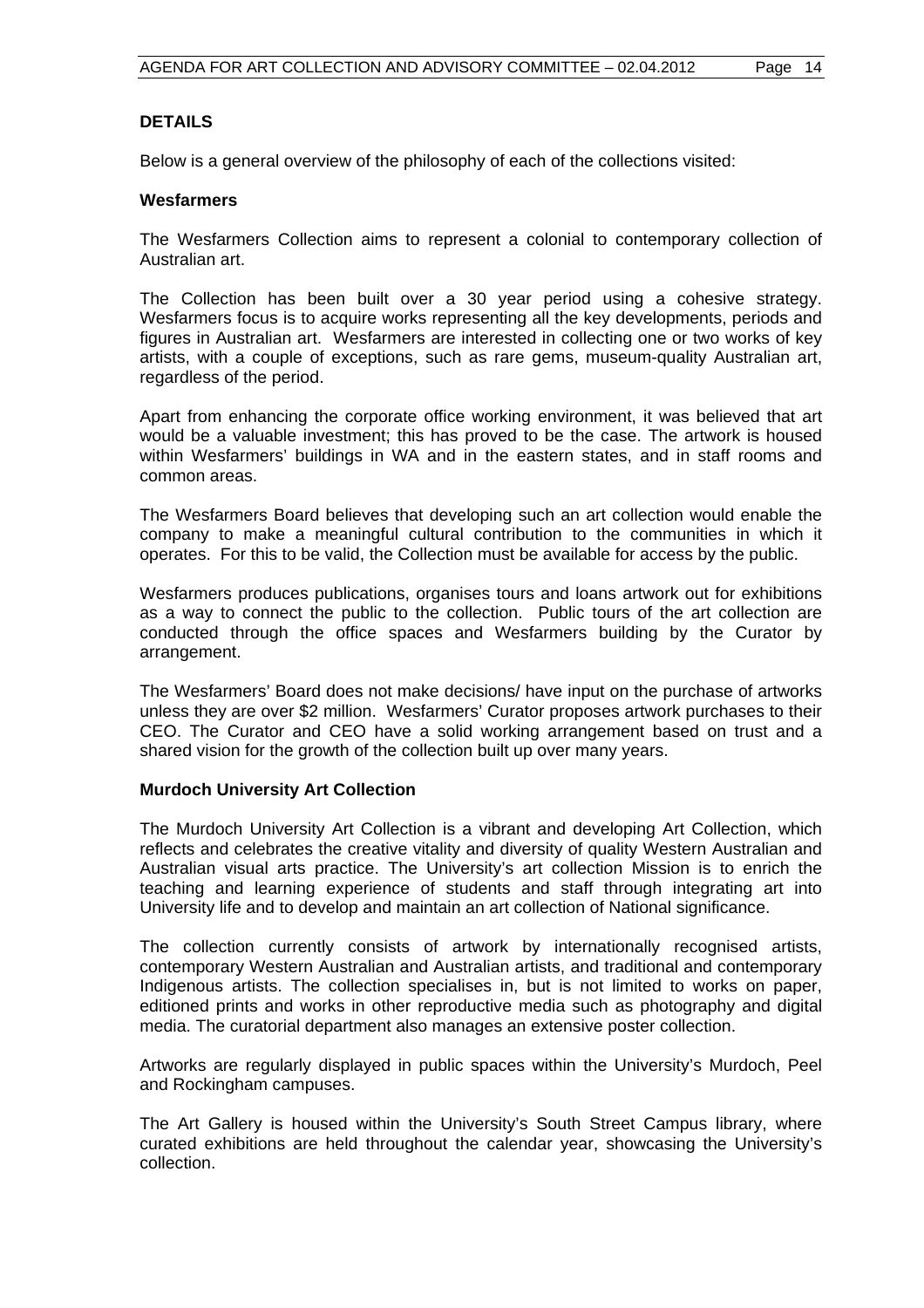The library also has purpose built areas where artworks are displayed, ensuring the University provides students, staff and the broader community with an education of the art collection.

Some points of interest about the Murdoch University Art Collection:

- Members of the Art Board include notable arts industry professionals, including Murdoch's Curator:
	- o Alan Dodge AM- Past Director of the Art Gallery of Western Australia; and
	- o Amy Barrett-Lennard- Director of Perth Institute of Contemporary Arts.
- The Murdoch University Art Collection and the City of Joondalup have some of the same very notable WA contemporary artists in each collection, including:
	- o Trevor Richards- inaugural winner of the Invitation Art Award;
	- o Jon Tarry- winner of the 1999 Invitation Art Award;
	- o Mike Singe;
	- o Janis Nedela;
	- o Richard Gunning;
	- o Jill Kempson;
	- o Ben Pushman;
	- o Jo Darbyshire;
	- o Butcher Cherel Janangoo;
	- o Joanna Lamb; and
	- o Brian McKay.

Any purchase of artworks by the Art Curator is channelled through the following guidelines:

- The Curator can purchase artworks under the value of \$1,500 without approval of Art Board;
- For artwork valued between \$1,500 to \$5,000, a commitment to purchase may be made by the Curator and two Board members;
- For artwork valued over \$5,000 a commitment to purchase may be made by the Art Curator following presentation to and approval by the full Art Board.

#### **Kerry Stokes – Private Collection**

The Kerry Stokes Collection is one of Australia's largest and finest private art collections. As an indication of the size of the collection, the Guggenheim would be too small to house the entire Stokes Collection.

Kerry Stokes has been collecting for nearly 40 years with a focus of the Collection is to retain and enrich the cultural heritage of Western Australia.

The Collection has over 8,000 works, some dating back to the 8th century. This includes:

- Significant contemporary artwork from across the world;
- Historical and culturally significant artwork from across the world;
- Western Australian contemporary and historical artwork;
- Significant ephemera (for example the Antarctica collection, including diaries of explorer Ernest Shackleton, to historical documents from the wreck of the Batavia)
- Historical items and rare treasures: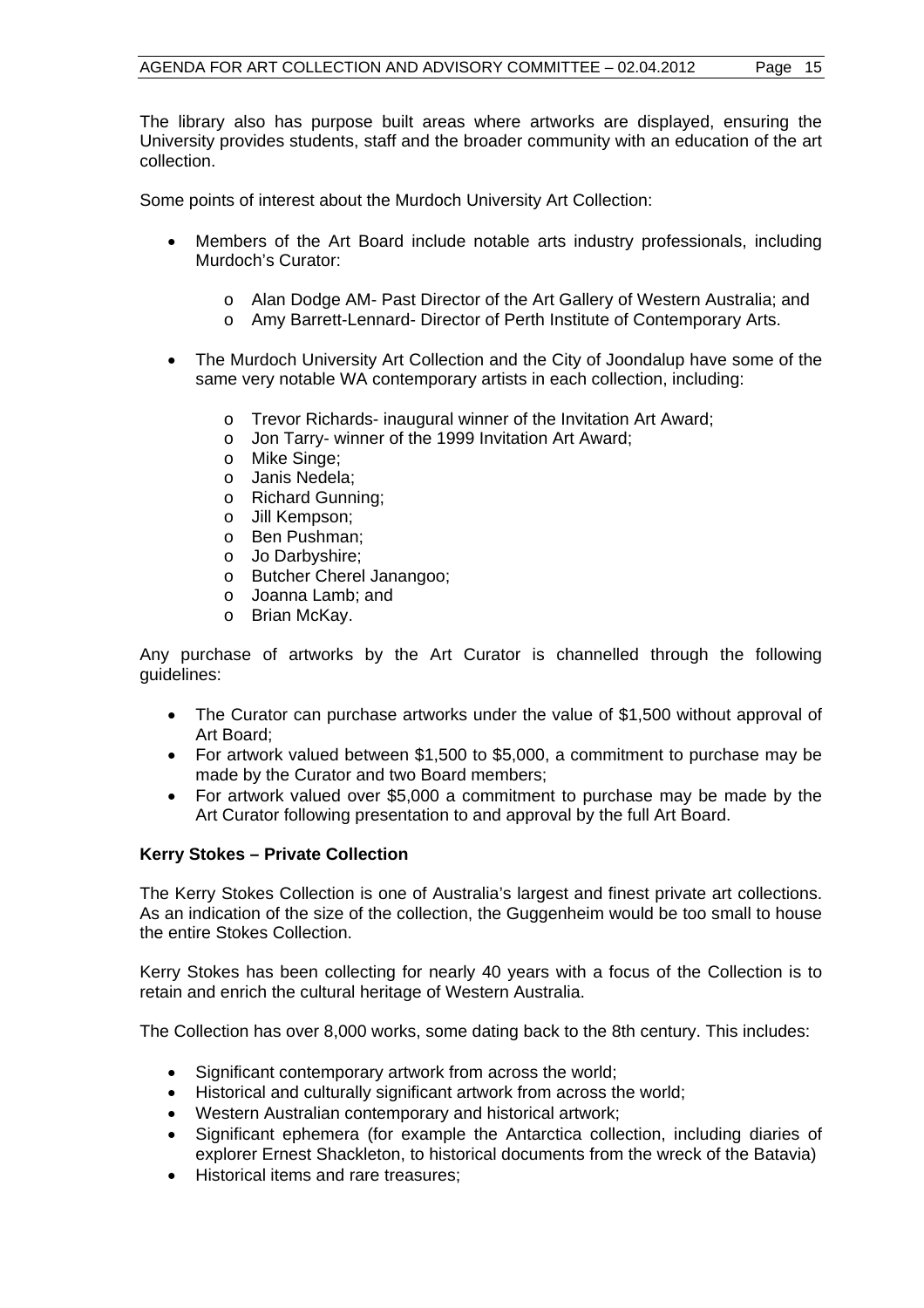- Part of the Collection is housed in the offices and private working gallery of Australian Capital Equity, his family company, and in storage; and
- Artworks are generously loaned across the country.

The focus of the Collection is directed by Kerry Stokes himself. He and his dedicated team of arts professionals/ advisors collect works that are in line with the Collection's direction and those that directly appeal to Stokes himself.

The Kerry Stokes Collection team does not have an allocated budget to work from, with any items recommended for purchase are put forwards to Kerry Stokes for his direct approval. Items are purchased directly from artists, from auction sites, from galleries and through the secondary market.

#### **Issues and options considered:**

Not Applicable.

#### **Legislation/Strategic Plan/Policy Implications**

**Legislation** Not Applicable.

**Strategic Plan** 

- **Key Focus Area:** Community Wellbeing.
- **Objective:** Objective 5.3: To facilitate culture, the arts and knowledge within the community.

#### **Policy:**

The City's Art and Memorabilia Collections.

#### **Risk Management Considerations:**

Not Applicable.

#### **Financial/Budget Implications:**

The City has the following amounts contained within its 2011/12 Budget:

- \$15,000 acquisition from the City's Invitation Art Award;
- \$15,000 general acquisition throughout the year, primarily from the Invitation Art Award;
- $\bullet$  \$15,000 specific for the commissioning art for the City; and
- $\bullet$  \$50,000 specific for acquiring/commissioning public art for the City.

#### **Regional Significance:**

Not Applicable.

#### **Sustainability Implications:**

Not Applicable.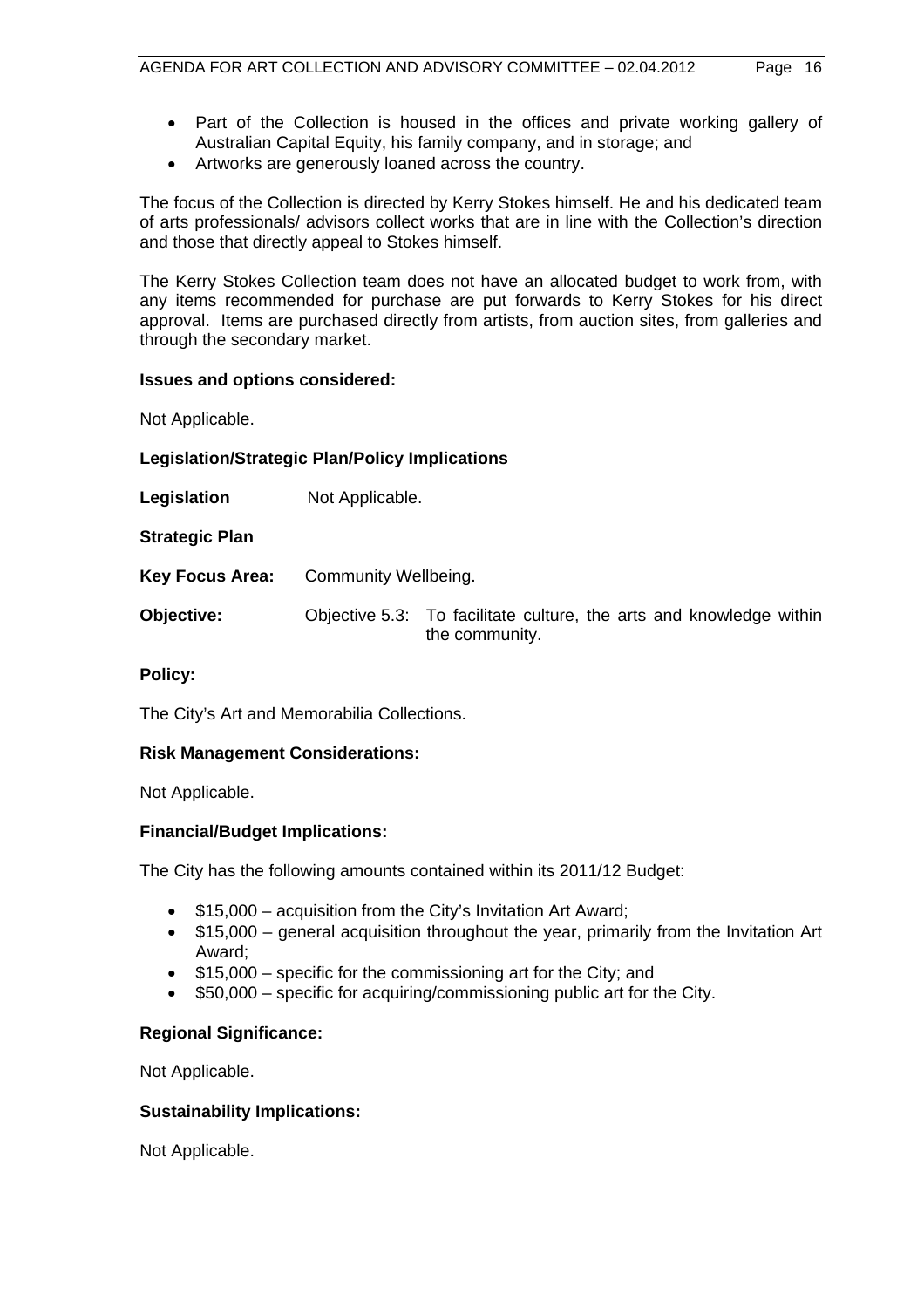#### **Consultation:**

Not Applicable.

#### **COMMENT**

The intent of such tours of external art collections was to gain knowledge and an understanding how other organisations approach their art collections.

#### **VOTING REQUIREMENTS**

Simple Majority.

#### **RECOMMENDATION**

**That the Art Collection and Advisory Committee NOTES the information relating to the tour by City officers of the following art collections:** 

- **Wesfarmers;**
- **Murdoch University;**
- **Kerry Stokes private collection.**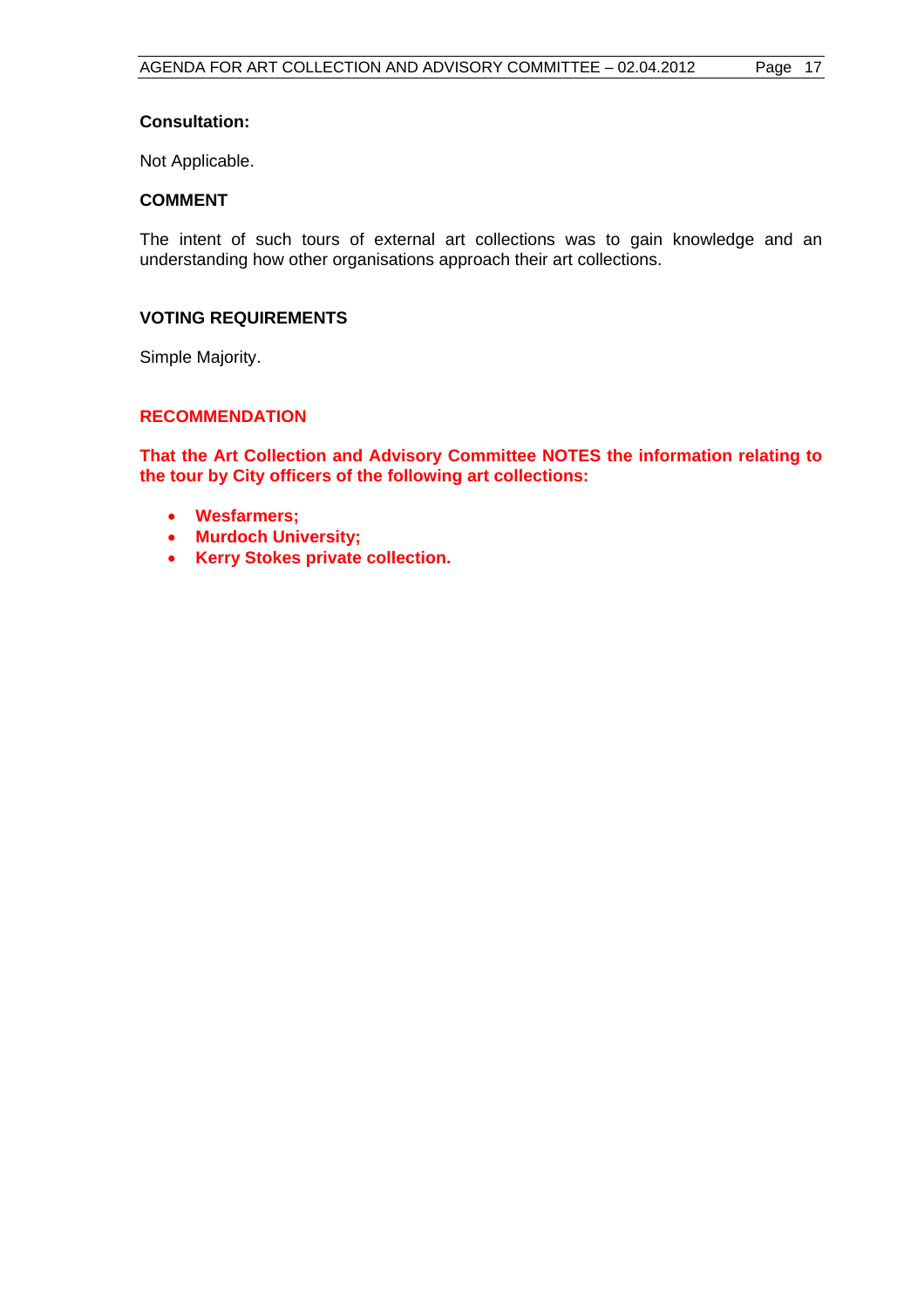| All                                |
|------------------------------------|
| Mr Garry Hunt<br>Office of the CEO |
| 35613, 101515                      |
|                                    |

**ATTACHMENTS:** Nil.

#### **PURPOSE**

The purpose of this report is to confirm the current role of the Art Collection and Advisory Committee (ACAC) and propose the Committee consider that role and its Terms of Reference.

#### **EXECUTIVE SUMMARY**

In 2008, the Council resolved to form an Art Collection and Advisory Committee to assist the City in maintaining its visual arts collection.

The visual arts program has not altered for some years, and the ACAC has played a pivotal role in determining the acquisition of art to add to the City's collection.

Comment has been made to the Chief Executive Officer in relation to reviewing the Terms of Reference of the Art Collection and Advisory Committee for the Committee to play a greater role in the operations of the City's visual arts programming. This report addresses those comments, and proposes three options:

- Maintain the status quo;
- Modify the Terms of Reference of the ACAC; or
- Disband the ACAC.

#### **BACKGROUND**

The process the City has followed prior to the formation of the ACAC to acquiring art works for its collection has varied from reports being submitted direct to Council, to the Chief Executive Officer recommending purchases under full delegated authority (within budget amounts). All recommendations to acquire have been supported by a professional arts curator, either contracted or on staff.

At its meeting held on 15 April 2008, Council formed the ACAC with the following objectives:

- to approve art acquisitions within the available adopted budget funds;
- to develop and maintain a visual art collection of significance and repute that reflects the cultural aspirations of the City of Joondalup and its expressed goals and policies;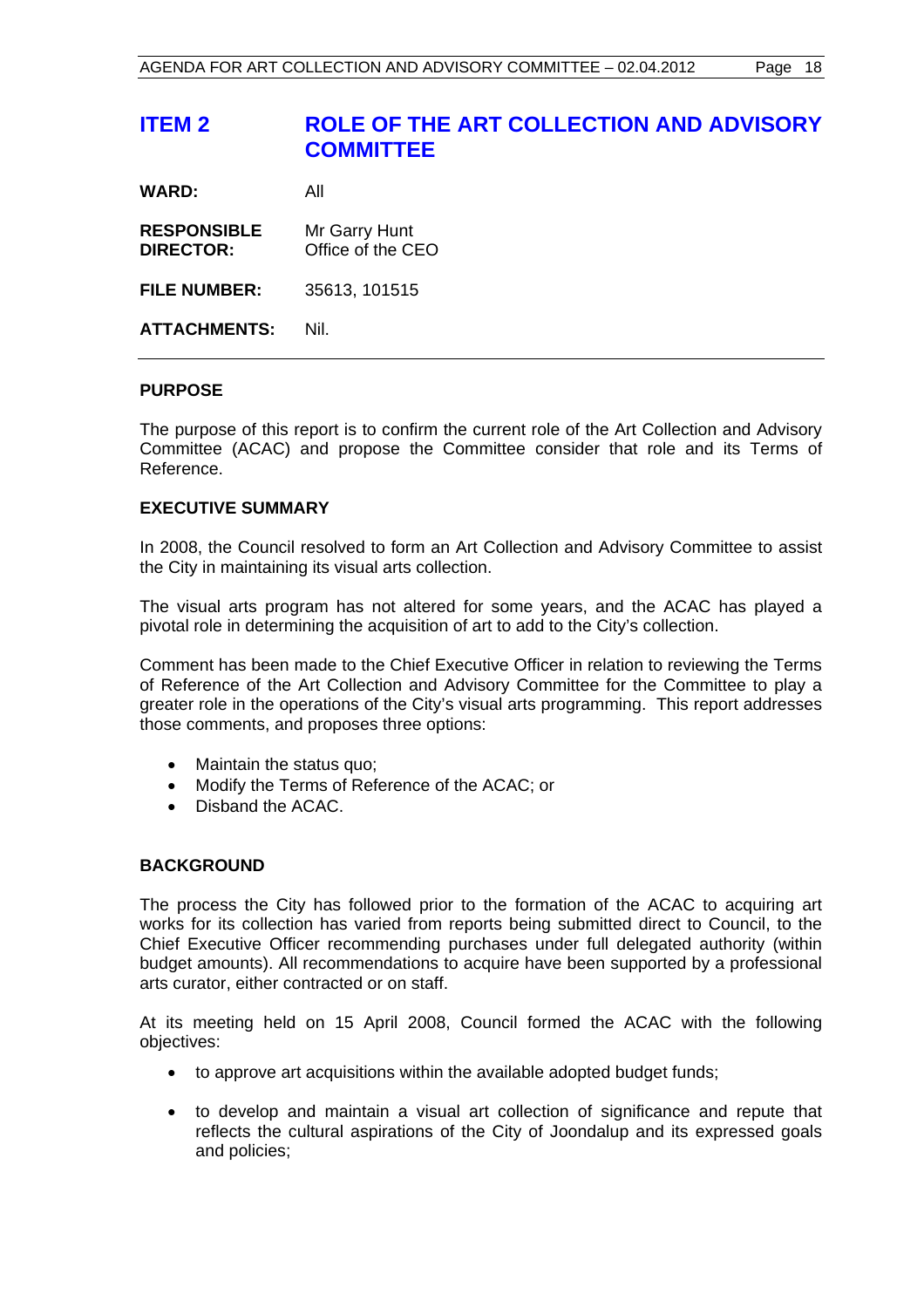- to build an art collection of appreciating financial value, which constitutes a sound investment for the City;
- to collect works of visual art of demonstrable excellence by artists of significance, consistent with the perceived developments in West Australian contemporary art;
- to selectively collect and commission works of art that enhance the City's existing art collection and to foster understanding, enjoyment and appreciation of the visual arts among the broader community; and
- to review the criteria established to determine the award winners.

The Committee has been granted delegated authority to approve acquisitions for artworks from available adopted budget funds. The Chief Executive Officer also has delegated authority to approve artworks that do not exceed an amount of \$15,000.

#### **DETAILS**

Concerns have been raised in recent times regarding the role and function of the ACAC and its level of engagement in relation to the City's visual arts program.

#### **Issues and options considered:**

The options that exist for the Committee to recommend to the Council are to:

- 1. maintain the ACAC in its present format;
- 2. amend the Terms of Reference of the ACAC; or
- 3. disband the ACAC.

#### **Legislation/Strategic Plan/Policy Implications**

**Legislation** Section 5.8 of the *Local Government Act 1995*, allows a local government to establish Committees of three or more persons to assist the Council with its decision making responsibilities. Committees can be established with no or various delegated authority within the requirements of the *Local Government Act 1995.* 

| <b>Strategic Plan</b>  |                            |                                                                                                                                                                               |
|------------------------|----------------------------|-------------------------------------------------------------------------------------------------------------------------------------------------------------------------------|
| <b>Key Focus Area:</b> | <b>Community Wellbeing</b> |                                                                                                                                                                               |
| Objective:             | Objective 5.3:             | To facilitate culture, the arts and knowledge within<br>the community.                                                                                                        |
|                        |                            | Strategy 5.3.1: The City continues to host festivals, concerts and<br>events and enhances these in response to<br>community demand.                                           |
|                        | Outcome:                   | Cultural and artistic opportunities within the City<br>are maintained and enhanced whilst the City's<br>libraries provide quality environments and learning<br>opportunities. |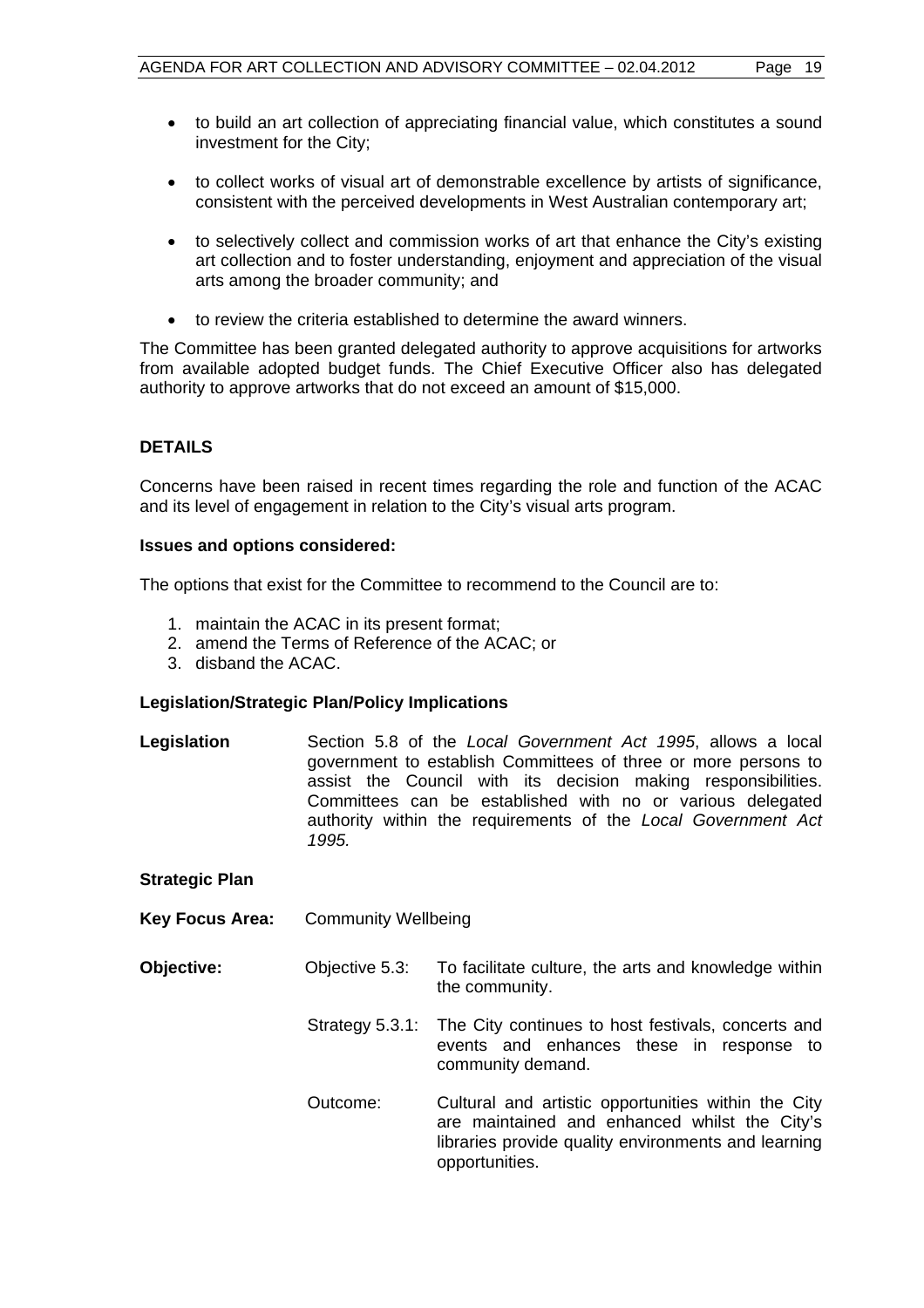**Policy:** City Policy - The City's Arts and Memorabilia Collection.

- Objective: To direct the City's approach to art and collections for the Joondalup community.
- Statement: Council recognises the important role played by its public art, the Art Collection, archives and memorabilia in shaping and developing a sense of community.

#### **Risk Management Considerations:**

Not Applicable.

#### **Financial/Budget Implications:**

The 2011/12 Budget contains the following amounts for art acquisition:

- \$15,000 Acquisitive Prize for City's annual Invitation Art Award (expended October 2011); and
- \$15,000 General acquisitions throughout the year upon recommendation (approximately 50% spent year to date)

#### **Regional Significance:**

Not Applicable.

#### **Sustainability Implications:**

Not Applicable.

#### **Consultation:**

Not Applicable.

#### **COMMENT**

The role and Terms of Reference of the ACAC have been clearly established by the Council for the Committee to have a strategic focus on the City's art collection, including the purchase of artworks to add to its collection.

Whilst the Chief Executive Officer has delegated authority to an amount of \$15,000 to purchase artworks, that delegation has never been exercised without consultation with members of the ACAC.

The operations of the City's visual arts program have, in the past, been determined by the Chief Executive Officer. It has become clear, however, that the level of involvement Elected Members are now seeking falls outside the current role of the ACAC.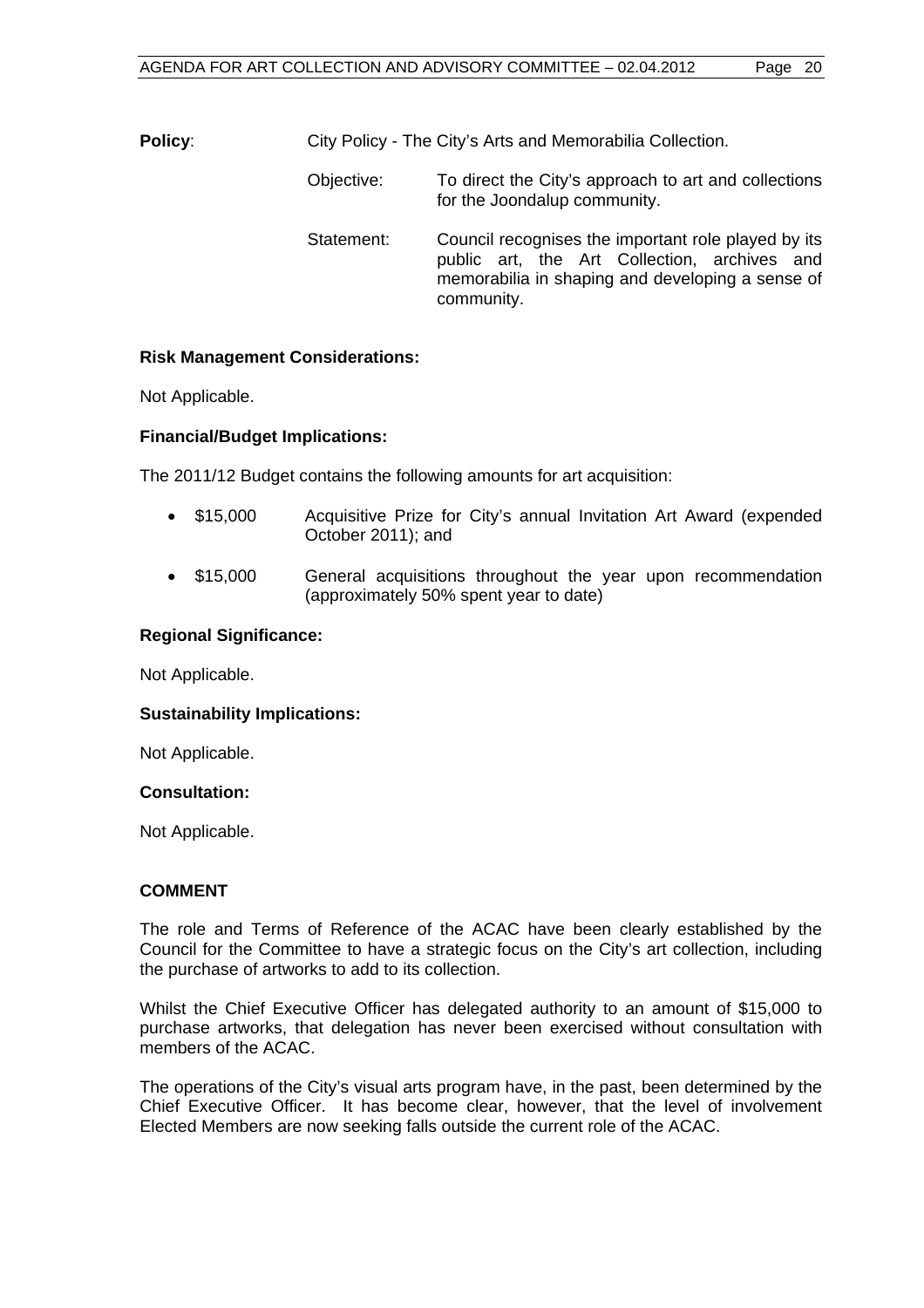Should Elected Members wish for such a greater level of involvement, the Terms of Reference of the Committee should be modified to remove the current lack of clarity and confusion.

#### **VOTING REQUIREMENTS**

Simple Majority.

#### **RECOMMENDATION**

**That the Art Collection and Advisory Committee GIVES consideration to the Terms of Reference and role of the Committee.**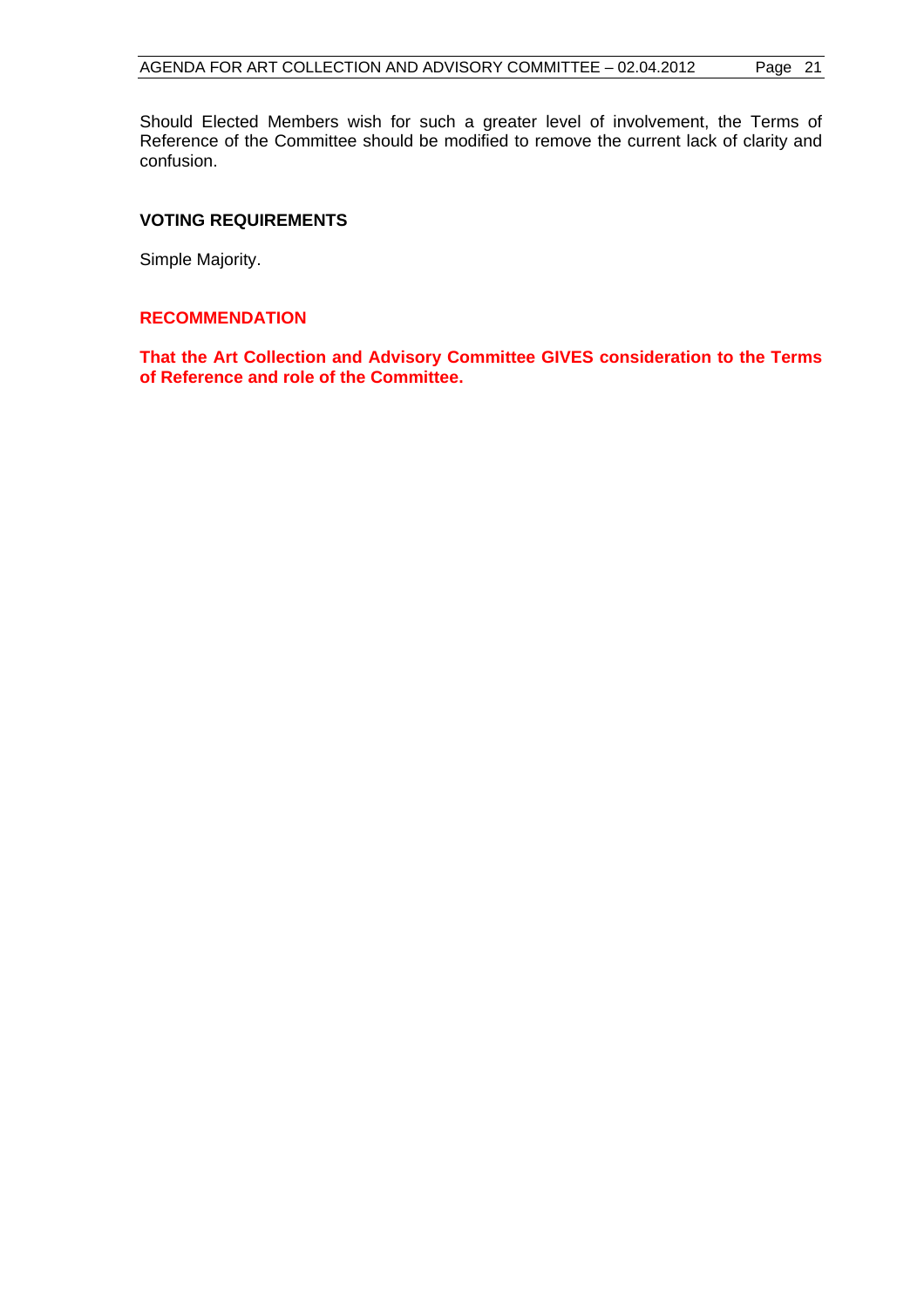## **ITEM 3 CITY OF JOONDALUP INVITATION ART AWARD**

| <b>WARD:</b>                           | All                                             |                                                                                                                                                                       |
|----------------------------------------|-------------------------------------------------|-----------------------------------------------------------------------------------------------------------------------------------------------------------------------|
| <b>RESPONSIBLE</b><br><b>DIRECTOR:</b> | Mr Garry Hunt<br><b>Chief Executive Officer</b> |                                                                                                                                                                       |
| <b>FILE NUMBER:</b>                    | 101779, 101515                                  |                                                                                                                                                                       |
| <b>ATTACHMENTS:</b>                    | Attachment 1<br>Attachment 2                    | Judging details for the Invitation Art Award, 2005 -<br>2011.<br>Judges<br>comments on the winners of the<br>Acquisitive Award, Invitation Art Award, 2005 -<br>2011. |

#### **PURPOSE**

The purpose of this report is to provide the Art Collection and Advisory Committee (ACAC) with background information relative to the City's annual Invitation Art Award (IAA).

#### **EXECUTIVE SUMMARY**

This report presents an outline of the background to the City's IAA and provides an overview of the current process of delivering the event.

The IAA commenced in 1998 and has always been staged within the Lakeside Joondalup Shopping City. Art is exhibited at the event by 'invitation only' whereby a selection panel of three expert artists evaluate the expressions of interests received and invite a short list of artists (generally approximately 40) to exhibit.

The invited artists then submit their work to be part of the IAA. Prior to the official opening of the IAA, a separate independent judging panel of professional artists determines the winners of four award categories. In addition a People's Choice is awarded by popular vote of the public. In total the five award categories are as follows:

- the Acquisitive Award;
- the Award for Excellence;
- the Celebrating Joondalup Award;
- Judges' commendation awards; and
- the People's Choice Award.

A condition of the IAA is that the winning artwork of the Acquisitive Award is acquired by the City for its art collection.

The IAA is officially opened by the Mayor in October of each year, generally on a Wednesday evening. Prior to the opening the members of the Art Collection and Advisory Committee are briefed by officers on the works exhibited and are also advised on the recommended pieces of artwork for the City to acquire. Following feedback from the ACAC members, the Chief Executive Officer makes a determination on which pieces to acquire and exercises his delegation in this respect. Those pieces are then reserved at the time of the opening of the IAA.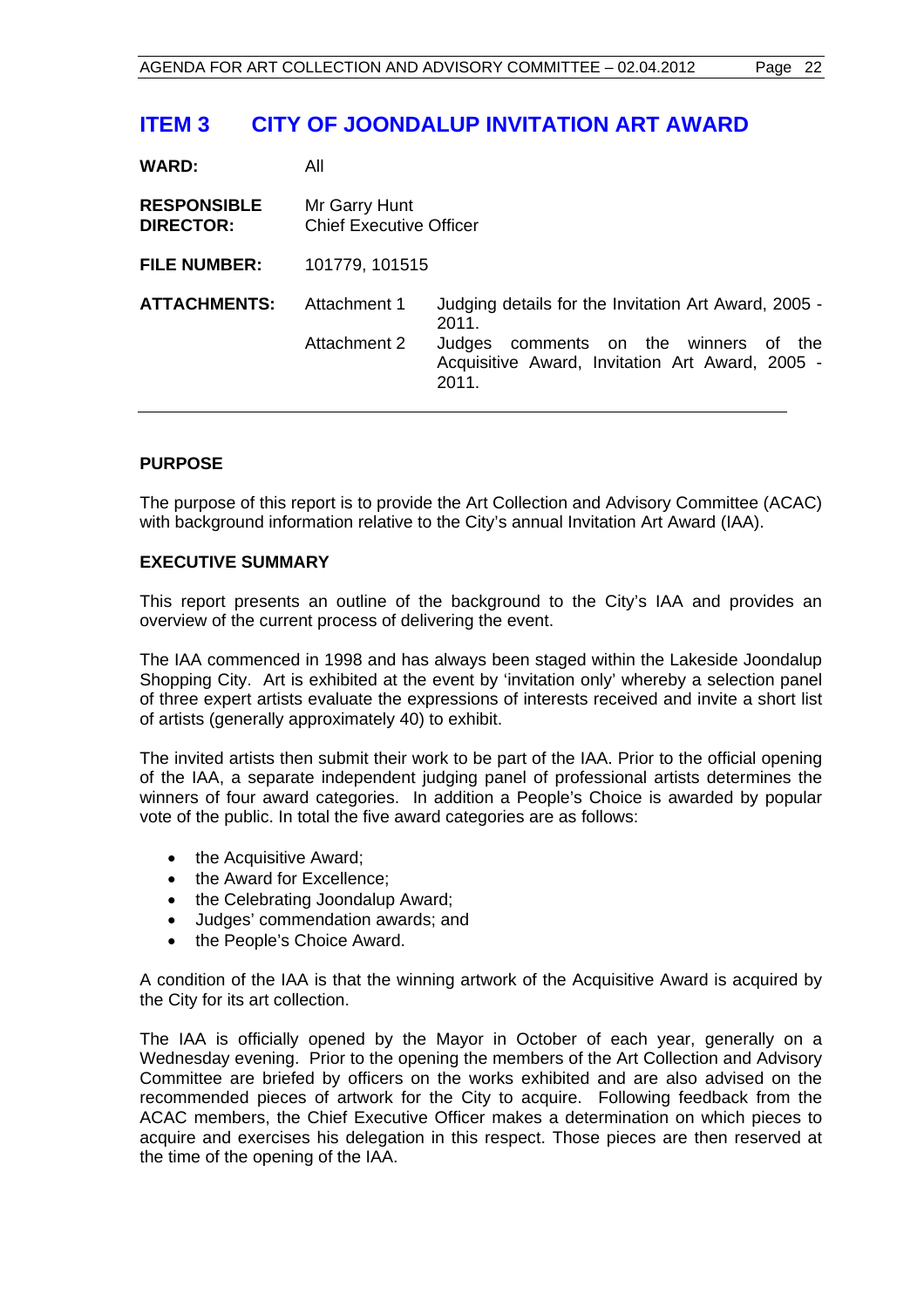To add to the City's art collection, the City currently budgets an amount of \$15,000 for the Acquisition Award, and a further \$15,000 to acquire purpose identified works.

#### **BACKGROUND**

The City supports Western Australian art and artists through an art acquisition program. The City adopts a multi-criteria approach to its art collection, acquisitions and awards. This approach ensures that the collection, acquisitions and awards include contemporary art and art that demonstrates local content and context.

The term 'contemporary art' is used to reference art produced at this present point in time and produced since World War II. In regards to the City of Joondalup philosophy, contemporary artworks are to be conceptually resolved and reflect current practice.

As part of the division of the former City of Wanneroo it is understood that the City of Joondalup will take a more modern and contemporary philosophy in its art collections and cultural programs.

The City of Joondalup's IAA is an annual exhibition that brings together a diverse selection of Western Australian leading artists and provides members of the public with access to a high standard of artworks. In 2012 the City's IAA is heading into its  $15<sup>th</sup>$  year. The event is traditionally held in October of each year within the 'Great Space' of the Lakeside Joondalup Shopping City.

As part of the IAA, a first prize of \$15,000 is awarded to the winner of the Acquisitive Award, with the City automatically acquiring that work. In addition there are four other prize categories. In total the prize categories are as follows:

- the Acquisitive Award;
- the Award for excellence;
- the Celebrating Joondalup Award;
- Judges commendation awards (non cash); and
- the People's Choice Award.

The IAA has a strong history in the City and within the state and national art industry. A recent valuation of the City's art collection in 2011 indicated it being worth \$465,940 compared to the 2007 valuation of \$390,560.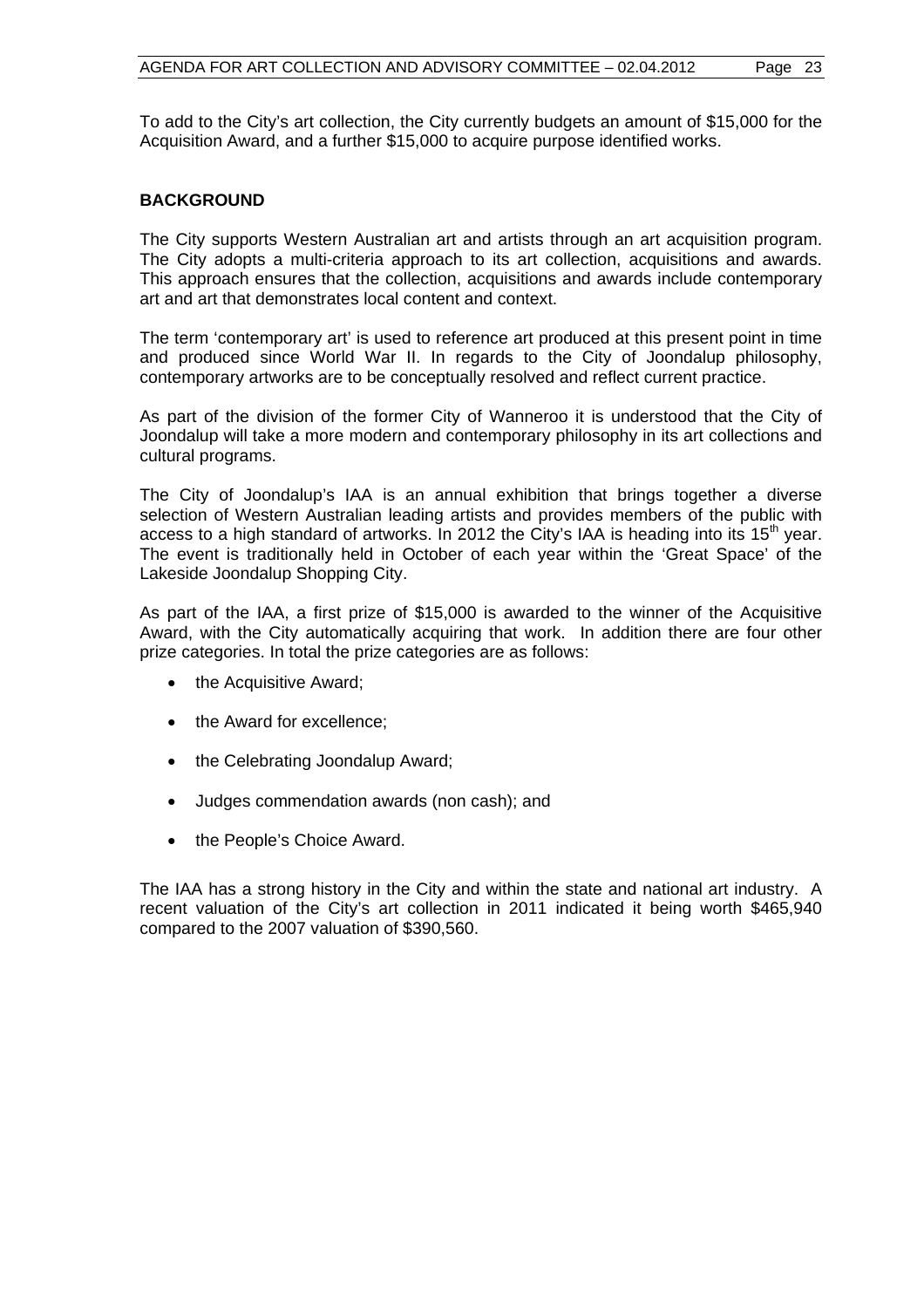| Year | <b>Artist</b>              | <b>Artwork</b>                                                     | <b>Medium</b>                                                                                | <b>Exhibition</b><br>sale price | 2007<br><b>Valuation</b> | 2011<br><b>Valuation</b>                                                           |
|------|----------------------------|--------------------------------------------------------------------|----------------------------------------------------------------------------------------------|---------------------------------|--------------------------|------------------------------------------------------------------------------------|
| 2005 | Concetta<br>Petrillo       | Portrait of a Boy<br>181                                           | Painting                                                                                     | \$9,600                         | \$12,000                 | Unable to<br>value due<br>work<br>to<br>being<br>conserved                         |
| 2006 | Shane<br>Pickett           | The arriving<br>of<br>Muguroo's rain                               | Painting                                                                                     | \$8,800                         | \$11,500                 | \$9,000                                                                            |
| 2007 | <b>Nicole</b><br>Andijevic | from<br>Journey<br>the stars                                       | Digital<br>print                                                                             | \$1,900                         | \$1,900                  | \$2,200                                                                            |
| 2008 | Erin<br>Coastes            | Microeconomics<br>(paradise spent)                                 | Digital<br>print                                                                             | \$1,750                         | N/A                      | \$2,200                                                                            |
| 2009 | <b>Brendan</b><br>Van Hek  | Yellow<br>Composition                                              | Sculpture,<br>neon                                                                           | \$8,000                         | N/A                      | \$9,000                                                                            |
| 2010 | Graeme<br><b>Burge</b>     | Totem for a herd<br>with<br>branded<br>hide swearing at<br>the sun | <b>Discarded</b><br>auto parts,<br>kiln<br>cast<br>glass,<br>neon and<br>electrical<br>cable | \$10,000                        | N/A                      | \$6,000                                                                            |
| 2011 | Susanna<br>Castleden       | Guide<br>the<br>to<br>other side of the<br>world                   | Mixed<br>media<br>collage                                                                    | \$7,200                         | N/A                      | Unable<br>to<br>value<br>as<br>works<br>acquired<br>after<br>valuation<br>complete |

A history of the more recent Acquisitive Award winners are as follows:

Attachment 2 provides more details regarding the judges' comments on the above winners.

A conscious decision has been made not to theme the IAA. This allows invited artists ample freedom to explore ideas and concerns of primary interest within their ongoing practice.

In 2007 the City introduced a 'local content and context' criterion as part of the IAA, which had a direct impact on the award with a number of high profile artists deciding not to enter the exhibition. As a result the size and overall quality of the works in the exhibition was lowered and the idea was subsequently dropped. In 2010 the City introduced the 'Celebrating Joondalup Award' which is an optional category for artists to enter and is intended to encourage works that have a particular relevance to Joondalup. This has proved a more productive method of fostering local content in the IAA.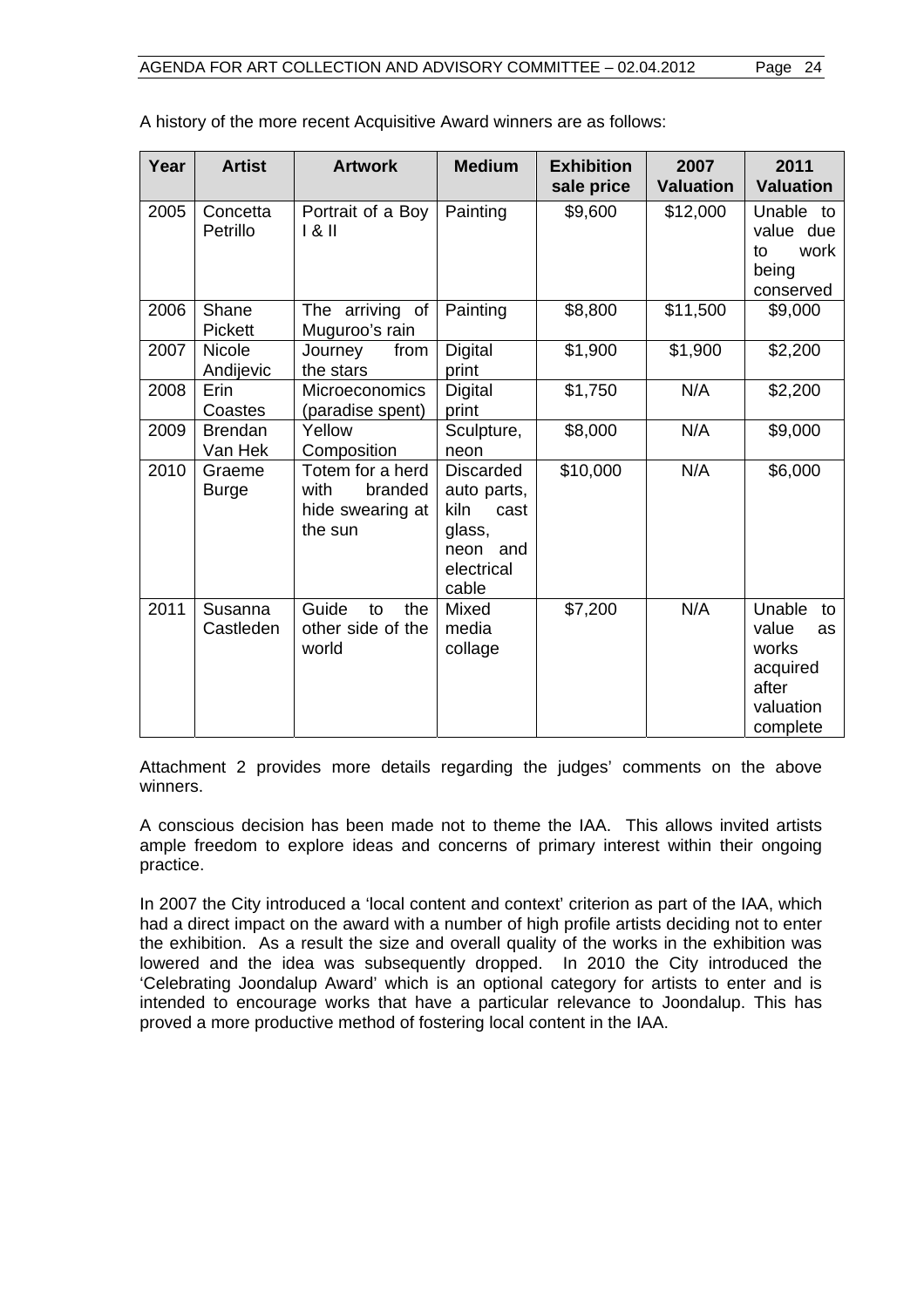At its meeting held on 15 April 2008, Council appointed the ACAC with the following objectives:

- to approve art acquisitions within the available adopted budget funds;
- to develop and maintain a visual art collection of significance and repute that reflects the cultural aspirations of the City of Joondalup and its expressed goals and policies;
- to build an art collection of appreciating financial value, which constitutes a sound investment for the City;
- to collect works of visual art of demonstrable excellence by artists of significance, consistent with the perceived developments in Western Australian contemporary art;
- to selectively collect and commission works of art that enhance the City's existing art collection and to foster understanding, enjoyment and appreciation of the visual arts among the broader community; and
- to review the criteria established to determine the award winners.

This Committee has been granted delegated authority to approve acquisitions for artworks within the available adopted budget funds. The Chief Executive Officer also has delegated authority to approve artworks that do not exceed an amount of \$15,000.

#### **DETAILS**

The process of the IAA event and the approach taken, from the seeking of interest to the official opening, is described below:

- The event seeks initial expressions of interest from practising professional artists attracting approximately 120 entries. The event is open to all age groups and artistic mediums.
- Entries should include an expression of interest, CV or professional biography, and visual documentation of the artist's previous work. Entry criteria are as follows
	- Artists must be residents of Western Australia for the 12 months prior to the October of the year of the award.
	- Artists must have had at least one solo exhibition, or equivalent exhibiting experience, and must be recognised as a professional artist.
	- Artists will be selected for inclusion by the selection panel.
	- Artists are invited to submit an artwork that has been created within the two years preceding the October of the year in which the IAA is to be held and that has not previously been exhibited.
	- All artworks submitted for the award must be available for purchase.
	- $-$  Entry is free, with the City taking 20% commission on any sales.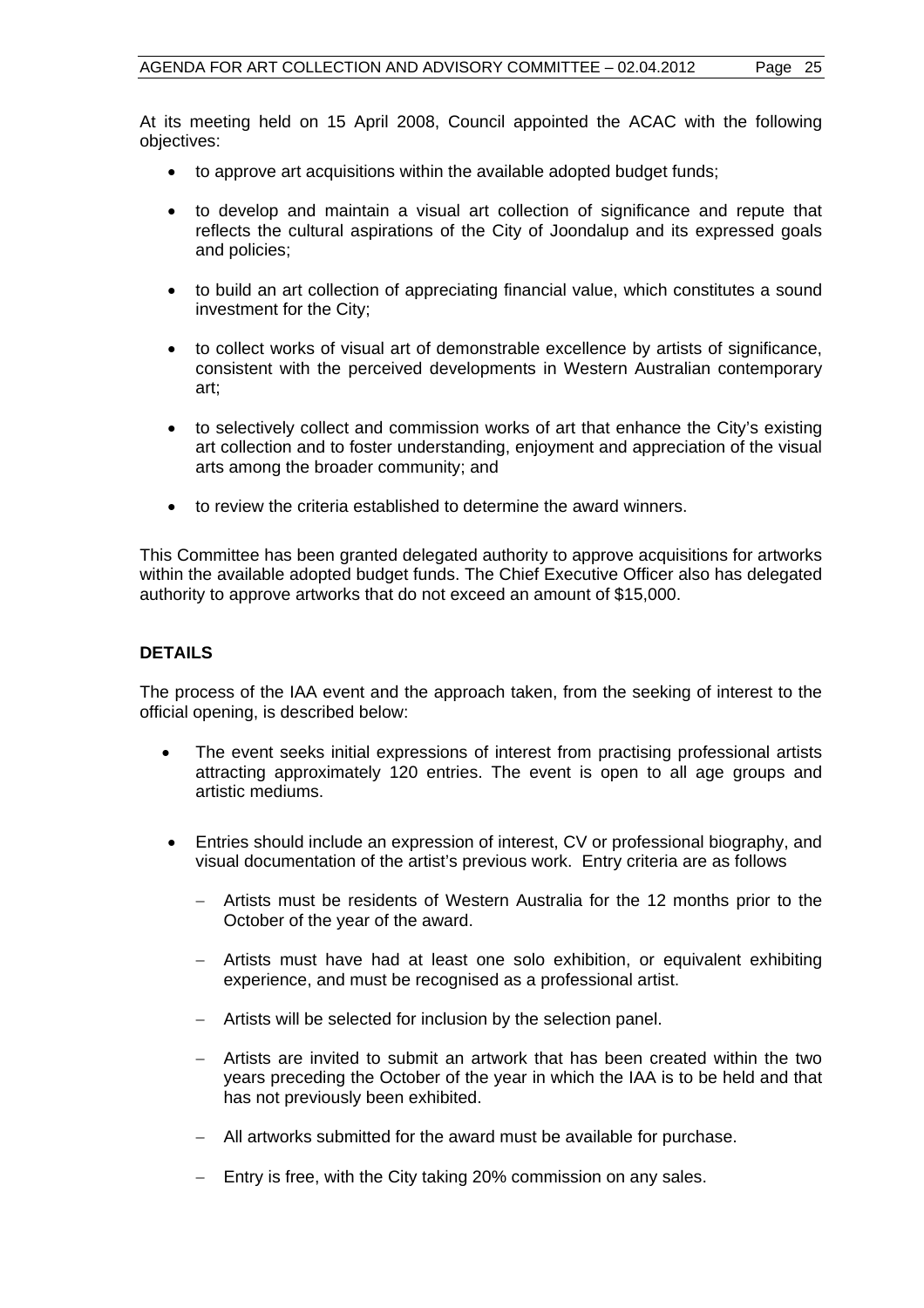- The winning artwork of the Acquisitive Award category will be acquired by the City and form part of the City's art collection.
- Artists are required to arrange the delivery and collection of their works.
- Following close of entries a selection panel comprising professional artists appointed by the City reviews all entries and invites a select number (generally around 40) to exhibit.
- Those selected artists are then formally invited to exhibit as part of the IAA.
- The works of the selected artists are displayed within the exhibition space.
- A separate independent judging panel of professional artists appointed by the City critiques each piece and determines the appropriate prize winners prior to the official opening of the IAA.
- The IAA is officially opened by the Mayor at a civic event, generally on a Wednesday evening in October.

 $\bullet$ In addition to the IAA judging process the City generally spends a significant portion of its art allocation budget funds to acquire additional works during the IAA. The process for this is as follows:

- Prior to the official opening of the IAA the Chief Executive Officer arranges a tour with members of the ACAC; this generally occurs the evening prior to the opening.
- Members of the ACAC are briefed by officers (the Visual Arts Officer and the City's Art Curator) on the artworks being exhibited. Members submit to the Chief Executive Officer recommendations on the proposed pieces to acquire.
- On receiving the feedback from the members of ACAC the Chief Executive Officer then exercises his delegation within the approved financial limits. Those selected art works are reserved before the opening.

The judging details for the 2005–11 Invitation Art Award are detailed in Attachment 1.

#### **Issues and Options Considered**

The options available to the Council are:

- 1. Discontinue the IAA.
- 2. Make modifications to the current IAA format.
- 3. Maintain the IAA in its current format.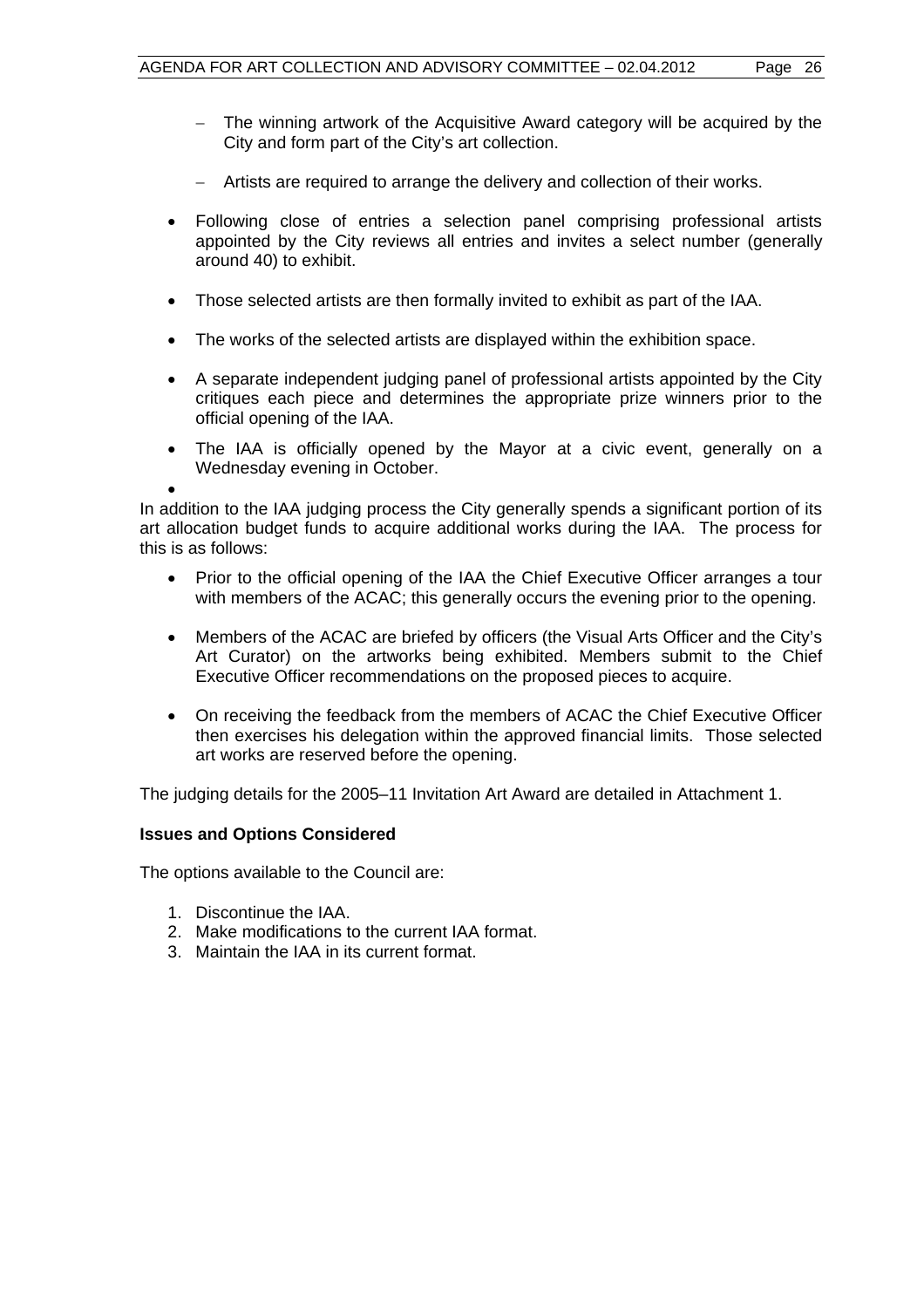#### **Legislation/Strategic Plan/Policy Implications**

| Legislation           | Not Applicable.     |                                                                                                                                                                               |  |  |
|-----------------------|---------------------|-------------------------------------------------------------------------------------------------------------------------------------------------------------------------------|--|--|
| <b>Strategic Plan</b> |                     |                                                                                                                                                                               |  |  |
| Key Focus Area:       | Community wellbeing |                                                                                                                                                                               |  |  |
| Objective:            | Objective 5.3:      | To facilitate culture, the arts and knowledge within<br>the community.                                                                                                        |  |  |
|                       |                     | Strategy 5.3.1: The City continues to host festivals, concerts and<br>events and enhances these in response to<br>community demand.                                           |  |  |
|                       |                     | Strategy 5.3.2: The City provides high quality libraries and<br>learning programs.                                                                                            |  |  |
|                       | Strategy 5.3.3:     | The City finalises and then<br>implements a<br>Community Education Plan.                                                                                                      |  |  |
|                       | Outcome:            | Cultural and artistic opportunities within the City<br>are maintained and enhanced whilst the City's<br>libraries provide quality environments and learning<br>opportunities. |  |  |

#### **Policy Implications**

The City's Art and Memorabilia Collection Policy is currently under review. The objective and statement below are taken from the present version of the policy.

- **Objective:** To direct the City's approach to art and collections for the Joondalup community.
- **Statement:** Council recognises the important role played by its public art, the Art Collection, archives and memorabilia in shaping and developing a sense of community.

#### **Risk Management Considerations**

The risk of significantly altering either the process of selecting artists to enter the IAA or the independent judging process may result in the IAA losing credibility within the arts industry and high profile artists may choose not to exhibit. Having an independent panel of well-respected high-end art practitioners undertake these roles adds to the professionalism of the event.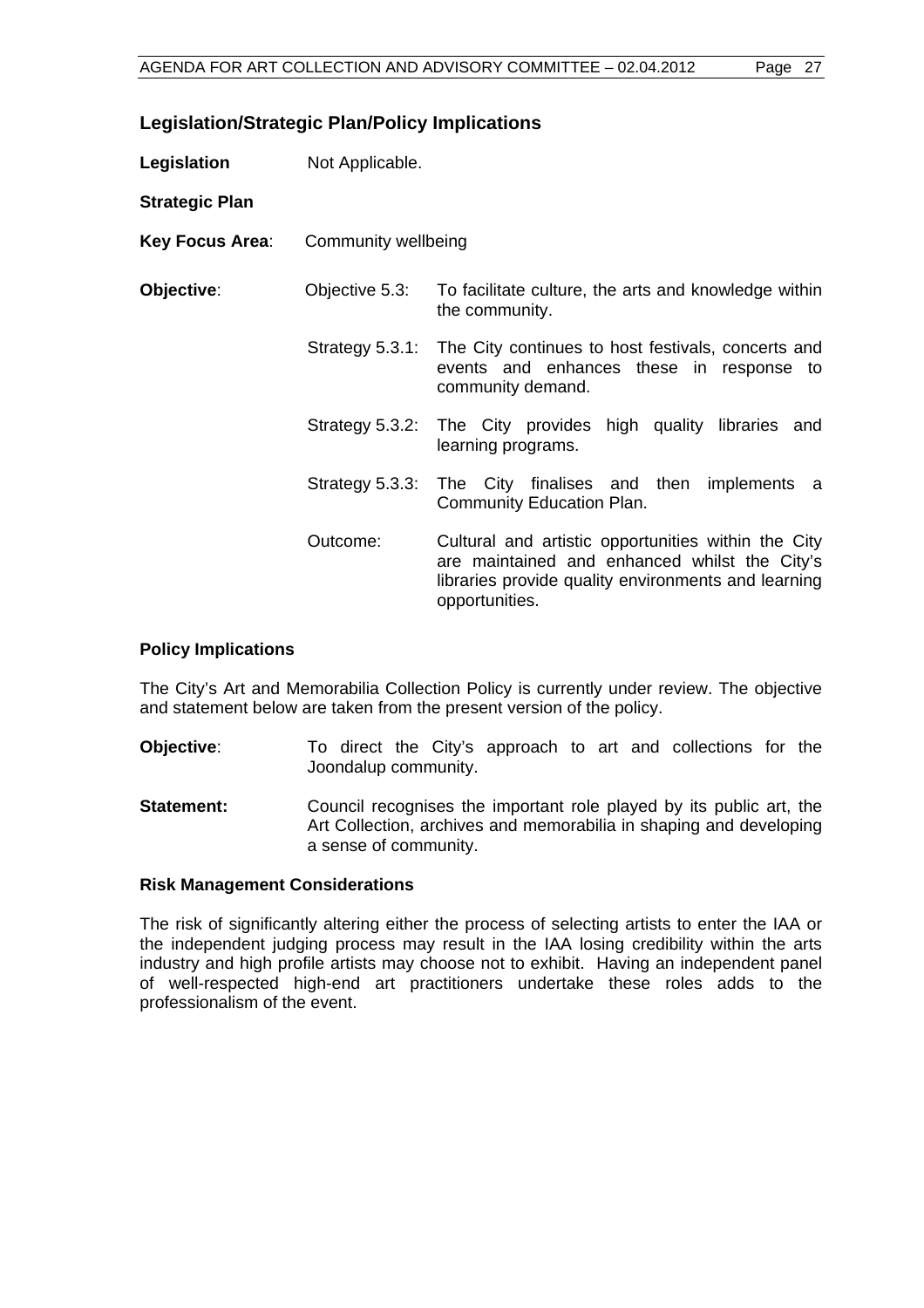#### **Financial/Budget Implications**

As part of the funding for the 2011 Invitation Art Award the City's 2011/12 Budget includes an amount of \$15,000 as first prize, this being the Acquisitive Award. In addition the budget includes a further amount of \$15,000 for general acquisitions throughout the financial year.

| <b>Account No:</b>           | 442-1                       | 442-2                   |
|------------------------------|-----------------------------|-------------------------|
|                              | (annual acquisition budget) | (IAA acquisition prize) |
| <b>Budget Item:</b>          | C <sub>1020</sub>           | C <sub>1021</sub>       |
| <b>Budget Amount:</b>        | \$15,000                    | \$15,000                |
| <b>Amount Spent To Date:</b> | \$7.272                     | \$15,000                |
| <b>Proposed Cost:</b>        | Not Applicable              | Not Applicable          |
| <b>Balance:</b>              | \$7,727                     | \$0                     |

#### **Regional Significance**

The IAA attracts entries from professional artists from across the state and is therefore considered to be a regional event hosted by the City. The ongoing provision of an accessible and high-calibre art event is integral to the cultural development and vibrancy of the City locality and for the development of visual arts within the industry of local government.

#### **Sustainability Implications**

The IAA has positive social sustainability implications for the City. The event provides enhancement of the locality and acts as a catalyst for public discussion about current social, economic and environmental issues. The IAA physically enhances public places and the public realm by creating points of interest, animating spaces and providing beauty, character and colour to the City. It also enhances the relevance for the local community of the City's cultural position and increases the value of the City's cultural resources.

#### **Consultation**

Not Applicable.

#### **COMMENT**

The IAA has grown to become a well-known and highly-regarded art award within the arts industry, not only locally but across the state and nationwide.

The IAA now involves an extremely high calibre of artists and of selection and judging panels, with the general consensus among participants and industry representatives that the standard of work is high. It is also acknowledged that the diversity of representation amongst the artworks is a strong feature of the exhibition, presenting a wide crosssection of the Western Australian contemporary art scene.

The official opening of the IAA is conducted by the Mayor and is a Civic event on a Wednesday evening. Due to the limitations and restrictions to bump in and set up the IAA, the 2012 official opening of the IAA will be held on a Saturday evening. The briefing of the ACAC will still occur prior to the official opening.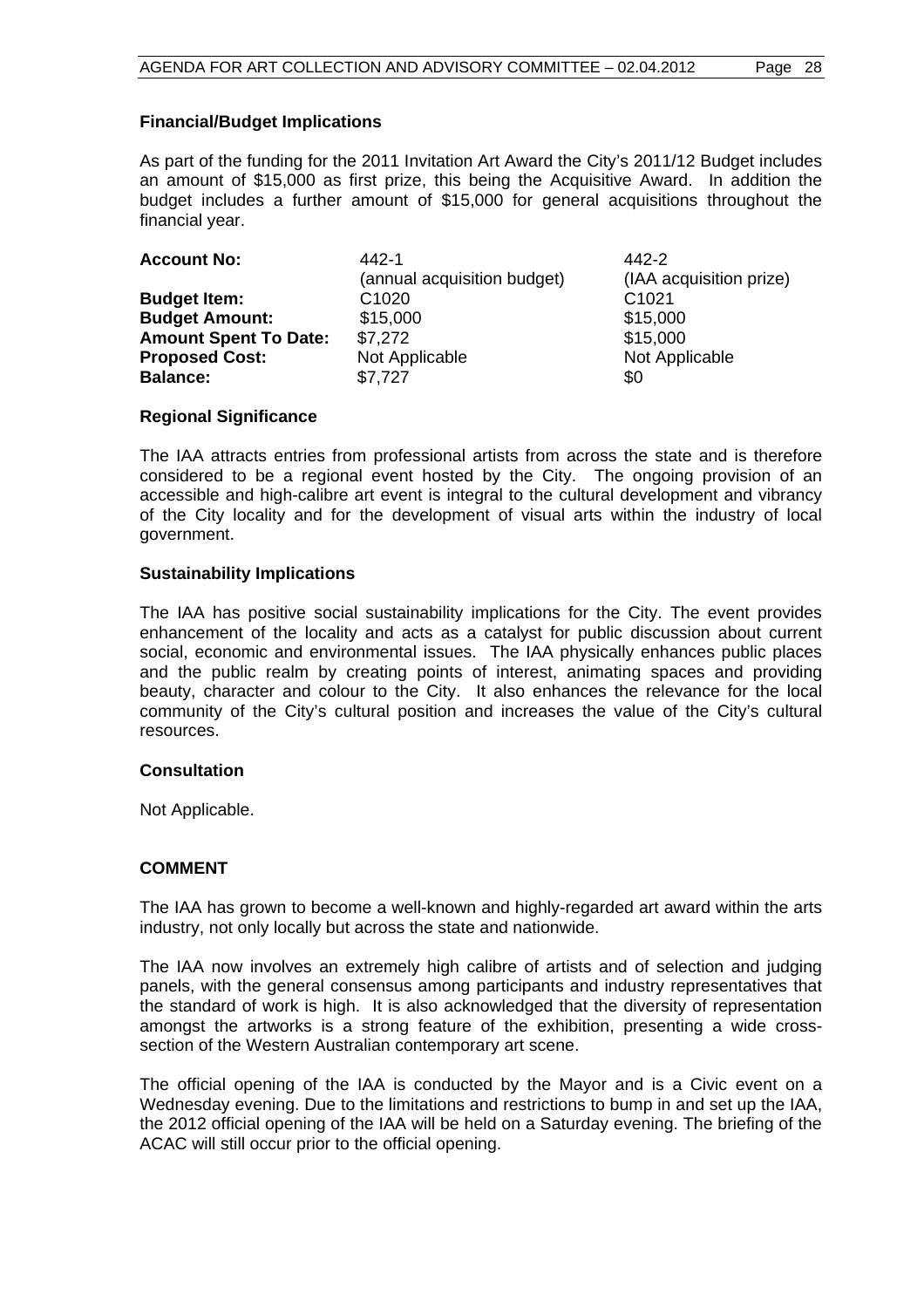#### **VOTING REQUIREMENTS**

Simple Majority.

#### **RECOMMENDATION**

**That the Art Collection Advisory Committee NOTES the information relating to the City's Annual Invitation Art Award forming Attachments 1 and 2 to this Report.** 

*Appendix 1 refers* 

*To access this attachment on electronic document, click here: <Attach1artagn020412.pdf>*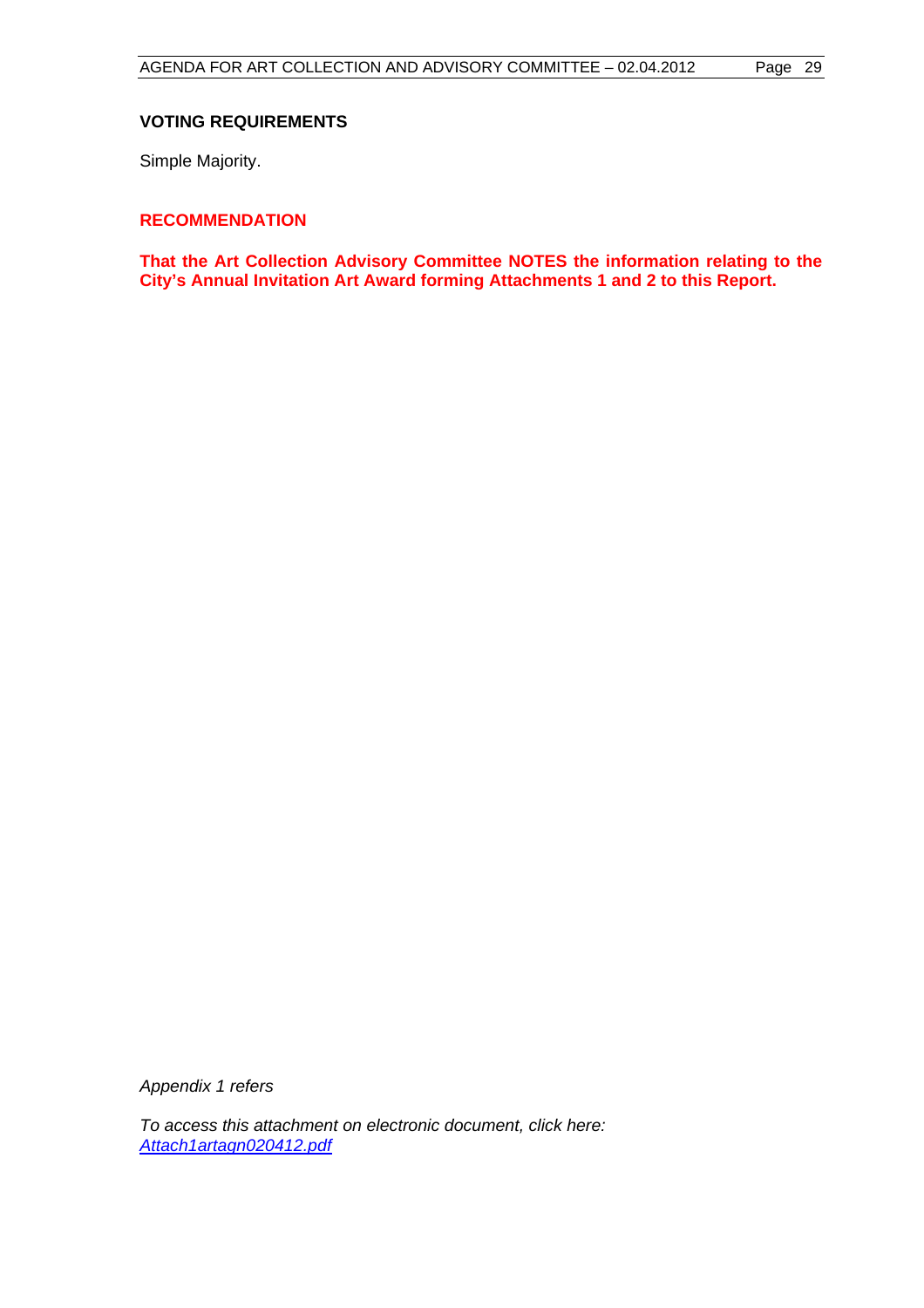## **ITEM 4 MURAL ARTS PROGRAM REVIEW**

| <b>WARD:</b>                           | All                                |                                                                                         |
|----------------------------------------|------------------------------------|-----------------------------------------------------------------------------------------|
| <b>RESPONSIBLE</b><br><b>DIRECTOR:</b> | Mr Garry Hunt<br>Office of the CEO |                                                                                         |
| <b>FILE NUMBER:</b>                    | 101780                             |                                                                                         |
| <b>ATTACHMENTS:</b>                    | Attachment 1                       | Examples of "street art" style murals created by at-<br>risk young people prior to 2007 |
|                                        | Attachment 2                       | Examples of works created by the Community<br>Mural Arts Program from 2008-2011         |
|                                        | Attachment 3                       | A table of Community Mural Arts Program projects<br>completed 2008-2011                 |
|                                        | Attachment 4                       | 'Street Art' murals to be retired                                                       |

#### **PURPOSE**

The purpose of this report is to review the City of Joondalup Mural Arts Program and to make recommendations for its future.

#### **EXECUTIVE SUMMARY**

The City of Joondalup Mural Arts Program (the Program) currently engages community groups in creating local mural artworks in a hands-on manner. This report traces the history of the Mural Arts Program from its inception as a preventative initiative targeted at at-risk young people to the community participation model that exists today.

The report discusses the effectiveness, scope and resourcing of the current program and presents the findings of recent research into the use of community participatory mural arts projects as a means to deter graffiti.

Three options for the future direction of the City's Mural Arts Program are presented:

- to discontinue the Mural Arts Program;
- to continue the Mural Arts Program in its present form; and
- to introduce an artist-driven element to the existing Mural Arts Program.

The advantages and disadvantages of each option are considered.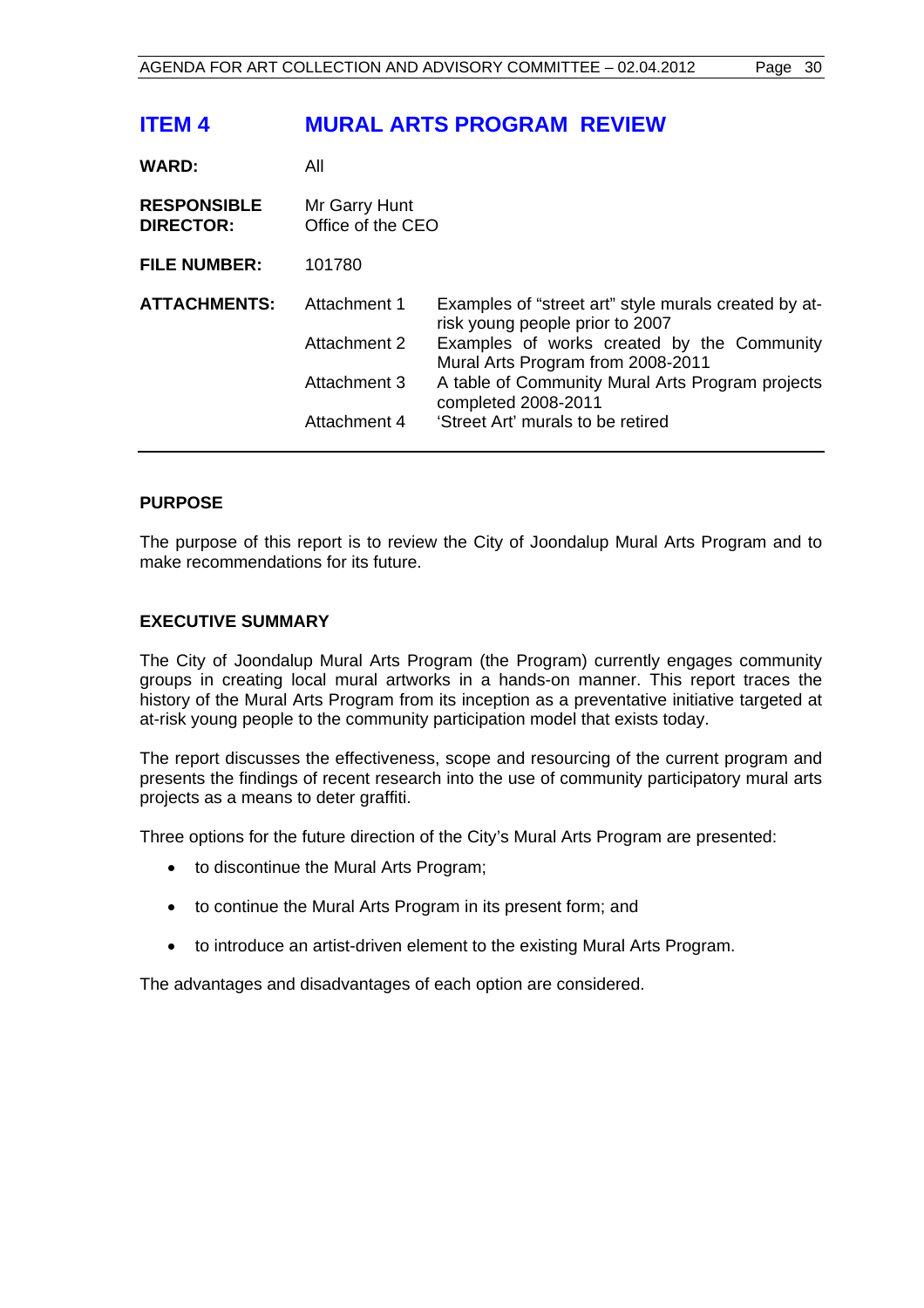#### **BACKGROUND**

Murals are large-scale artworks, often outdoor paintings or installations, which may cover an outdoor wall, traffic underpass, bus stop or other public infrastructure.

At its September 2011 meeting (CJ161-09/11 refers), Council requested that the Chief Executive Officer undertake a review of the Mural Arts Program and report to Council on:

- the relevance of the Program's current objectives and its effectiveness in meeting those objectives;
- the scope of the current Program with regard to the locations and facilities that may have a mural artwork applied and the groups or individuals that may be supported or benefit from the creation of a mural artwork; and
- the resourcing and funding of the Mural Arts Program.

The original City of Joondalup Mural Arts Program was a graffiti deterrent initiative which ran for 15 years and concluded in 2007. During this period, murals were exclusively developed by, and targeted towards, at-risk young people. As a result, the City murals represented only a small section of the community and, due to the 'street art' style of the artworks, were seen by some sections of the community as being graffiti themselves. Examples of these early murals are shown in Attachment 1.

After a review in 2007–2008, the current Mural Arts Program was initiated to engage a broader section of the population in response to frequent community requests asking for opportunities to participate in mural creation. The current program focuses on producing murals that are reflective of the culture and lifestyles of Joondalup's diverse community. Applicants for the Program are required to propose a planned mural and can secure City funds if their application is successful. Applicants who do not have professional artistic skills of their own are required to work with a professional artist.

As shown in Attachment 2, the murals installed between 2008 and 2011 represent diverse artistic styles, but none of them replicate the streetart style of the City's early murals.

It is noted that, in addition to creating new murals, the City manages an art retirement program, which sees damaged, outdated or poor-quality works retired each year. There have also been several incidences of older street art style murals being painted out without the knowledge of the City. It is anticipated that within five years only a few highquality examples of these earlier pre-2007 murals will remain.

#### **Current Program Status**

From 2008 to 2011 eleven Mural Arts Program projects have been completed in diverse locations around the City, as shown in Attachment 2. Participants have included numerous primary schools, seniors groups, tertiary students, youth organisations and sporting groups. Artistic styles and mediums have included mosaics, painted murals, stencilling, collage, typographic images, photography, sculpture and computer-generated design. Each mural created is required to meet clear criteria, including the use of durable and safe materials, and appropriate content. Proposals that meet these requirements are then assessed in terms of the particular project's suitability to location, purpose and content, cost, community involvement and diversity. The Mural Arts Program application package provides full details of these criteria, along with an outline of the application process.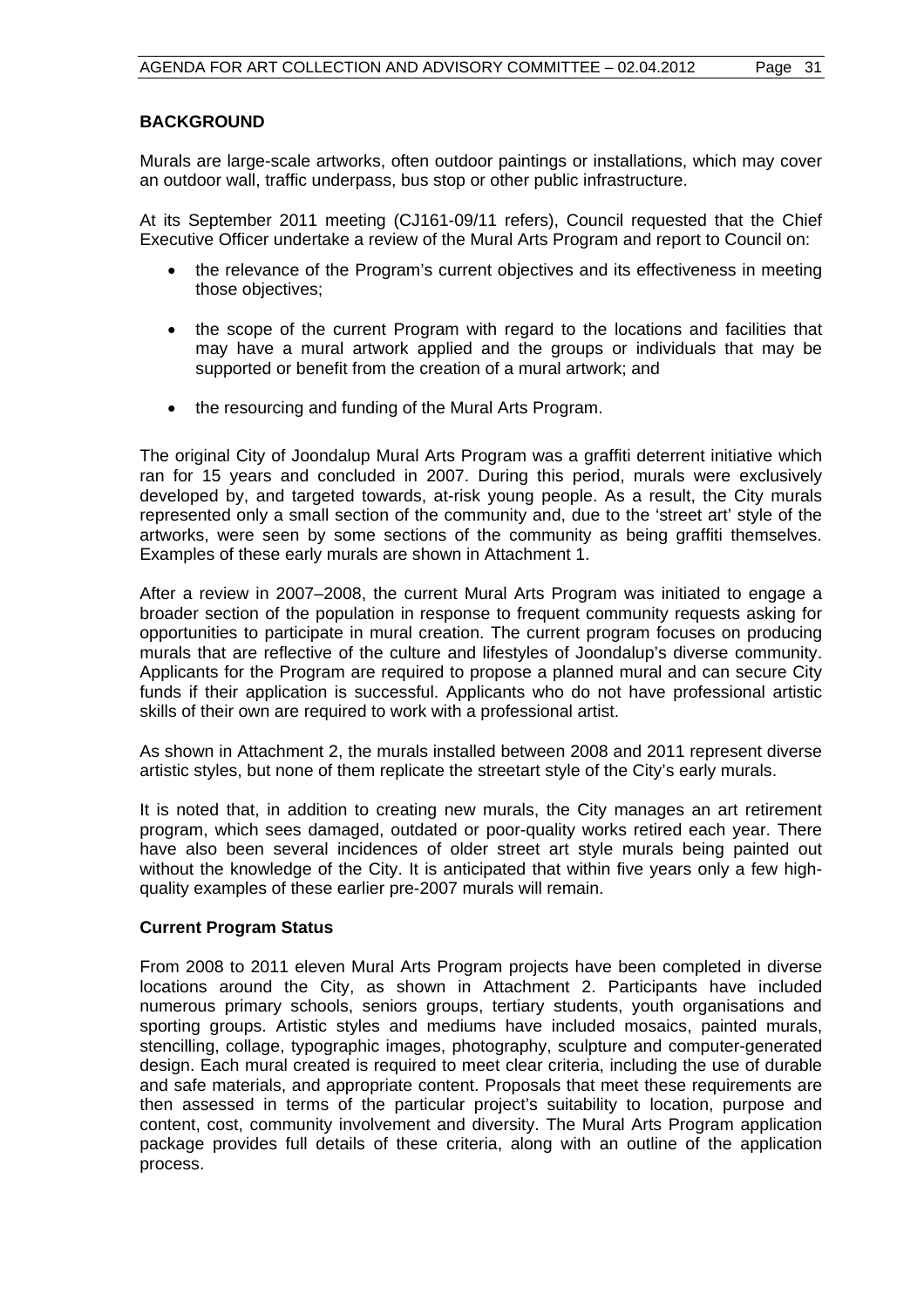The current Mural Arts Program has a direct annual budget of \$35,000 plus a staff resource of 0.2 FTE. In addition, the City has an annual mural arts maintenance budget of \$1,500, which is allocated exclusively for repairs and the retirement of existing works.

The current objectives of the Program are:

- to encourage community participation in the development of mural arts projects within the City;
- to introduce a range of mural styles that reflect the diversity of the community's aspirations and tastes;
- to provide community access to high-quality mural arts for education and appreciation purposes;
- to build on and promote the character and identity of the Joondalup region; and
- to deter occurrences of graffiti and vandalism on City property.

These objectives are still deemed to be relevant in terms of:

- community support, as revealed by the strong interest and participation in the program;
- an ongoing need for diversification of the City's murals, since many of the earlier murals created in a uniform style still remain;
- positive community feedback regarding the newer community murals, whereas the older street-art style murals generated regular complaints;
- an ongoing need for graffiti deterrence, due to the continuing problem of vandalism;
- the effectiveness of mural projects as a graffiti deterrence, demonstrated by a far lower incidence of 'tagging' occurring on murals, than on similarly situated blank walls;
- positive educational outcomes engaging children and young teenagers in creating community murals contributes to their sense of ownership of public space and encourages their connection to their local environment. This may reduce the likelihood of these young people committing graffiti offences in the future
- strong links to the 'community wellbeing' outcomes in the City's Strategic Plan, particularly Outcome 5.3: *Cultural and artistic opportunities within the City are maintained and enhanced whilst the City's libraries provide quality environments and learning opportunities.*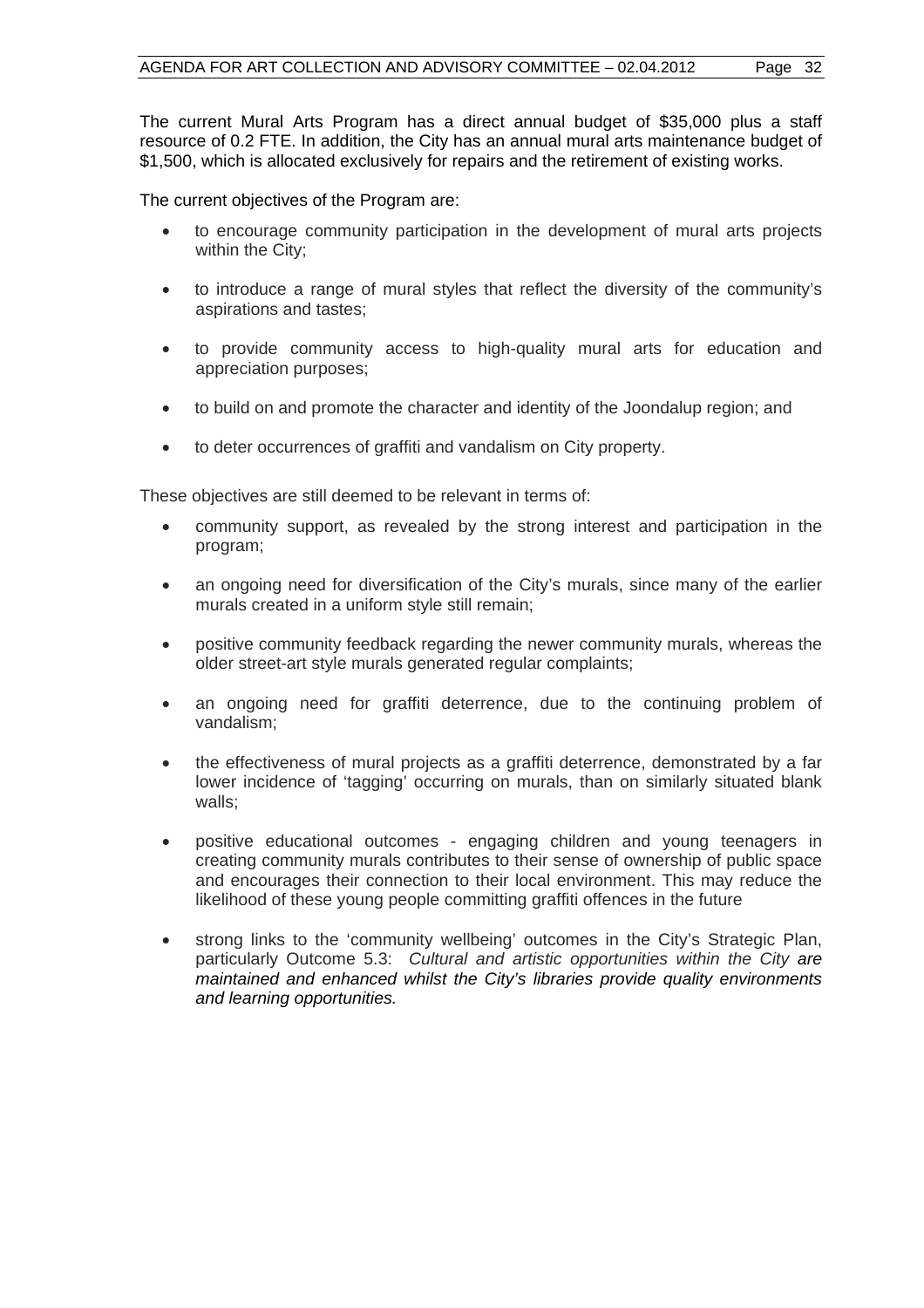There is evidentiary support of the effectiveness of urban art projects as a means of graffiti prevention. The Office of Crime Prevention, WA Police conducted a study in 2010 entitled 'A Study of Urban Art as a Graffiti Prevention Strategy'. Based on research conducted in Perth, the study concluded that:

*"Urban art projects can be effective in reducing the incidence of graffiti at targeted hotspot areas. Urban art projects have also proved to be valuable in cost reduction and have showed positive results in influencing project participants and the community as a whole.* 

*Many graffitists consider graffiti a vehicle through which they can express themselves. It can be argued that the graffitists motivated by the sheer pleasure of performing their 'art' can be successfully redirected towards legal initiatives such as urban art projects."*

#### **DETAILS**

#### **Issues and Options Considered**

This report outlines three options for the future direction of the Mural Arts Program.

With any of these options, all current and new murals would remain subject to a retirement process. This process allows the City to remove selected works after five years of display if they have become degraded, unpopular or if the location is wanted for a new mural.

#### **Option 1: Discontinue the Mural Arts Program**

#### **Finance**

No financial costs involved.

#### **Detail**

This option would mean that no further murals would be developed in the City.

If this option is selected, it is expected that over the next five to ten years, most of the City's existing murals would be incrementally retired.

The following advantages and disadvantages apply to this option:

| <b>Advantages</b>                                                                                                                                                     | <b>Disadvantages</b>                                                                                            |  |
|-----------------------------------------------------------------------------------------------------------------------------------------------------------------------|-----------------------------------------------------------------------------------------------------------------|--|
| Annual savings of \$35,000<br>avoided-from<br>Potential<br>complaints<br>community members who do not like a<br>particular mural or the concept of mural<br>artworks. | Loss of the graffiti-deterrent benefits of<br>mural arts projects, which may lead to an<br>increase in tagging. |  |
|                                                                                                                                                                       | Loss of a service to the Joondalup<br>community.                                                                |  |
|                                                                                                                                                                       | Loss of the program's cultural, tourism<br>and community engagement value.                                      |  |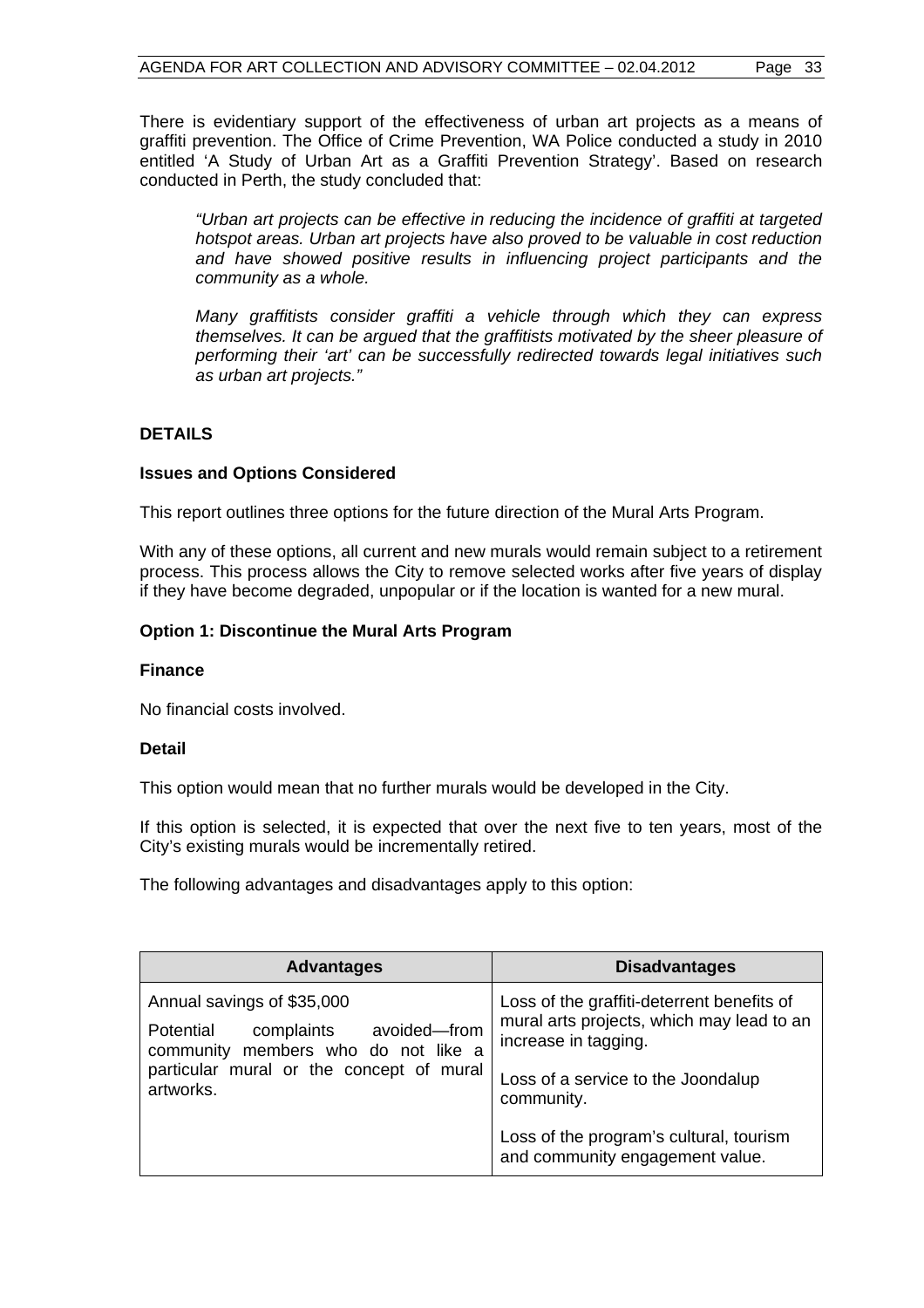#### **Option 2: Continue the Mural Arts Program in its present form**

#### **Finance**

\$35,000. This is the current expenditure for the community Mural Arts Program.

#### **Detail**

This option would see the City continue with the current Mural Arts Program in its present form, coordinated by City officers, with contracted artists and community groups completing the works.

Murals are community-generated and are proposed to the City through an application process. All murals are thoroughly reviewed by the City to ensure they are not visually offensive or derogatory.

Continuing the Mural Arts Program in its present community-based form presents the following advantages and disadvantages:

| <b>Advantages</b>                                                                                                                                   | <b>Disadvantages</b>                                                                          |
|-----------------------------------------------------------------------------------------------------------------------------------------------------|-----------------------------------------------------------------------------------------------|
| Deters graffiti and vandalism.                                                                                                                      | Community artworks usually result in a                                                        |
| Encourages community participation in the<br>arts.                                                                                                  | less professional standard of artwork<br>than those created<br>by<br>professional<br>artists. |
| Continues the installation of a range of<br>artistically diverse murals.                                                                            | community members<br>Some<br>may<br>inevitably dislike certain works.                         |
| Continues to promote the character and<br>identity of the Joondalup region.                                                                         |                                                                                               |
| Engages young people in creating murals,<br>which<br>discourage<br>them<br>from<br>may<br>participating in graffiti later on.                       |                                                                                               |
| Creates a sense of community ownership of<br>public space.                                                                                          |                                                                                               |
| Physically enhances public places<br>bv<br>creating points of interest, animating spaces<br>and providing beauty, character or colour to<br>places. |                                                                                               |
| Encourages increased enjoyment of public<br>space.                                                                                                  |                                                                                               |
| Contributes to a 'sense of place' by creating<br>difference<br>particular<br>identity for<br>and<br>locations.                                      |                                                                                               |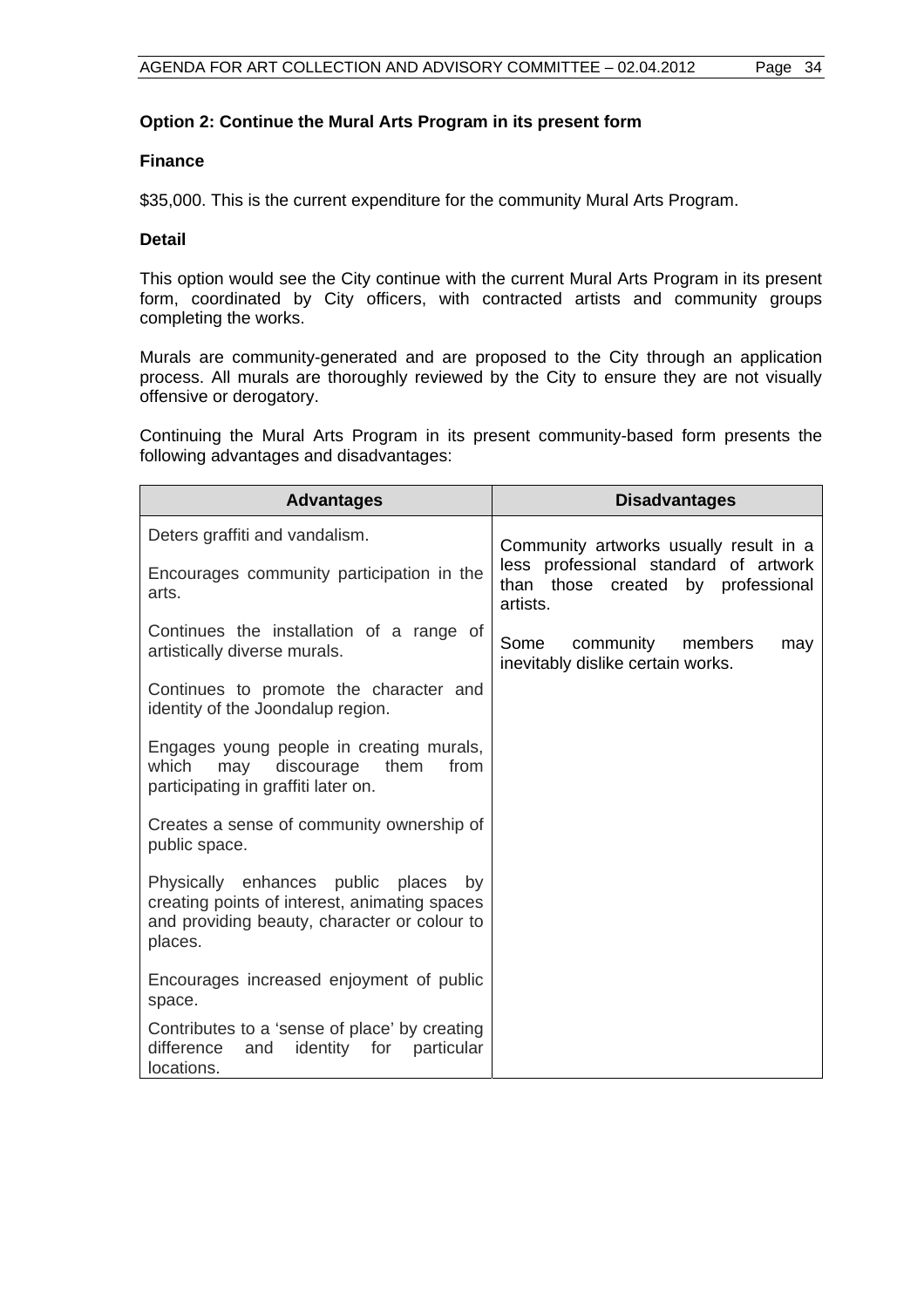#### **Option 3: Introduce a new professional-artist-driven element to the existing Mural Arts Program**

#### **Finance**

\$35,000. This option will not impact on present budgeting options.

#### **Detail**

An alternative to the current program would be to introduce an artist-driven element to the Mural Arts Program. This option would continue to facilitate community involvement within the Mural Arts Program but would discourage community design and hands-on creation of murals in favour of those created by practising professional artists.

Community involvement could still be achieved through consultation on the themes for each mural and through some murals being a collaborative approach between the community and an artist.

Introducing a professional-artist-driven element to the Program has the following advantages and disadvantages:

| <b>Advantages</b>                                                                                                                                                                                 | <b>Disadvantages</b>                                                                                                                                                         |
|---------------------------------------------------------------------------------------------------------------------------------------------------------------------------------------------------|------------------------------------------------------------------------------------------------------------------------------------------------------------------------------|
| Gives a higher professional standard of<br>artwork and more enduring cultural legacy<br>for the City.                                                                                             | Potentially less likely than Option 2 to<br>deter graffiti, because the community<br>(and therefore the graffitists) will be less<br>involved in the mural art creation in a |
| Deters graffiti and vandalism.                                                                                                                                                                    | hands-on manner. It is still thought,<br>however, that the type of community                                                                                                 |
| Encourages community participation in the<br>arts.                                                                                                                                                | participation undertaken in an<br>artist-<br>driven project will deter graffiti to some<br>extent.                                                                           |
| Continues to ensure a range of artistically<br>diverse murals are installed.                                                                                                                      | Some<br>community<br>members<br>may                                                                                                                                          |
| Continues to promote the character and<br>identity of the Joondalup region.                                                                                                                       | inevitably dislike certain works.                                                                                                                                            |
| Encourages increased enjoyment of public<br>space.                                                                                                                                                |                                                                                                                                                                              |
| Contributes to a 'sense of place' by creating<br>difference<br>identity for particular<br>and<br>locations.                                                                                       |                                                                                                                                                                              |
| Continues<br>to<br>the<br>artistic<br>support<br>development of regional artists as well as<br>the introduction of international artists to the<br>region.                                        |                                                                                                                                                                              |
| Creates local or regional landmarks and<br>physically enhances public places, through<br>creating points of interest, animating spaces<br>and providing beauty, character or colour to<br>places. |                                                                                                                                                                              |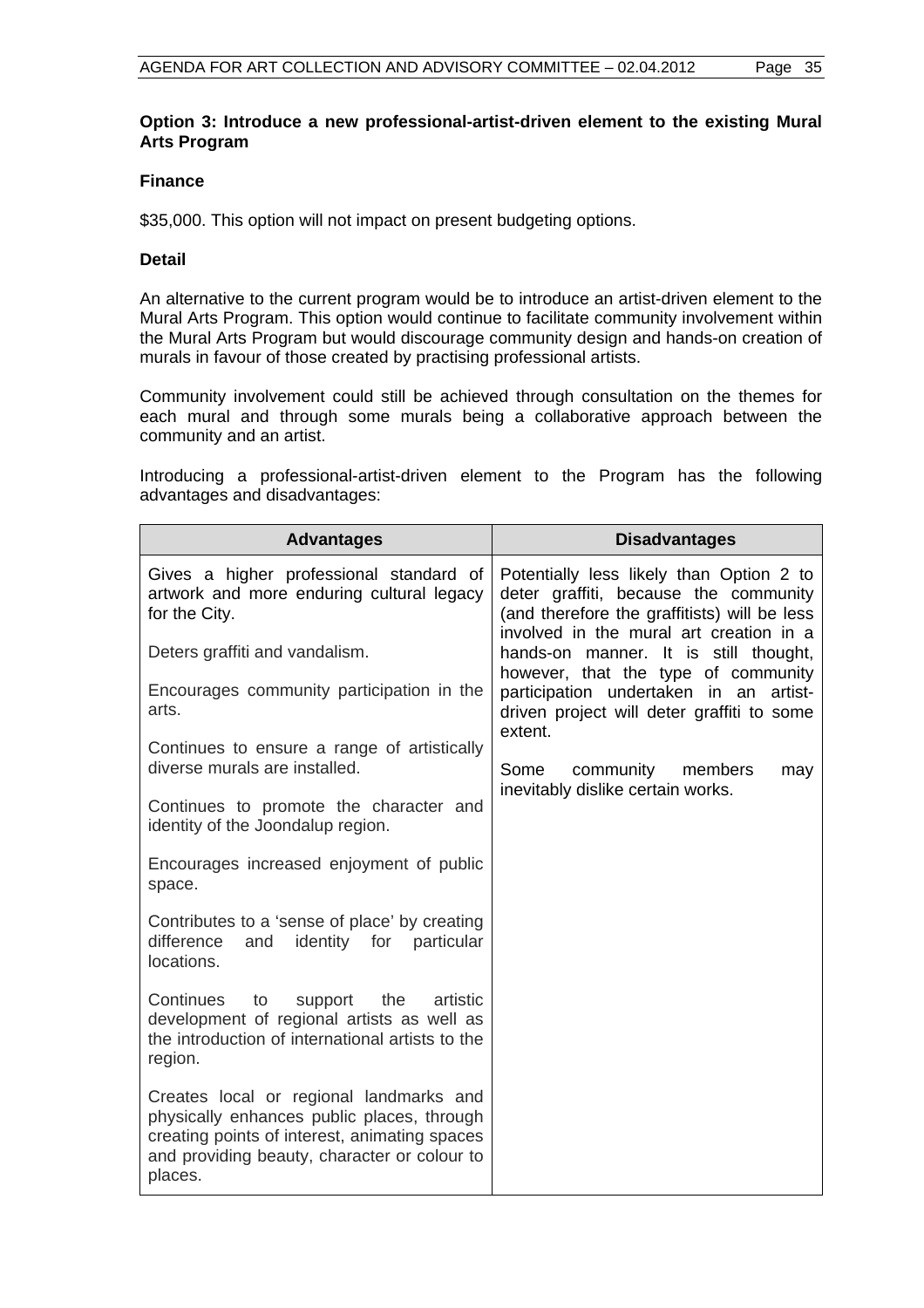#### **Legislation/Strategic Plan/Policy Implications**

**Legislation** Not applicable.

#### **Strategic Plan**

- **Key Focus Area:** Development of a Mural Arts Program relates to the key focus areas of 'the built environment' and 'community wellbeing' in the City's Strategic Plan.
- **Objective:** Objective 4.2: To progress a range of innovative and high quality urban development projects within the City.
	- Strategy 4.2.8:The City provides an effective service for eradicating graffiti from City-owned and privatelyowned buildings.
	- Outcome: Projects are completed on time, within budget, and reflect the interests of the community.
	- Objective 5.3: To facilitate culture, the arts and knowledge within the community.
	- Strategy 5.3.1:The City continues to host festivals, concerts and events and enhances these in response to community demand.
	- Strategy 5.3.2: The City provides high quality libraries and learning programs.
	- Strategy 5.3.3: The City finalises and then implements a Community Education Program.
	- Outcome: Cultural and artistic opportunities within the City are maintained and enhanced, whilst the City's libraries provide quality environments and learning opportunities.

#### **Policy Implications**

Not Applicable.

#### **Financial/Budget Implications**

The 2011/12 Budget allows \$35,000 for the Mural Arts Program. No options will impact on budgeting amounts.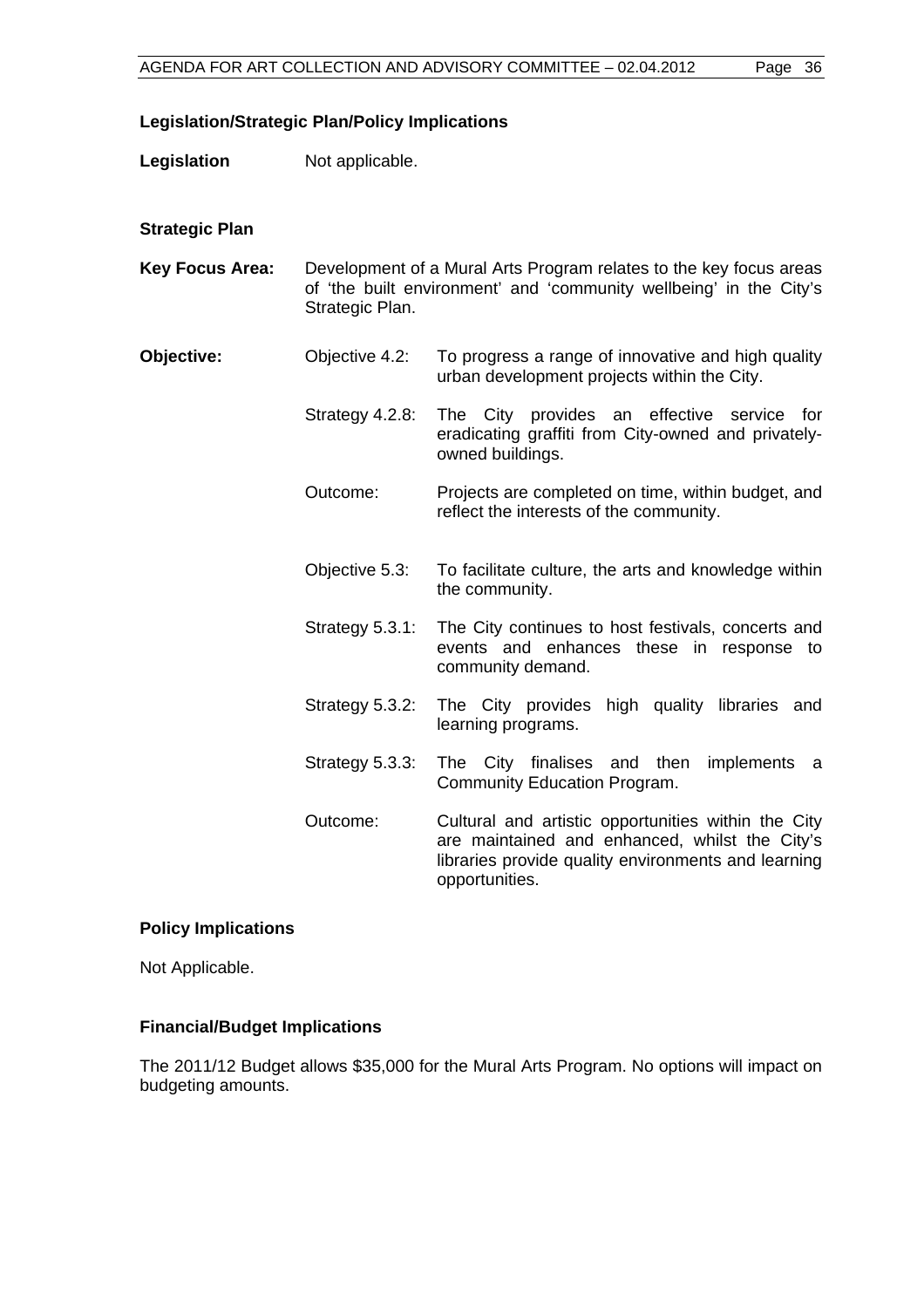#### **Regional Significance**

The professional-artist-driven element of Option 3 has regional significance. The creation of high standard professional murals will create a cultural asset for the entire northern region. Such a project would promote the City of Joondalup as a contemporary art centre and a culturally invigorating City, as well as engaging the local community.

#### **Sustainability Implications**

The installation of mural artworks has positive social sustainability implications. Mural artworks provide physical enhancement of locality and provide a catalyst for public discussion of current social, economic and environment issues. Mural artworks physically enhance public places and the public realm by creating points of interest, animating spaces and providing beauty, character or colour to places. Continuing the Mural Arts Program would enhance the relevance of the City's public spaces for the local community and would increase the value of the City's cultural resources.

#### **Consultation**

Not Applicable.

#### **COMMENT**

Mural artwork projects have a widely recognised value for communities: they deter graffiti and help develop a cultural identity and sense place.

Mural art projects have a long history at the City of Joondalup and the current communitydriven program is resulting in artworks that offer engagement from the community.

#### **VOTING REQUIREMENTS**

Simple Majority.

#### **RECOMMENDATION**

**That the Art Collection and Advisory Committee NOTES the information submitted relating to the City's Mural Art Program.** 

*Appendix 2 refers* 

*To access this attachment on electronic document, click here: <Attach2artagn020412.pdf>*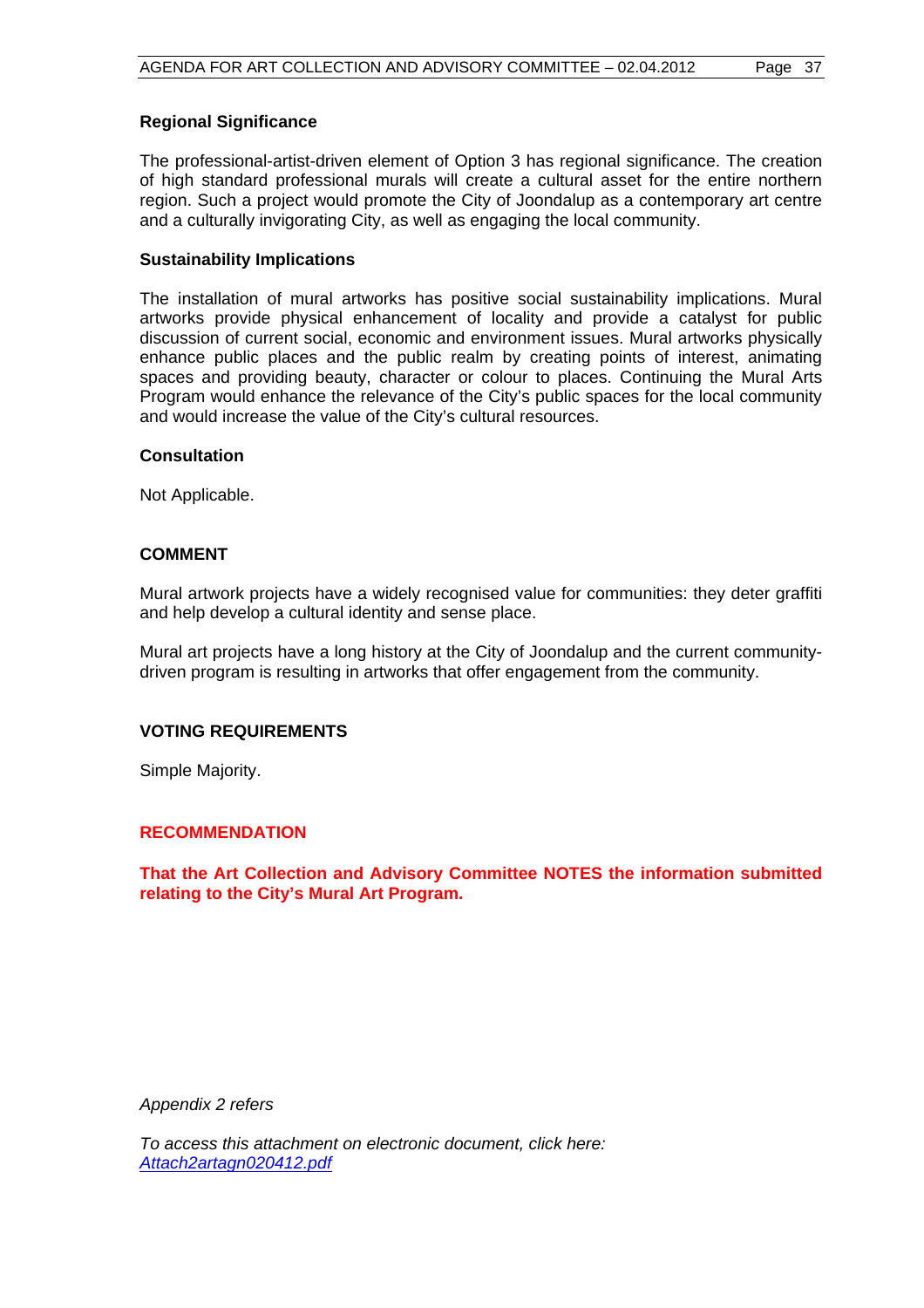## **ITEM 5 COMMISSIONING OF ARTWORK 2011/2012**

| <b>WARD:</b>                           | All                                |                                                  |        |                    |     |
|----------------------------------------|------------------------------------|--------------------------------------------------|--------|--------------------|-----|
| <b>RESPONSIBLE</b><br><b>DIRECTOR:</b> | Mr Garry Hunt<br>Office of the CEO |                                                  |        |                    |     |
| <b>FILE NUMBER:</b>                    | 14158                              |                                                  |        |                    |     |
| <b>ATTACHMENTS:</b>                    | Attachment 1<br>Attachment 2       | <b>Artists Reviewed</b><br>Recommended<br>Images | Artist | <b>Biographies</b> | and |

#### **PURPOSE**

The purpose of this report is to recommend a selection of artists from whom the Art Collection and Advisory Committee (ACAC) will select one to commission an artwork for the City of Joondalup's Art Collection.

#### **EXECUTIVE SUMMARY**

This report recommends a selection of possible artists for the commissioning of an artwork to document and capture the iconic landmarks and people that represent the City of Joondalup. A short profile of each artist is presented in the report for the consideration of the ACAC.

Further to other yearly budget allowances for the purchase of art, the City has designated an additional \$15,000 for the commissioning of a 'special purpose' visual artwork to depict iconic landmarks within the City of Joondalup. The special purpose artwork will be delivered by a high-calibre artist with strong connections to Western Australia whose work is not yet represented in the City's art collection.

The short-listed artists have committed to focusing their work on one of three Joondalup themes:

- the social environment:
- the urban environment; and
- the natural environment.

The artists have also indicated a strong level of engagement with Joondalup as a community and as a place during their work.

Seven artists are recommended for the short list, from whom the ACAC will choose one to complete the commission. All artists are of high professional standing and can deliver the commission within the allocated budget. The completed work would represent a valuable long-term investment for the City.

*It is recommended that the Art Collection and Advisory Committee SELECTS one of the seven artists recommended to complete the artwork commission with a contract value not to exceed \$15,000.*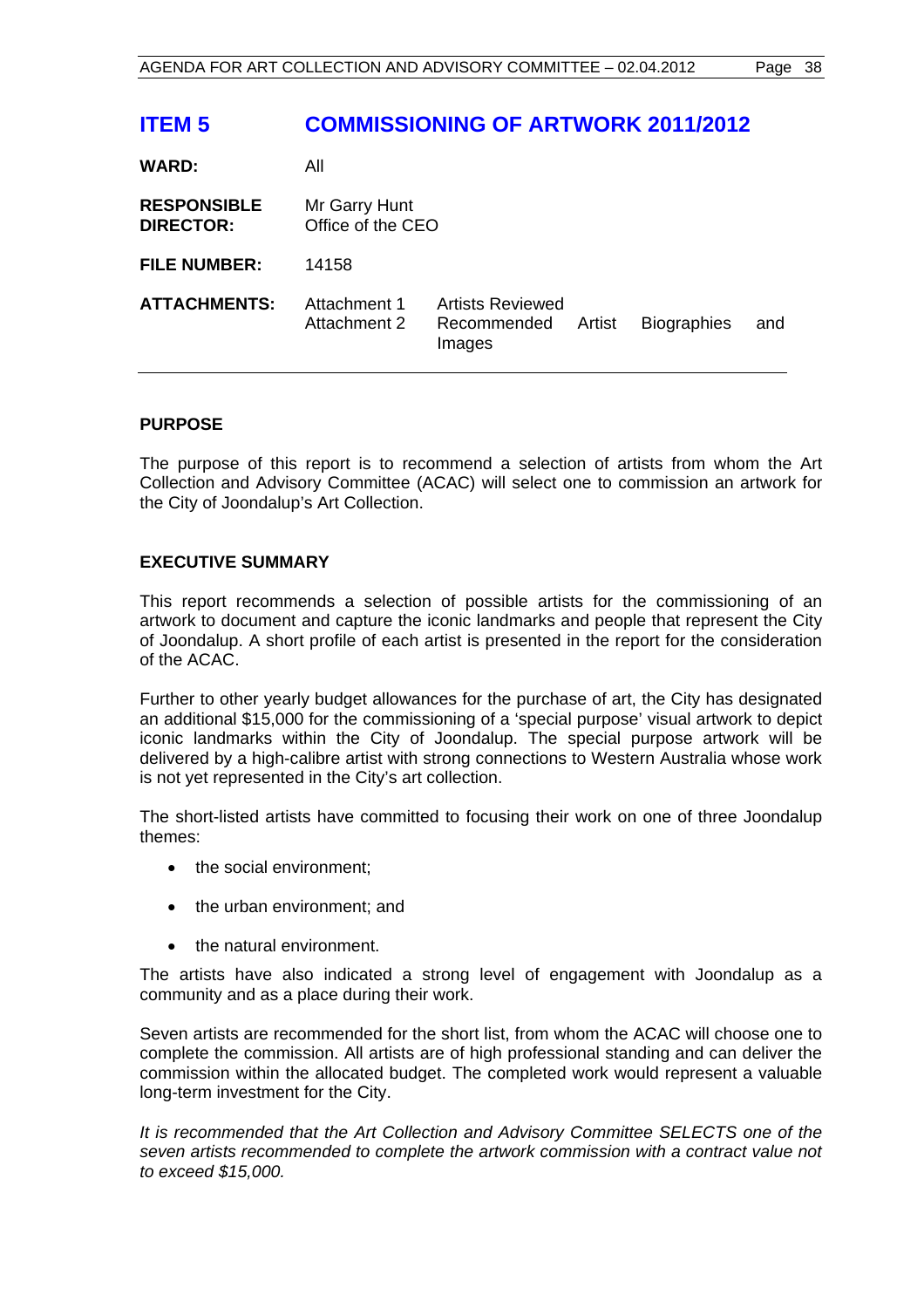**Note:** All artists are available to undertake this commission at the time of writing. However, delays in confirming the preferred artists may result in artists becoming unavailable.

#### **BACKGROUND**

At its meeting held on 19 April 2011 (C064-04/11 refers) Council resolved, that it:

- *"1 AGREES to commission on an annual basis various artworks depicting iconic landmarks within the City of Joondalup;*
- *2 LISTS for consideration in the 2011–12 budget, an amount of \$15,000 (excluding GST) for the commissioning of artworks depicting iconic landmarks within the City of Joondalup;*
- *3 REQUESTS a report to be presented to the Policy Committee reviewing the City Policy – The City's Art and Memorabilia Collections to include an agreed process for the commissioning of artworks as details in Part 1 above."*

The City's art collection comprises over 200 artworks, with a primary focus on the work of Western Australian contemporary artists. The artworks span a wide range of media. Over half of the collection comprises paintings, with the remainder including sculpture, drawings, ceramics, print works, photographs, textiles and one glasswork.

The City's art collection operates on a yearly art acquisition budget of \$15,000, which enables the acquisition of two or three high-quality contemporary artworks throughout the year courtesy of the Invitation Art Award, the Community Art Exhibition and other exhibitions (such as those held at the 'blend(er) gallery').

In addition to the City's acquisition budget, a further \$15,000 is allocated as an award for the winning work of the Invitation Art Award. The winning work is automatically acquired for the City's art collection, as set out in the Invitation Art Award criteria. The selection of artists to be included in the Invitation Art Award and the judging of the award is undertaken by an independent panel of professional art industry representatives. These acquisitions allow the City's art collection to grow and fulfil the objectives of the City's Art and Memorabilia Collections Policy.

Further to these two allocations of \$15,000 each, Council's resolution in April 2011 allows for the commissioning of additional 'special purpose' artworks. A budget of \$15,000 was adopted in the 2011/12 budget for this purpose. It is the commissioning of this 'special purpose' artwork that is the topic of this report.

#### **DETAILS**

Commissioning an artwork involves the contracting of an artist to create an original work of art for a particular purpose, exhibition or collection. This report deals with the commissioning of visual art for the City's art collection, not for a work of 'public art'. Visual art encompasses the media of painting, drawing, printmaking, textiles, mixed media, sculpture (non-fixed and for interior display) and photo media. The commissioning of artworks by the City allows themes and content to be determined to ensure artworks represent the people, places and culture of the City of Joondalup.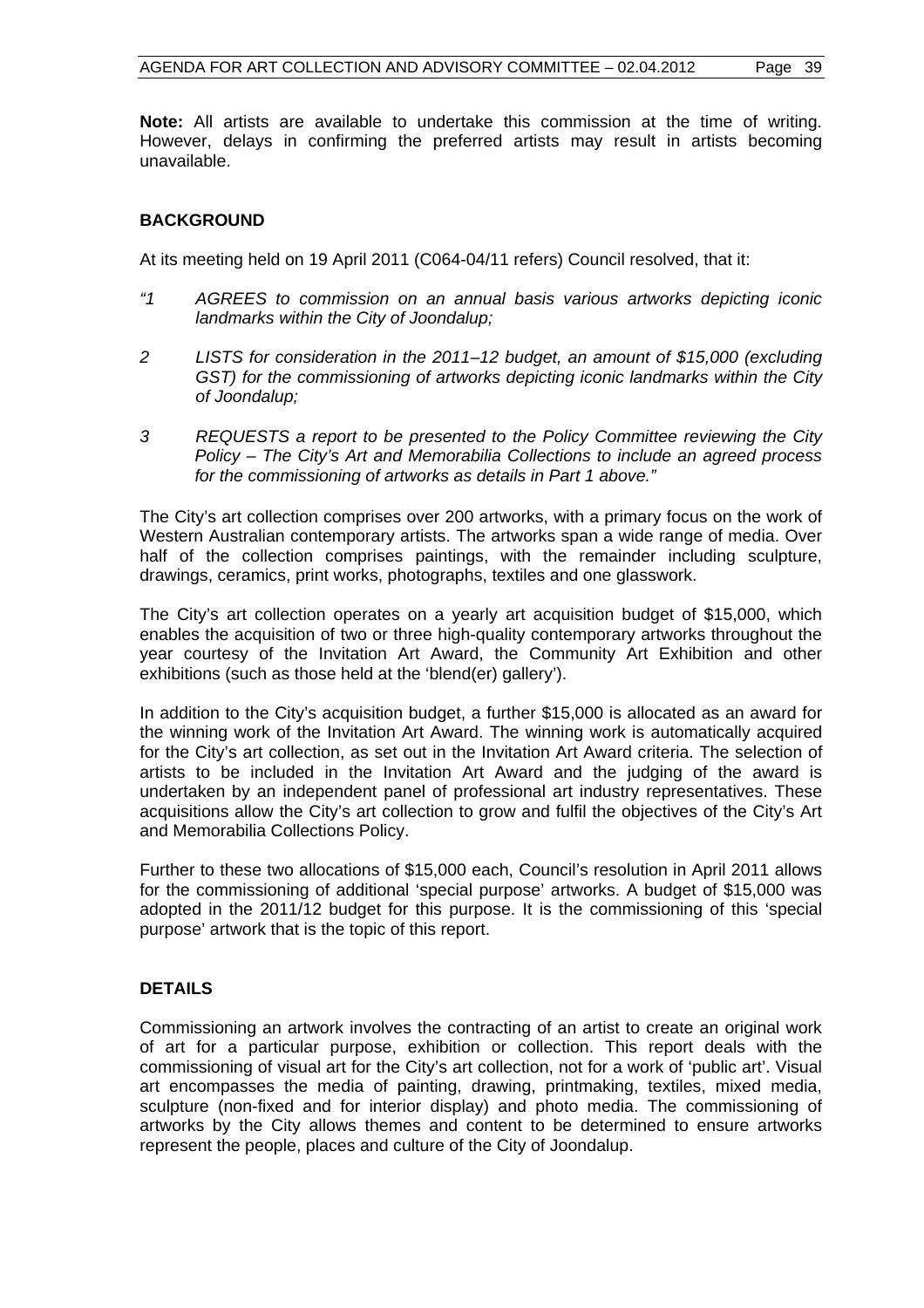In consultation with professional galleries and artist representatives, over 40 professional artists were reviewed for the special purpose commission. Only professional Western Australian artists, or artists who predominately practise in Western Australia, were considered. See Attachment 1 for the full list of artists reviewed.

To help build the collection's diversity, artists with work already held in the City's collection were not considered further following the initial review.

In order to compile an appropriate shortlist of the artists reviewed for the commission, the following selection criteria were considered:

- the artist's professional standing;
- the price of the artwork in relation to the City's commissioning budget of \$15,000; and
- the long-term investment potential of the artwork.

The artists identified as most suitable were then contacted to ensure both their interest and their availability to complete the commission within the 2011/12 financial year.

Three distinct Joondalup themes were identified and communicated to the shortlisted artists to assist them develop concepts to 'document and capture the iconic landmarks and people who represent the City of Joondalup'. The themes are as follows:

- *The social environment:* people, community and history;
- *The urban environment:* the city—urban and suburban; and
- *The natural environment:* the local natural environment, including flora and fauna.

The final recommendations to Council are based on the above factors in conjunction with consideration of the following:

- the level of engagement the artists proposed to have with Joondalup when creating the work (engagement with place, people, culture and history);
- the link of the artist and the commissioned work to the City's existing art collection; and
- the capacity of the City to appropriately house, display, conserve and manage the artwork.

#### **Issues and Options Considered**

All the artists recommended have indicated that they would undertake a significant level of engagement with the City to develop their artwork for the commission, if selected.

The artists proposed are currently not represented in the City's art collection. Several of these artists do not enter the Invitation Art Award and therefore the commission presents a unique opportunity to acquire a work with dedicated City content, by a well-respected professional.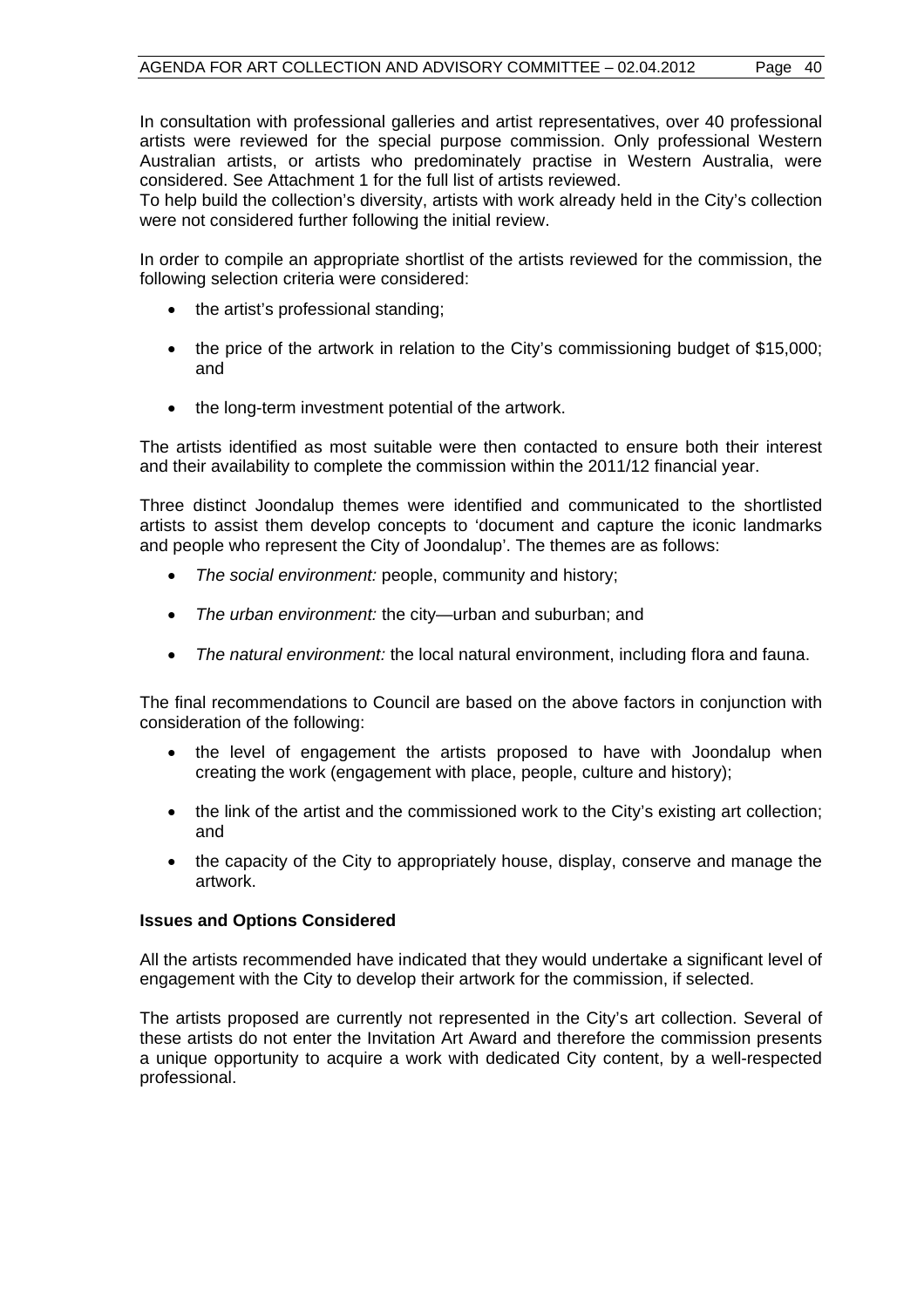#### **Option 1**

#### *Lindsay Harris*

Lindsay Harris is a contemporary Indigenous artist whose artwork references his Nyoongar heritage. Lindsay's professional profile has grown significantly over the last six years, with sellout shows. He was recently selected as one of Australia's top 20 Indigenous artists by the National Gallery of Australia's forthcoming National Indigenous Art Triennial.

Joondalup is a significant site for Nyoongar peoples. The City's art collection is underrepresented where significant contemporary Nyoongar artworks are concerned. Mr Harris proposes to explore Nyoongar connection to the land within Joondalup (Mooro country), respecting local Indigenous cultural protocols. Mr Harris typically works in ochres and resin on canvas.

See Attachment 2 for a full biography of Mr Harris and recent examples of his practice.

#### **Option 2**

#### *Moira de la Hunty*

Moira de la Hunty is a skilled realist painter who works in a black and white monochromatic palette. Her practice chiefly focuses on aspects of the human experience. Her profile has steadily grown with her works being held in private and company collections, including the Dale Alcock Collection, and the Horn Collection, Bunbury.

Ms de la Hunty proposes to explore the local history of Joondalup through people and the landscape. Using her research she would combine different visual elements in the painting; these elements would not only be visually relevant to Joondalup, but would also be symbolic, creating a multi-layered story. She typically creates paintings rendered in oils on canvas in her signature monochromatic style.

See Attachment 2 for a full biography of Ms de la Hunty and recent examples of her practice.

#### **Option 3**

#### *Holly Story*

Holly Story is a well-respected environmental textile artist whose visual art engages with the natural environment in a hands-on manner. Her work is held in collections across Australia, including the Art Gallery of Western Australia, the City of Perth, the University of Western Australia, the Western Australian Chamber of Commerce and Industry, and the City of Fremantle. The City of Joondalup's art collection does not currently include any significant high-quality textile-based artworks.

In order to create her work Ms Story proposes to explore Joondalup's natural environment and liaise with the City's Environment and Natural Areas officers during research for the commission. Her work typically comprises small scale sculptures or three-dimensional wall-based works.

See Attachment 2 for a full biography of Ms Story and recent examples of her practice.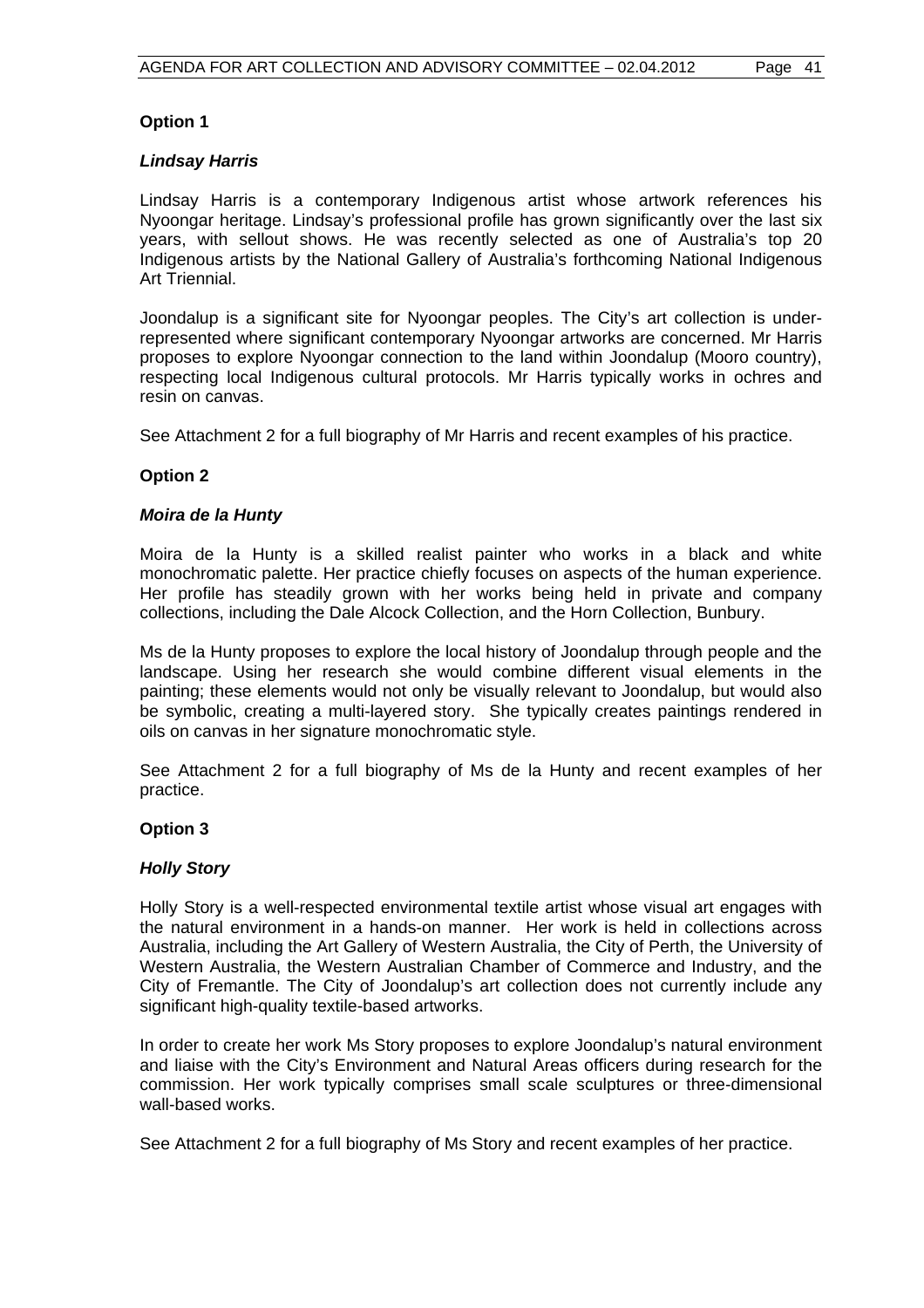#### **Option 4**

#### *Holly Grace*

Holly Grace is a well-respected and experienced glass artist. Her work typically features beautifully cast images of nature and people. She has significant experience in a commissioning environment, including the Crown Casino, Melbourne, and numerous hotels in Shanghai, Singapore, Melbourne, Canberra and Hong Kong. Her work is held in art collections across Australia, including the National Gallery of Australia, Parliament House, the City of Perth, the Art Gallery of Western Australia, the City of Wanneroo and Edith Cowan University.

Ms Grace proposes to explore the Joondalup community and landscape in order to document and develop ideas for the commission. Holly typically produces a body of glass works that can be mounted on a wall.

See Attachment 2 for a full biography of Ms Grace and recent examples of her practice.

#### **Option 5**

#### *Nien Schwarz*

Dr Nien Schwarz is an environmental sculptor inspired by place who explores through her practice geology, geography, mapping and the landscape. She is a nationally well respected artist with her work in collections across Australia, including Curtin University, the City of Perth, the Australian Capital Territory Department of Environment, and the Australian Capital Territory Department of Urban Services.

Dr Schwarz proposes to research the Joondalup region liaising with City officers. Her work typically comprises small-scale sculptures or three-dimensional wall-based works.

See Attachment 2 for a full biography of Dr Schwarz and recent examples of her practice.

#### **Option 6**

#### *Garry Pumfrey*

Garry Pumfrey is a highly skilled urban-realist painter. His work documents urban landmarks through the investigation of contemporary culture, consumerism and the economic environment. He has exhibited nationally and his work is held in the collections of a number of local councils, Parliament House and Western Australian universities.

Mr Pumfrey proposes to explore the Joondalup region, in particular the urban and suburban landscape, seeking out forgotten landmarks of social significance, like the corner shop. His practice typically consists of work in oil on canvas.

See Attachment 2 for a full biography of Mr Pumfrey and recent examples of his practice.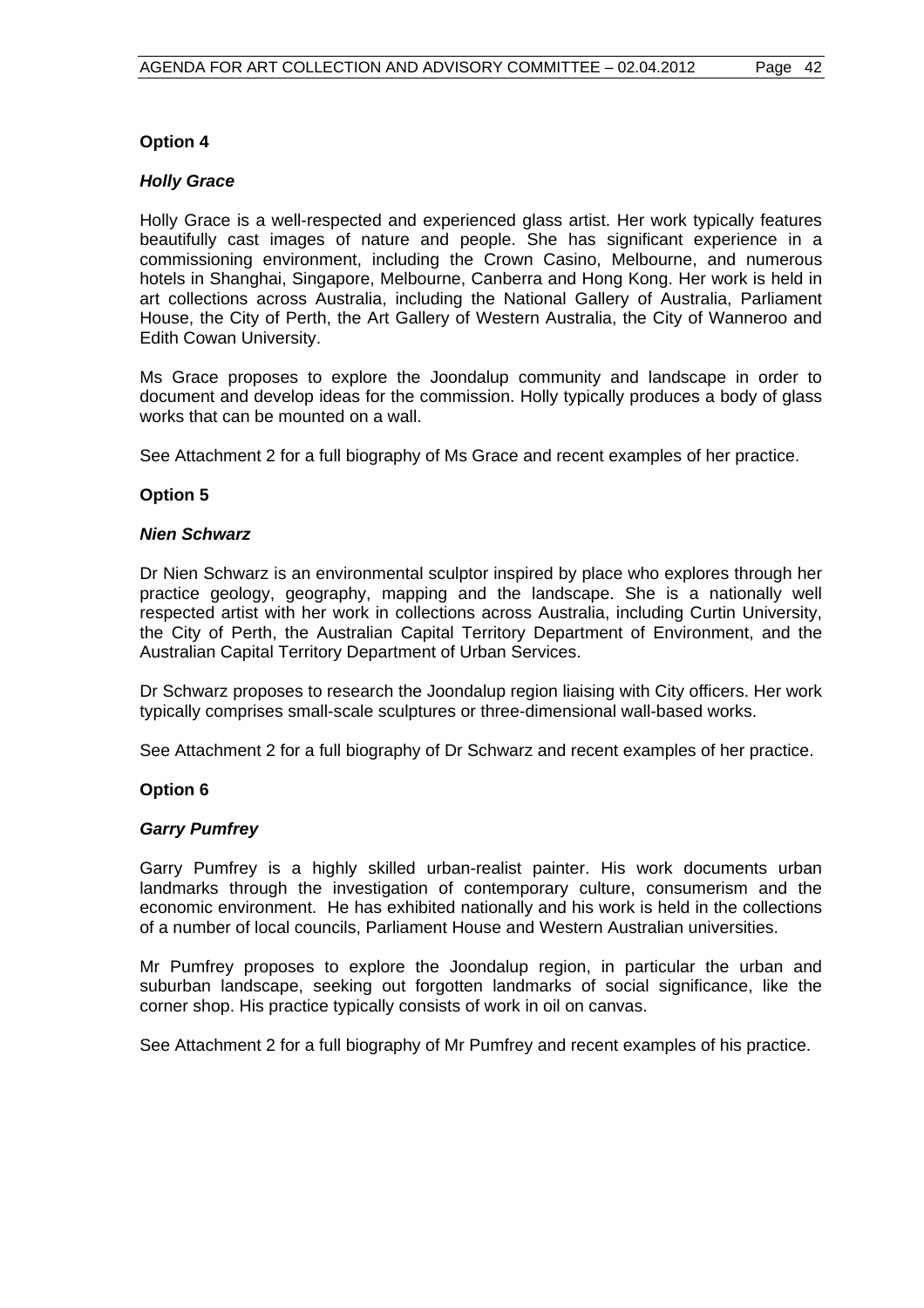#### **Option 7**

#### *Tony Windberg*

Tony Windberg is a highly skilled realist painter and drawer. His recent work includes exquisitely engraved tree-lined landscapes into wood vinyl. He has artworks in the collections of Artbank, Australian Capital Equity, Curtin University, Sir Charles Gairdner Hospital, Woodside Energy and numerous councils. Commissions include Alinta Gas, Rio Tinto and 25 artworks of the Kimberley region for Argyle Diamonds.

For the commission Mr Windberg proposes to explore the Joondalup region, in particular the natural environment and landscape, and human interaction within it. He typically produces realistic renders in oil on canvas or engraved wood vinyl.

See Attachment 2 for a full biography of Mr Windberg and recent examples of his practice.

#### **Legislation/Strategic Plan/Policy Implications**

**Legislation:** Not Applicable.

**Strategic Plan** 

- **Key Focus Area:** Development of the City's art collection relates to the key focus area of 'community wellbeing' in the Strategic Plan.
- **Objective:** Objective 5.3: To facilitate culture, the arts and knowledge within the community*.* 
	- Outcome:Cultural and artistic opportunities within the City are maintained and enhanced whilst the City's libraries provide quality environments and learning opportunities.

#### **Policy Implications**

The City's Art and Memorabilia Collection Policy is currently being reviewed and will be subject to a future report. The present version of the policy states:

*"The City will support Western Australian art and artists through an art acquisition program. The City will adopt a multi-criteria approach to its art collection, acquisitions and awards. This approach will ensure that the collection, acquisitions and awards include contemporary art and art demonstrating local content and context."* 

Commissioning artists to document 'the changing face of the City of Joondalup' fulfils the objective to include works demonstrating local content and context.

#### **Risk Management Considerations**

Not Applicable.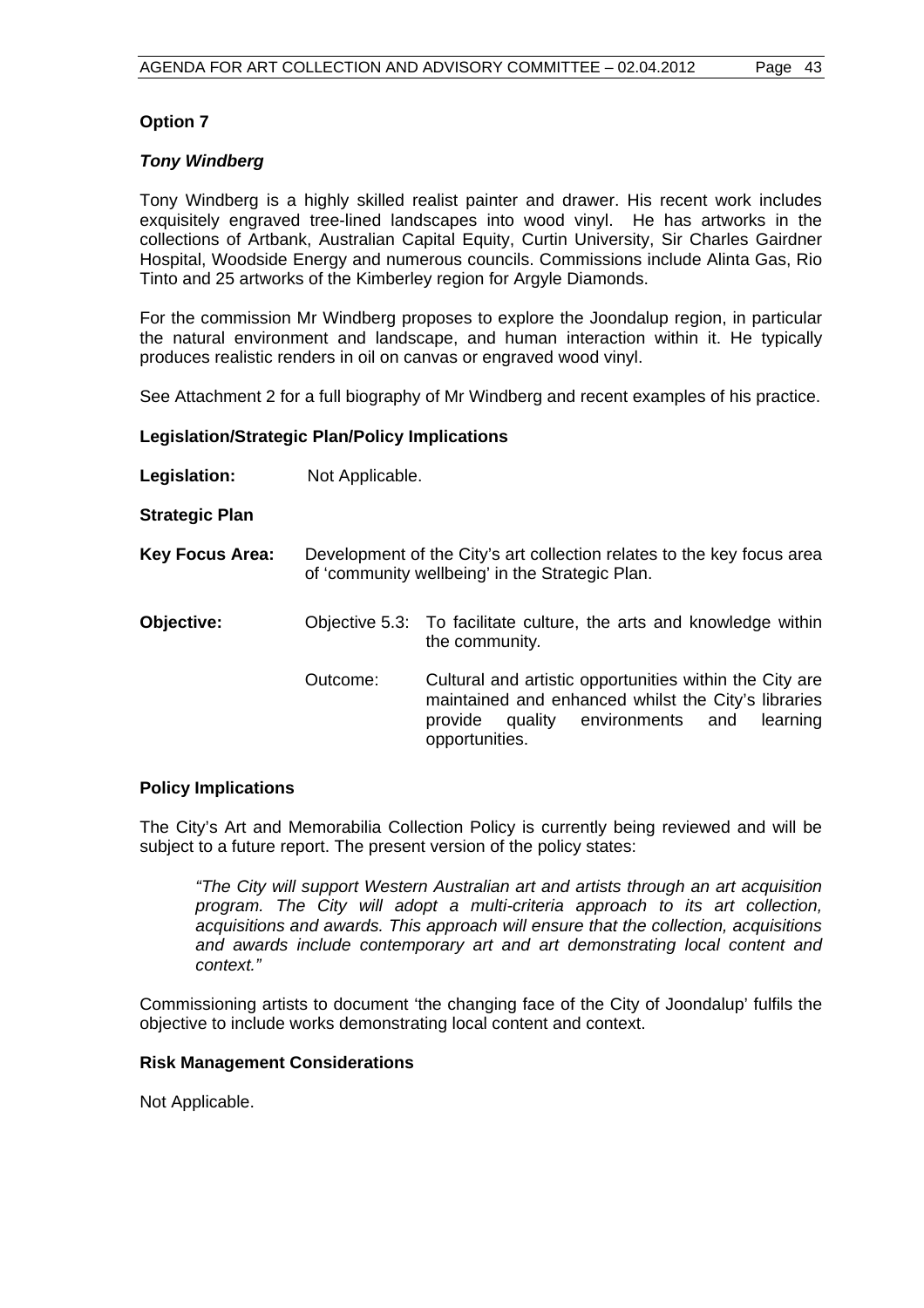#### **Financial/Budget Implications**

As per point 2 of Council's resolution of 19 April 2011, an amount of \$15,000 was listed for inclusion in the 2011/12 Budget for the purchase of a special purpose artwork.

In June 2011, Council adopted the 2011/12 Budget, which includes \$15,000 for the commissioning of special purpose artworks depicting iconic landmarks within the City of Joondalup.

#### **Regional Significance**

The City's art collection, including its public art, archives and memorabilia, plays an important part in shaping and developing a sense of community and place.

The ongoing provision of an accessible and high calibre art collection is integral to the cultural development and vibrancy of the City of Joondalup region and to best-practice standards for the development of the visual arts in local government.

#### **Sustainability Implications**

The commissioning of special purpose artworks has positive social sustainability implications. Artworks that reflect the City of Joondalup in content or context would enhance the relevance of the City's art collection for the local community and would increase the value of the City's cultural resources. Works that reflect the City of Joondalup would also provide a historical perspective in years to come.

#### **Consultation**

Non-statutory consultation was undertaken with professional galleries and artist representatives to select artists for the initial review process.

#### **COMMENT**

In recommending Artists for the 2011–2012 commission for the City of Joondalup Art Collection an extensive examination of Western Australian professional artists was undertaken.

The seven artists put forward for consideration all represent high-quality contemporary Western Australian artists whose work would be a culturally valuable asset for the City. The recommended artists would engage with the Joondalup community and place to deliver a work relating to Joondalup in content or context through the representation of one of the broad themes of the local Social, Urban or Natural environments.

#### **VOTING REQUIREMENTS**

Simple Majority.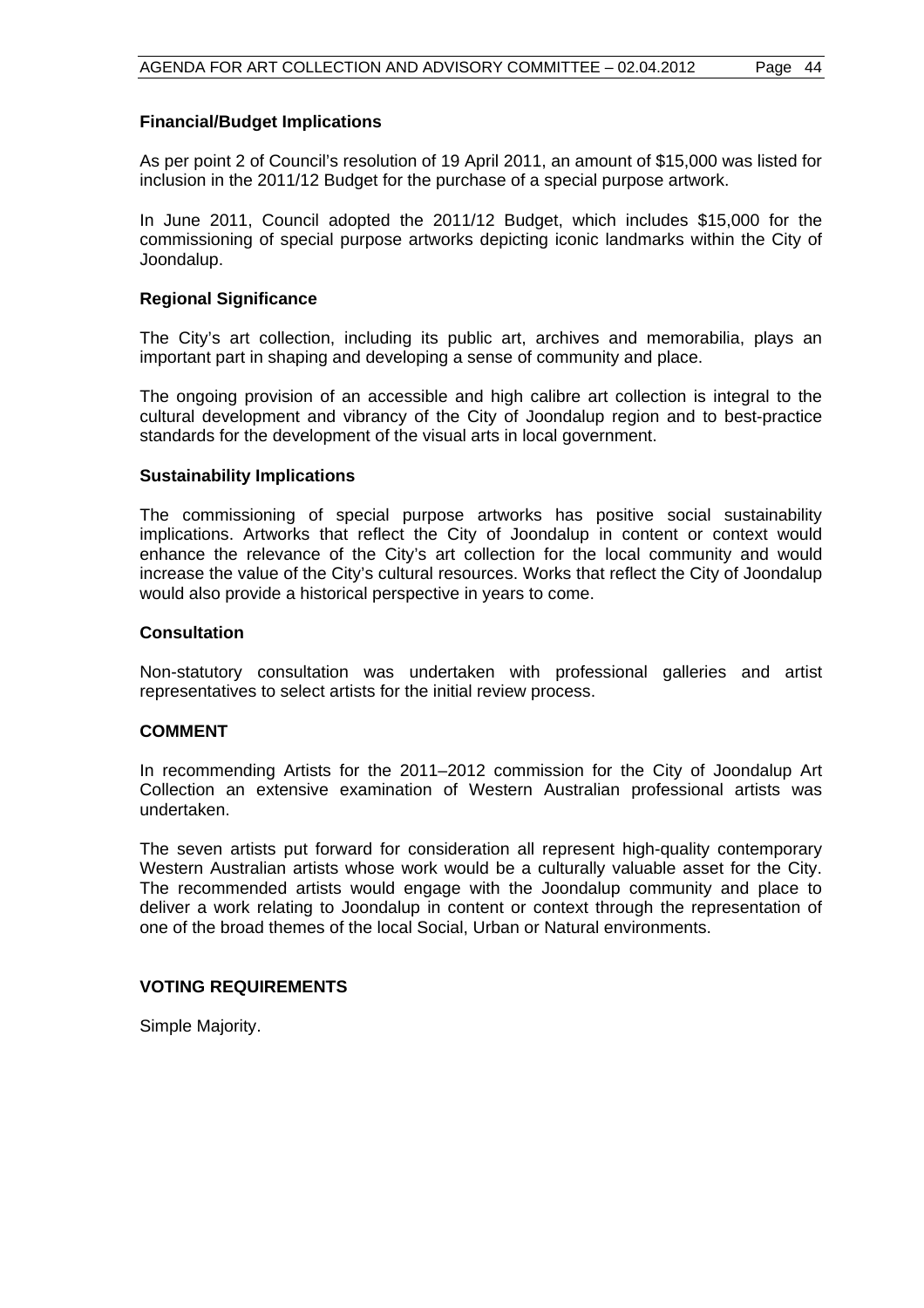#### **RECOMMENDATION**

**That the Art Collection and Advisory Committee SELECTS one of the seven artists recommended to complete the artwork commission with a contract value not to exceed \$15,000.** 

*Appendix 3 refers* 

*To access this attachment on electronic document, click here: <Attach3artagn020412.pdf>*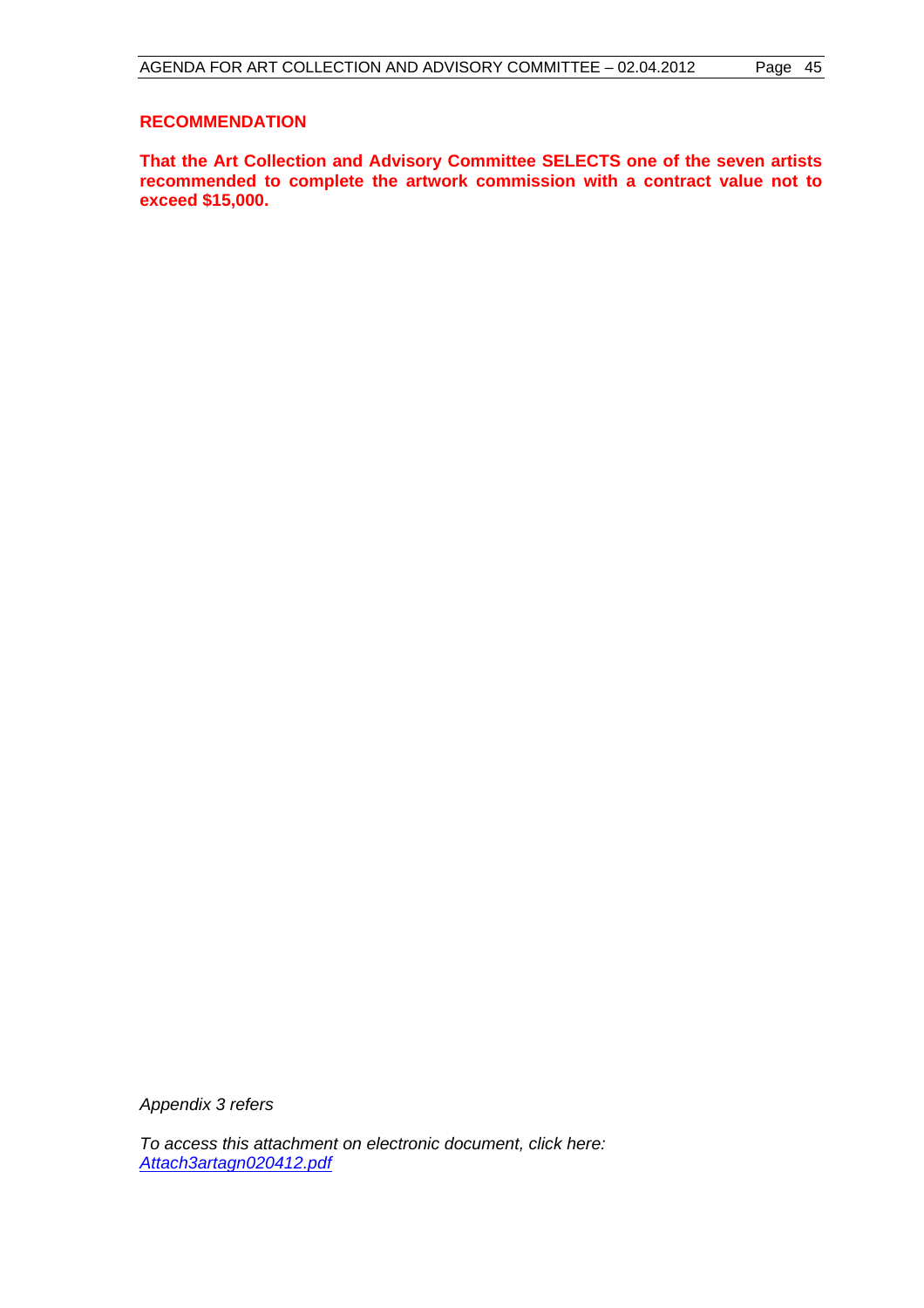## **ITEM 6 PUBLIC ARTWORK PROPOSAL**

| <b>WARD:</b>                           | All                                                          |                                                                                                                                                                                       |  |
|----------------------------------------|--------------------------------------------------------------|---------------------------------------------------------------------------------------------------------------------------------------------------------------------------------------|--|
| <b>RESPONSIBLE</b><br><b>DIRECTOR:</b> | Mr Garry Hunt<br>Office of the CEO                           |                                                                                                                                                                                       |  |
| <b>FILE NUMBER:</b>                    | 14158                                                        |                                                                                                                                                                                       |  |
| <b>ATTACHMENTS:</b>                    | Attachment 1<br>Attachment 2<br>Attachment 3<br>Attachment 4 | Map of proposed locations<br>Artwork showcased at the 2011 'Sculpture by the<br>Sea' Exhibition<br>Examples of billboard public art<br>Photographs of recent City Public Art Projects |  |

#### **EXECUTIVE SUMMARY**

This report presents options for the installation of a new public artwork in the City of Joondalup region.

Public art may be defined as art that is specifically created for display in a publicly accessible space, generally outdoors. To date the City has acquired 35 works of public art and now seeks to commission a new piece with a 2011/12 budgeted allowance of \$50,000.

The work is to be contemporary in nature and will be created with certain objectives in mind. It will be sourced from one of the following three options:

- purchasing an already existing artwork:
- commissioning an artist to produce a piece of public art; and
- developing an 'inside-out' billboard project of regularly changing works.

Five possible locations for the public artwork are also presented:

- the City Centre
	- Central Walk
- a community facility
	- Beaumaris Community Centre
	- Duncraig Community Centre
- a coastal location
	- Hillarys Beach
	- $-$  Iluka Beach.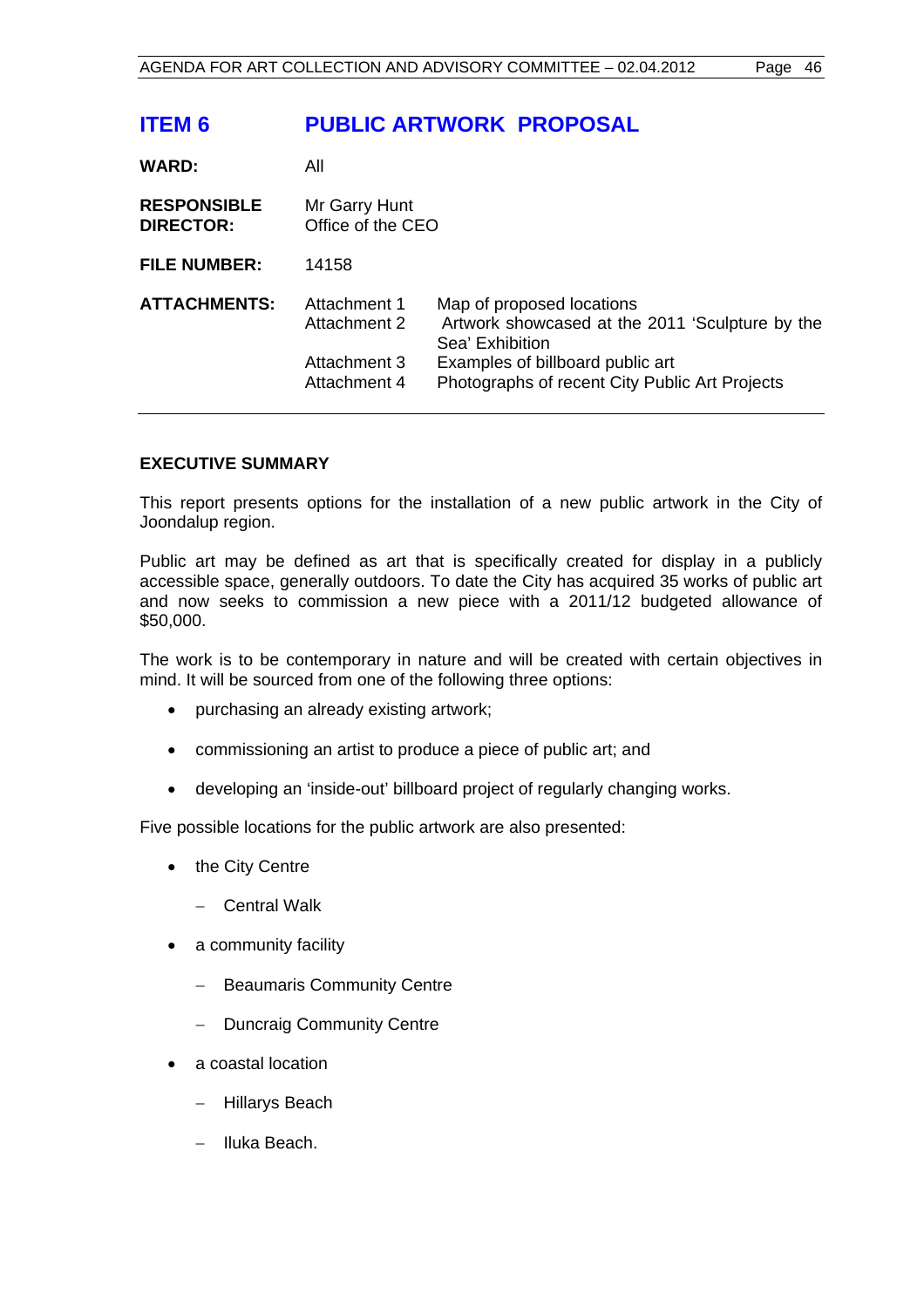The report presents the advantages and disadvantages of each option for both the sourcing of the public artwork and for the artwork's location.

*It is recommended that the Art Collection and Advisory Committee GIVES consideration to a preferred:* 

- *1 location from:* 
	- *1.1 City Centre;*
	- *1.2 Community Facility; and*
	- *1.3 Coastal Location.*
- *2 option relating to the sourcing of public artwork from:* 
	- *2.1 Purchase of existing artwork;*
	- *2.2 Commissioning an artist; and*
	- *2.3 'Inside-out' Billboard project.*

#### **BACKGROUND**

The term 'public art' refers to an artistic work that is specifically created and located for public accessibility. The defining principle of public art is that the work has been designed by an artist for the enhancement of a particular public realm. Public art can be of any art form from traditional mediums, such as sculpture, to more contemporary works that include functional objects or multimedia installations. It may be installed as permanent or temporary artwork or it may be presented as ephemeral art. Public art has a broad scope with many possibilities for the form, function, materials and degree of permanency of the artwork.

In 1991 the City of Wanneroo commenced installing public artworks throughout the local government district. Following the separation of the City of Joondalup from the City of Wanneroo in 1997, the existing works within Joondalup's boundaries became part of the current City of Joondalup public art collection.

Although the collection has had a few recent additions, the majority of the works were created prior to 1999 when a number of major developments were taking place in the Joondalup City Centre.

The most recent City public art projects (in addition to murals) are listed below:

- *2004:* Jon Tarry was commissioned to create the Bali bombing memorial at the Kingsley Memorial Clubrooms.
- *2009:* Bridget Norton was commissioned to create a wall-mounted outdoor work celebrating the re-opening of the redeveloped Craigie Leisure Centre.
- *2011:* Kate McMillan was commissioned to create a work of public art at Seacrest Park Community Sporting Facility.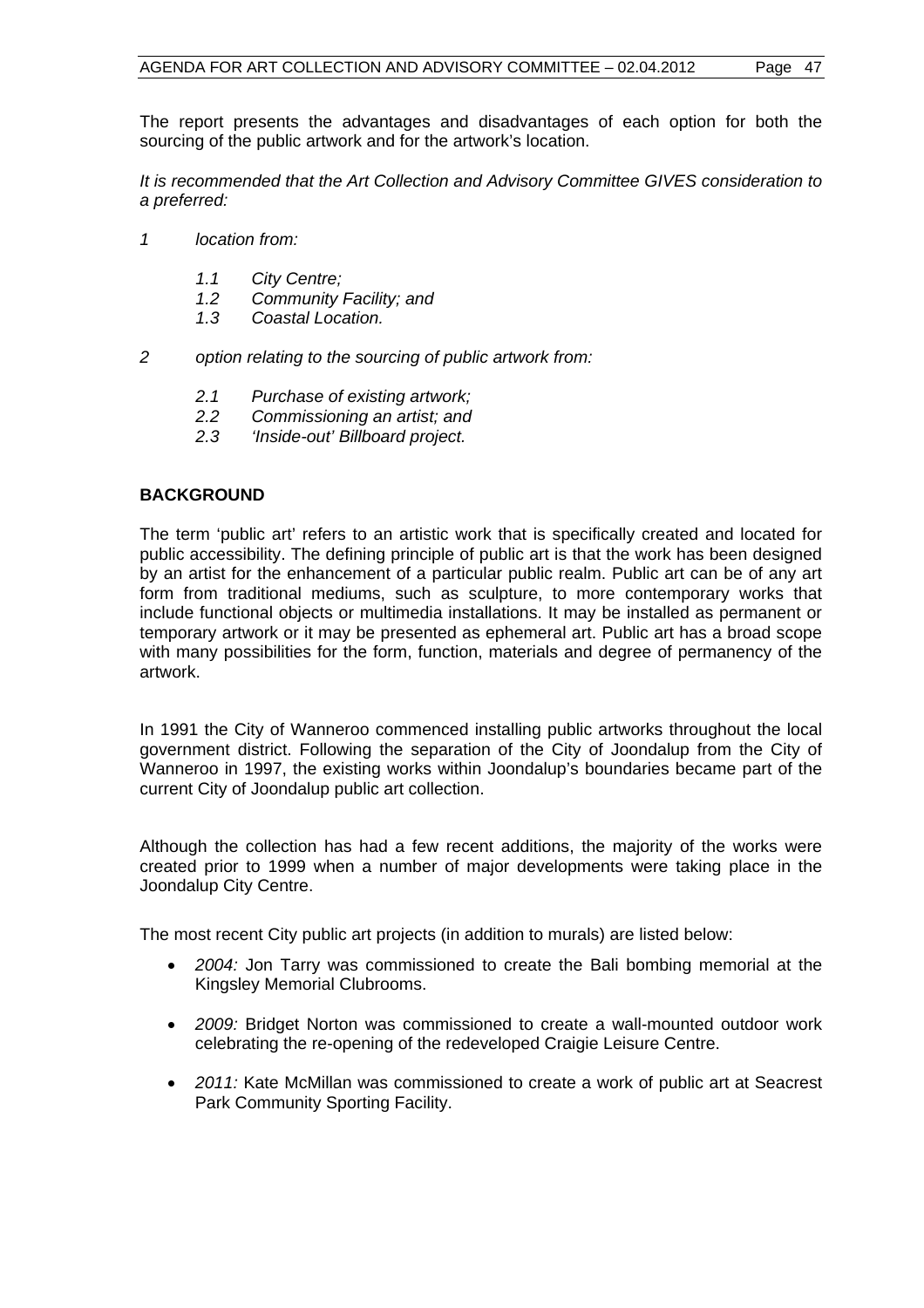The City of Joondalup's current public art collection consists of 35 works of public art including mosaics, murals, sculptures, street bollards, architectural details and street furniture. The majority of works are located in and around the Joondalup City Centre, although it should be noted that the three previous public artworks have been installed outside the City Centre.

The 2011/12 Capital Budget designates an amount of \$50,000 for a new public artwork.

#### **DETAILS**

#### **Objectives**

The following objectives are proposed for the public art project:

- to promote the City as a cultural destination;
- to enhance visitors' experience and thereby increase the potential for tourism;
- to contribute to a 'sense of place' by creating different identities for particular locations;
- to support and encourage the generation of new artistic ideas;
- to create local or regional landmarks;
- to encourage an increased use and enjoyment of public space;
- to physically enhance public places and the public realm by creating points of interest, animating spaces and providing beauty, character or colour to places; and
- to support a culture of innovation.

#### **Style and Medium**

The City of Joondalup Art Collection focuses on Western Australian contemporary art. To ensure consistency of focus, it is proposed that a contemporary style be maintained for the new public artwork.

The medium and nature of public art varies widely according to the artist, theme, budget and location. It is suggested that the artist be selected once the site has been chosen.

#### **Issues and Options Considered**

#### **Artwork Source**

The following three options for sourcing the artwork are considered:

#### *Option 1 — Purchase of existing artwork*

Artworks are recommended for acquisition based on appropriate criteria. In this instance, a short list of works suited to the chosen site would be recommended, from which a final artwork for purchase would be approved by the Art Collection and Advisory Committee.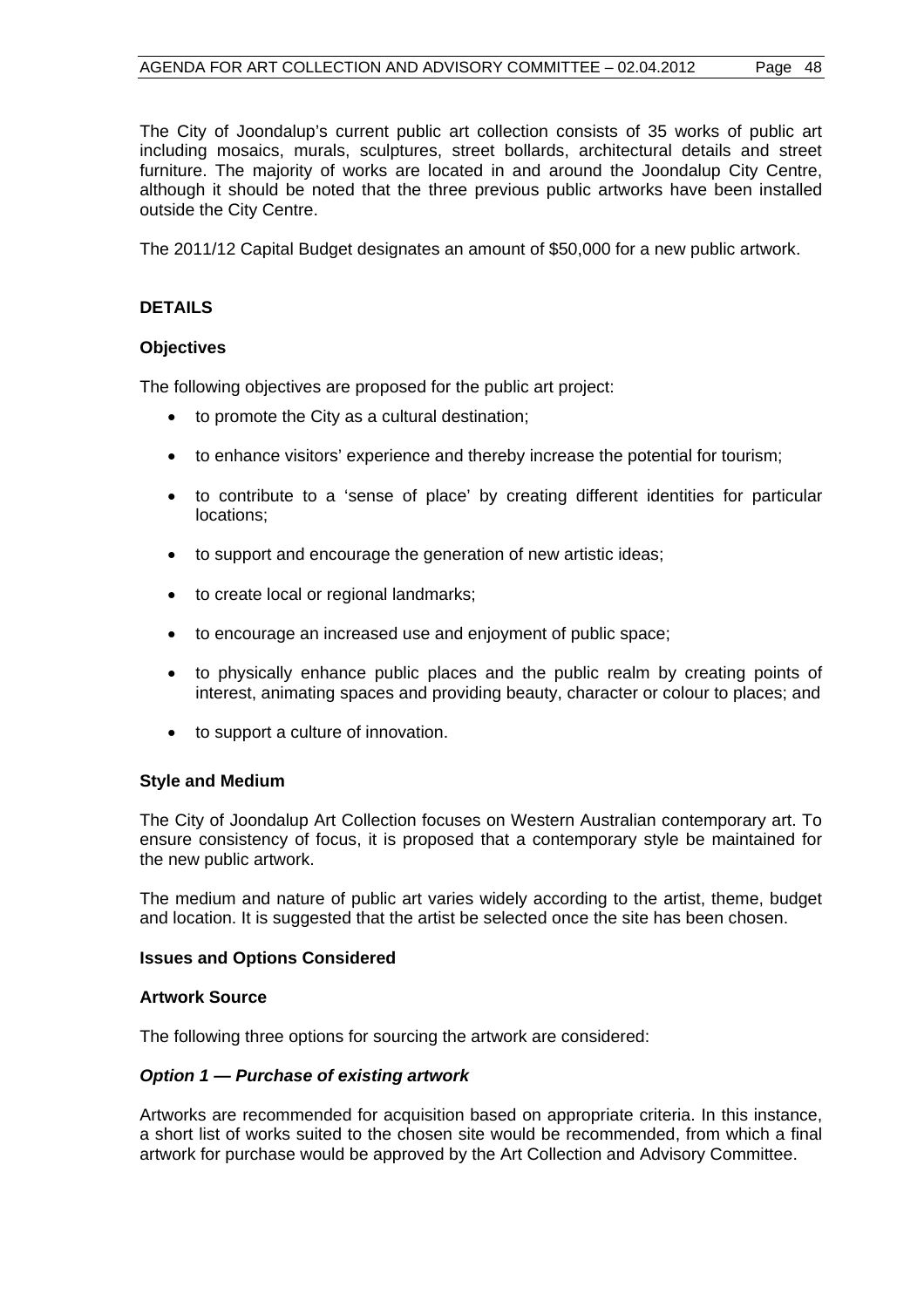A list of artworks available for acquisition would be sourced from representative galleries and exhibitions that specifically showcase public artwork, such as the annual 'Sculpture by the Sea' exhibition on Cottesloe Beach, which will take place in March 2012.

Attachment 2 outlines artwork that was showcased at the 2011 'Sculpture by the Sea' exhibition to give examples of the type of artwork that might be available for purchase within the project budget.

The following advantages and disadvantages apply to this option:

| <b>Advantages</b>                                                                                                                                                                                                                                                                                                                      | <b>Disadvantages</b>                                                                                                                                                                                                                                                                                                      |
|----------------------------------------------------------------------------------------------------------------------------------------------------------------------------------------------------------------------------------------------------------------------------------------------------------------------------------------|---------------------------------------------------------------------------------------------------------------------------------------------------------------------------------------------------------------------------------------------------------------------------------------------------------------------------|
| Short time frame                                                                                                                                                                                                                                                                                                                       | Artwork may not have a specific connection<br>to the site                                                                                                                                                                                                                                                                 |
| With a relatively short period of time<br>required for the completion of the project it<br>is anticipated that an artwork could be<br>installed by the end of June 2012.                                                                                                                                                               | An artwork can be recommended for<br>acquisition based on its general relevance<br>to the site; however, the work won't have<br>been created with that specific site in mind.                                                                                                                                             |
| Good value for money                                                                                                                                                                                                                                                                                                                   | No opportunity for community participation                                                                                                                                                                                                                                                                                |
| The project budget of \$50,000 is a<br>relatively small amount of money in the<br>context of commissioning a work that<br>requires concept plans and detailed<br>designs. Therefore, the purchase of an<br>existing artwork that requires none of<br>these, will allow for a work of greater<br>substance to be installed at the site. | A basic community consultation process<br>may be undertaken to ask stakeholders<br>list<br>their<br>opinions<br>the<br>of<br>works<br>on<br>recommended for acquisition. However,<br>there<br>would<br>be<br>no<br>opportunity for<br>community stakeholders to be involved in<br>the conceptual development of the Work. |
| Ability to know what the work would look<br>like installed                                                                                                                                                                                                                                                                             |                                                                                                                                                                                                                                                                                                                           |
| When commissioning an artist for the<br>creation of a site-specific project, the<br>outcome can never be fully known until<br>final<br>However,<br>when<br>the<br>stage.<br>existing Artwork,<br>purchasing an<br>the<br>decision can be made based on the final<br>appearance of the artwork, rather than on<br>a concept.            |                                                                                                                                                                                                                                                                                                                           |

#### *Option 2 — Commissioning an artist*

The second option is to commission an artist to create a site-specific artwork based on the site chosen for this proposal. Community consultation and participation is considered best practice when commissioning a site-specific artwork.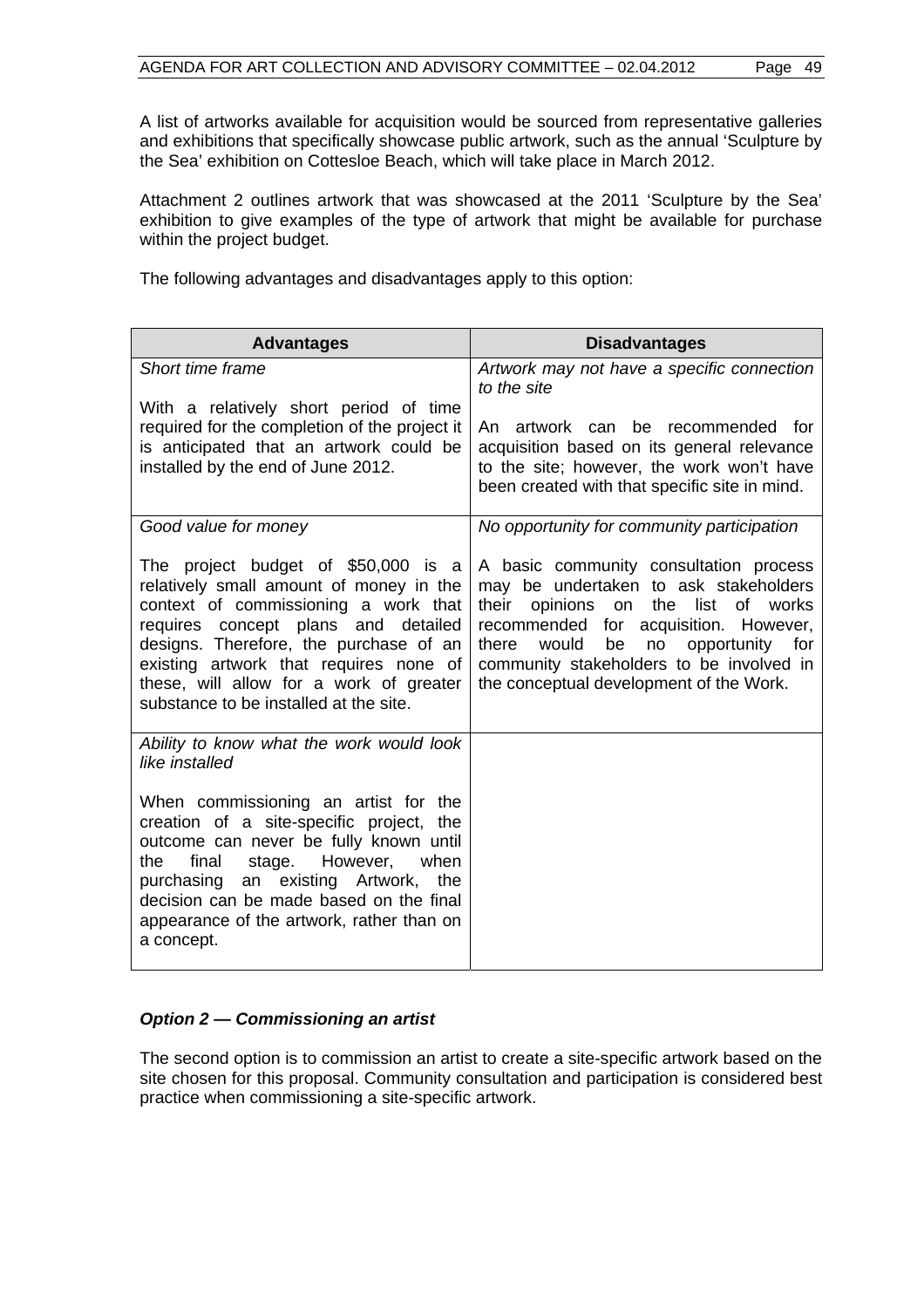|    | <b>Action</b>                       | <b>Result</b>                                                            | <b>Estimated Timeline</b> |
|----|-------------------------------------|--------------------------------------------------------------------------|---------------------------|
| 1. | Call for expressions of<br>Interest | Artists submit brief proposal.                                           | Two Months                |
| 2. | Artist short-listing                | Short list of suitable artists<br>compiled.                              | One Month                 |
| 3. | Design concept stage                | Short-listed artists<br>present<br>detailed concept plans.               | <b>Two Months</b>         |
| 4. | Selection of artist                 | Final selection of artist by Art<br>Collection<br>Advisory<br>Committee. | Two Months                |
| 5. | Commission stage                    | Artist's contract is finalised.                                          | One Month                 |
| 6. | Design approved                     | Final design presented<br>for<br>approval by CEO.                        | Two Months                |
| 7. | Artwork fabrication                 | Artwork is created.                                                      | Nine Months               |
| 8. | Artwork installation                | Artwork is installed on site.                                            | One Month                 |

The proposed commissioning process would involve the following steps:

The following advantages and disadvantages apply to this Option:

| <b>Advantages</b>                                                                                                 | <b>Disadvantages</b>                                                                                                                                                                                                                                                                                 |
|-------------------------------------------------------------------------------------------------------------------|------------------------------------------------------------------------------------------------------------------------------------------------------------------------------------------------------------------------------------------------------------------------------------------------------|
| Site-specific                                                                                                     | Time constraints                                                                                                                                                                                                                                                                                     |
| the artwork to be created<br>Allows<br>specifically for the site and environment<br>in which it is to be located. | The commissioning process and artwork<br>implementation usually require at least nine<br>months for the creation of a successful<br>artwork following approval of the artist and<br>the concept design. The timeline for the<br>complete commissioning<br>process<br>is.<br>approximately 20 months. |
|                                                                                                                   | While the process could be completed more<br>quickly to allow the installation within the<br>current financial year, this may impact on<br>the number of artists expressing an interest<br>in the project and the type of artwork that<br>may be developed for the site.                             |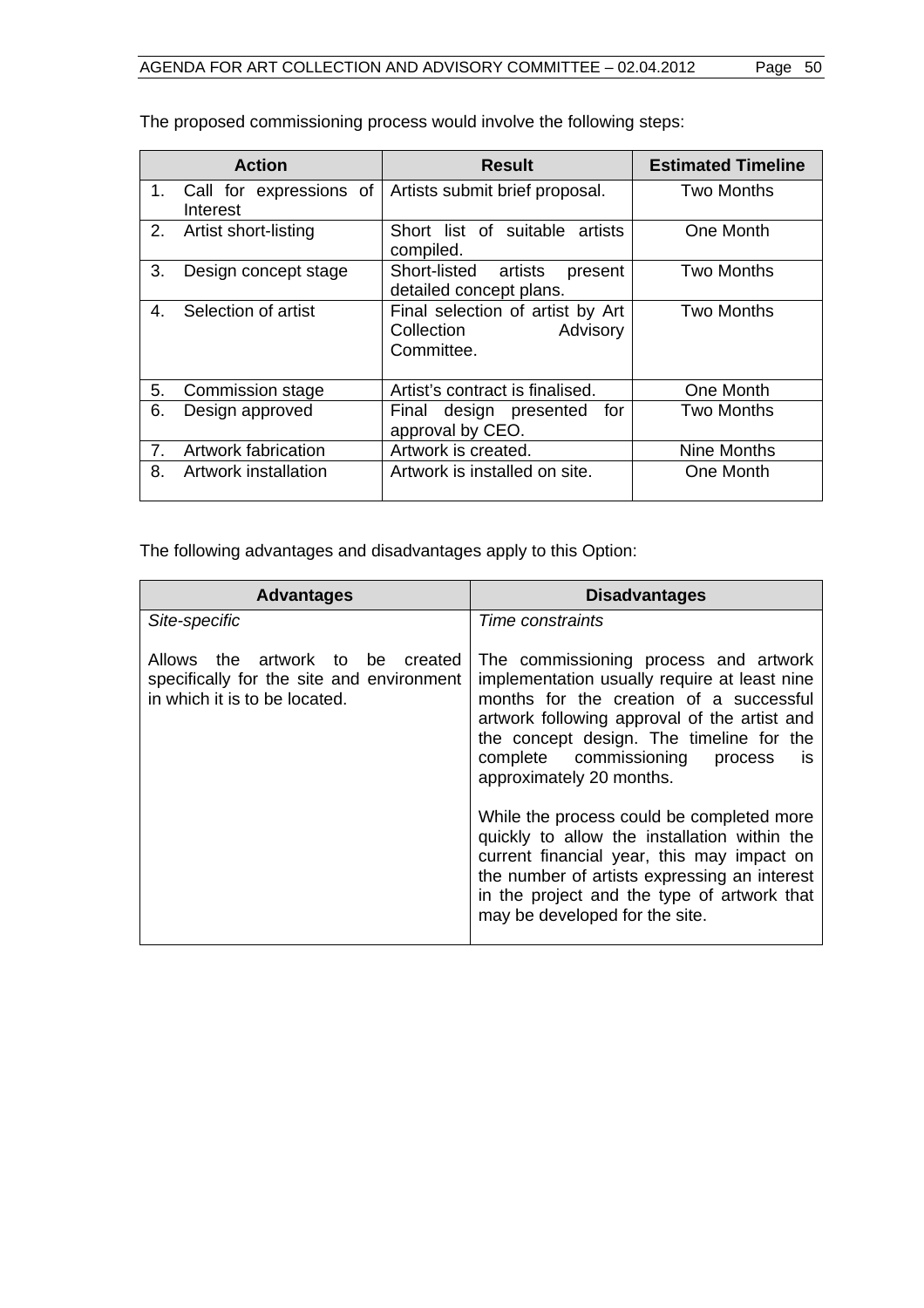| <b>Advantages</b>                                                                                                                                                                                 | <b>Disadvantages</b>                                                                                                                                                                                                                                                                                 |
|---------------------------------------------------------------------------------------------------------------------------------------------------------------------------------------------------|------------------------------------------------------------------------------------------------------------------------------------------------------------------------------------------------------------------------------------------------------------------------------------------------------|
| Community participation                                                                                                                                                                           | Less value for money                                                                                                                                                                                                                                                                                 |
| Allows for community participation to be<br>undertaken in the creation of the artwork<br>concept, which may increase<br>the<br>relevance<br>of the<br>artwork<br>key<br>to<br>stakeholder groups. | The commissioning of an artist is a complex<br>process. The project budget of \$50,000 is a<br>relatively small amount of money when<br>considering a project that requires an artist<br>create concept plans and develop<br>to<br>detailed designs as well as fabricate and<br>install the artwork. |
|                                                                                                                                                                                                   | The process for this option may result in the<br>commissioning of a smaller work or in one<br>that is aesthetically compromised due to<br>budget restraints.                                                                                                                                         |
|                                                                                                                                                                                                   | Unknown outcome                                                                                                                                                                                                                                                                                      |
|                                                                                                                                                                                                   | There is an inability to know precisely how<br>the final artwork will appear until the final<br>stages of the project.                                                                                                                                                                               |
|                                                                                                                                                                                                   | When commissioning a site-specific work it<br>is necessary to allow the fabrication and<br>implementation process to remain flexible in<br>order to manage unforseen issues that may<br>arise. This means that the final appearance<br>of the artwork is not known until it is<br>installed.         |

### *Option 3 — ' Inside-out' billboard project*

The proposed 'inside-out' billboard project involves an initial installation of a 6 x 3 metre billboard, five metres in height, that will be dedicated to displaying contemporary art. The billboard is intended as an outside gallery in the public domain.

This style of public art project has been successfully implemented in other cities such as New York in the US and Edinburgh in the UK (Attachment 3 refers). The installations in these cities have resulted in the participation of high profile artists, increased tourism, excellent community engagement and interest, media coverage, revitalisation of previously degraded areas and the creating of a regional landmark.

In the Joondalup context, every three months a new artist would be commissioned to create a new work specifically for the inside-out project. It is anticipated that four artists will take part every year, including artists selected from the City's two annual art awards. It is proposed that the billboard year would begin in March (to coincide with the Joondalup Festival) and run until the end of February.

There would be no prescribed theme, but the invited artist's work would need to meet appropriate standards concerning quality and suitability for public display. It is intended that the approval be issued by the CEO, after consulting with the City's Art Collection and Advisory Committee.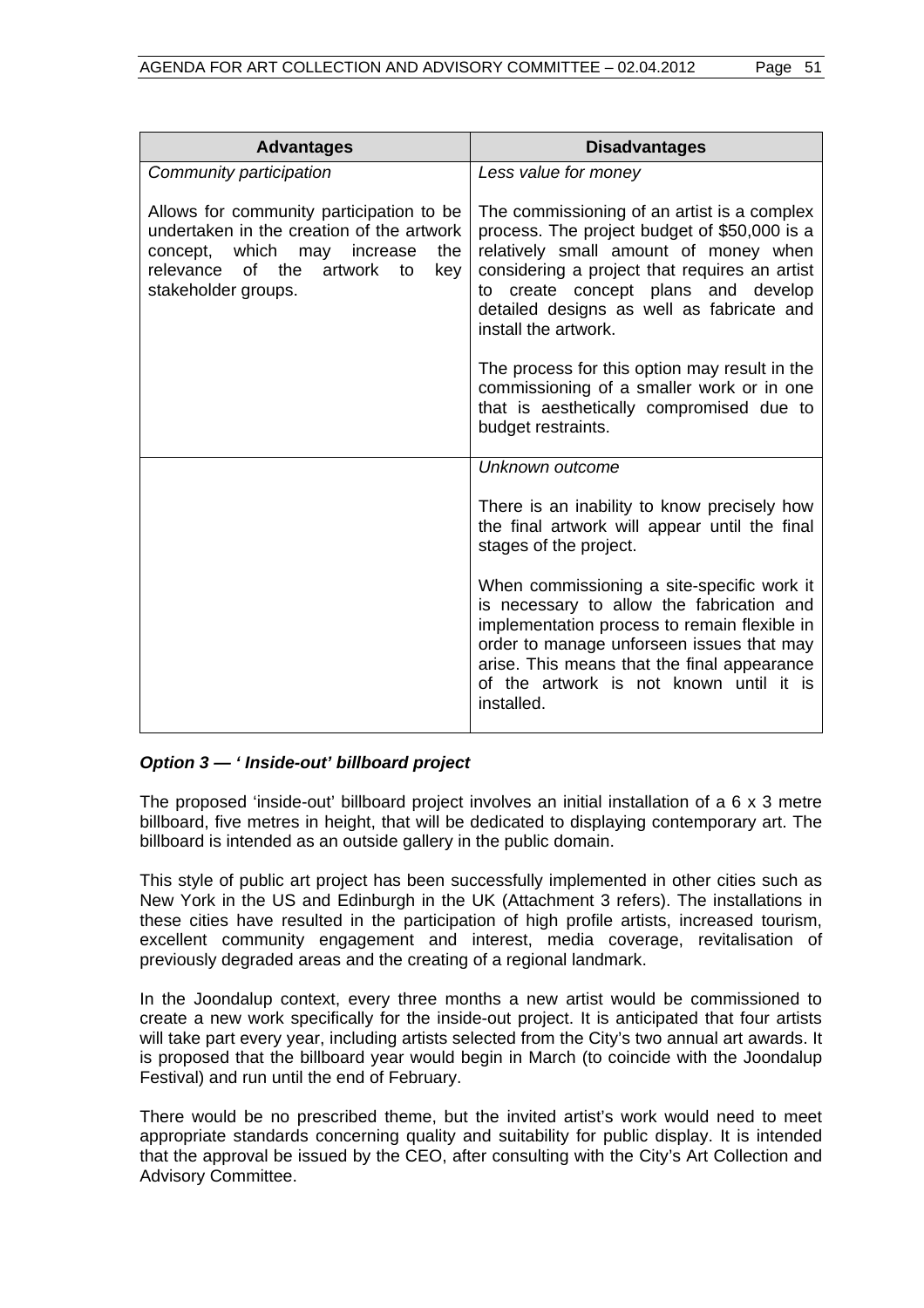To coincide with each work, 50 limited-edition A3 size prints of the artist's work would be released for purchase. Print number one of each commissioned series would be retained by the City in order to enhance the City's art collection and serve as a record of the project.

The initial cost of developing the project and the installation of structure, along with the first two works in the current financial year, would be \$23,000.

The annual running costs, including installation of four works per year, artists fees and the limited edition prints, would be \$18,000.

Attachment 3 shows examples of billboard artwork in other cities as an illustration of the type of project that might be available within the project budget allowance.

| <b>Advantages</b>                                                                                                                                                                                                              | <b>Disadvantages</b>                                                                                                                                                                                                                                           |  |  |
|--------------------------------------------------------------------------------------------------------------------------------------------------------------------------------------------------------------------------------|----------------------------------------------------------------------------------------------------------------------------------------------------------------------------------------------------------------------------------------------------------------|--|--|
| Highly visible structure                                                                                                                                                                                                       | visible<br>Inappropriate<br>setting of highly<br>structure                                                                                                                                                                                                     |  |  |
| The proposal is for a statuesque work,<br>which would be highly visible from a<br>distance and very accessible to the<br>general public.                                                                                       | If placed inappropriately, the billboard would<br>have the potential to interfere with lines of<br>sight from nearby buildings or vantage<br>points. The location of the work would need<br>to be managed along with consultation with<br>the local community. |  |  |
| Rotational nature of artwork                                                                                                                                                                                                   | Installation constraints                                                                                                                                                                                                                                       |  |  |
| A constantly changing display adds life<br>and vitality to the selected location. This<br>would encourage the community to<br>revisit the work regularly to see the latest<br>installation.                                    | The billboard installation will require:<br>development approval<br>a building licence<br>$\bullet$<br>engineer certification.<br>$\bullet$                                                                                                                    |  |  |
| Particular artworks on display that don't<br>appeal to certain members of the public<br>can be guaranteed to be replaced after<br>three months of exposure.                                                                    |                                                                                                                                                                                                                                                                |  |  |
| Economical maintenance                                                                                                                                                                                                         | Ongoing annual expenses                                                                                                                                                                                                                                        |  |  |
| The regular turnover allows for ongoing<br>maintenance within the project budget<br>and this is very cost-effective. More<br>traditional public artworks may require<br>more expensive maintenance if damage<br>were to occur. |                                                                                                                                                                                                                                                                |  |  |
| Supportive of a broader range of artists                                                                                                                                                                                       |                                                                                                                                                                                                                                                                |  |  |
| This project could be opened to a range<br>of artists, from emerging to established.<br>Traditional static public artworks only<br>showcase a single artist.                                                                   |                                                                                                                                                                                                                                                                |  |  |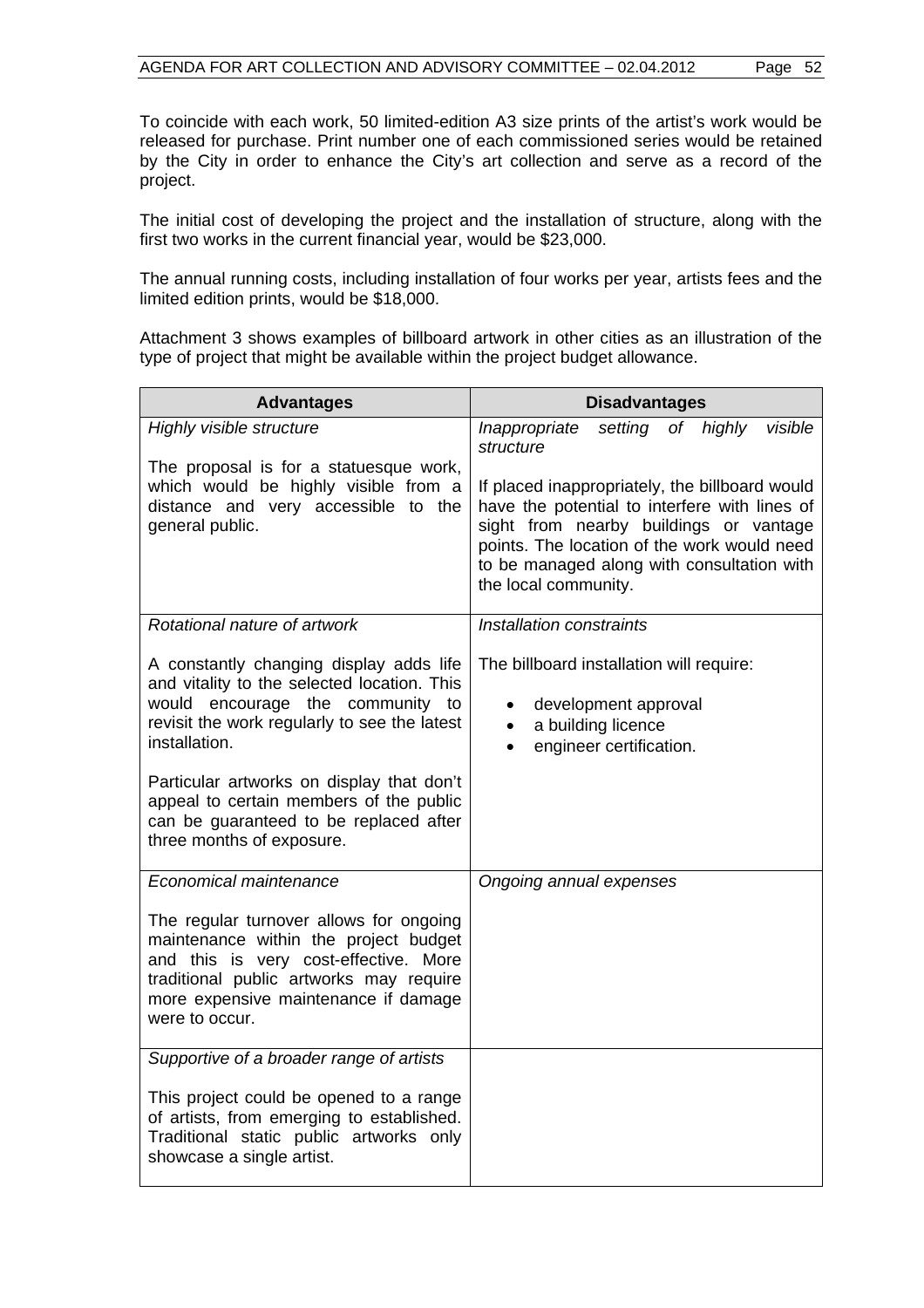| <b>Advantages</b>                                                                                                                                         | <b>Disadvantages</b> |
|-----------------------------------------------------------------------------------------------------------------------------------------------------------|----------------------|
| Benefits of limited edition prints                                                                                                                        |                      |
| The prints would enhance the City's art<br>collection and proceeds from print sales<br>would contribute to both the project and<br>the blend(er) gallery. |                      |
| Links to the Joondalup Festival                                                                                                                           |                      |
| A new work would be installed each year<br>to coincide with the opening of the<br>Joondalup Festival.                                                     |                      |

#### **Location**

For any location, an appropriate site-specific work could be commissioned or purchased especially to suit the local environment. The inside-out billboard would be suitable to situate at a variety of sites, the preference being the Joondalup City Centre (see Attachment 3 for location).

Below is a table of possible locations and the advantages and disadvantages for each:

| <b>Location</b>                           | <b>Advantages</b>                                                                                                                                                                                                                                                                                                                                                                                                                                                                                             | <b>Disadvantages</b>                                                                                                                                  |
|-------------------------------------------|---------------------------------------------------------------------------------------------------------------------------------------------------------------------------------------------------------------------------------------------------------------------------------------------------------------------------------------------------------------------------------------------------------------------------------------------------------------------------------------------------------------|-------------------------------------------------------------------------------------------------------------------------------------------------------|
| <b>City Centre</b><br>(i.e. Central Walk) | High profile City location<br>$\bullet$<br>Would contribute to the<br>$\bullet$<br>revitalisation of Central<br>Walk<br>A public artwork has not<br>٠<br>been installed in the City<br>Centre since 2001<br>May be best suited to the<br>٠<br>inside-out<br>billboard<br>project, which suits an<br>urban setting and could<br>be located unobtrusively<br>on the western side of the<br>Boas Avenue end of<br><b>Central Walk</b><br>Could become a feature<br>of City-based events<br>such as the Joondalup | The vast majority of<br>$\bullet$<br>existing public artworks<br>are already located in<br>the City Centre, while<br>suburbs<br>other<br>have<br>none |
|                                           | <b>Festival or Central Walk</b><br>Markets.                                                                                                                                                                                                                                                                                                                                                                                                                                                                   |                                                                                                                                                       |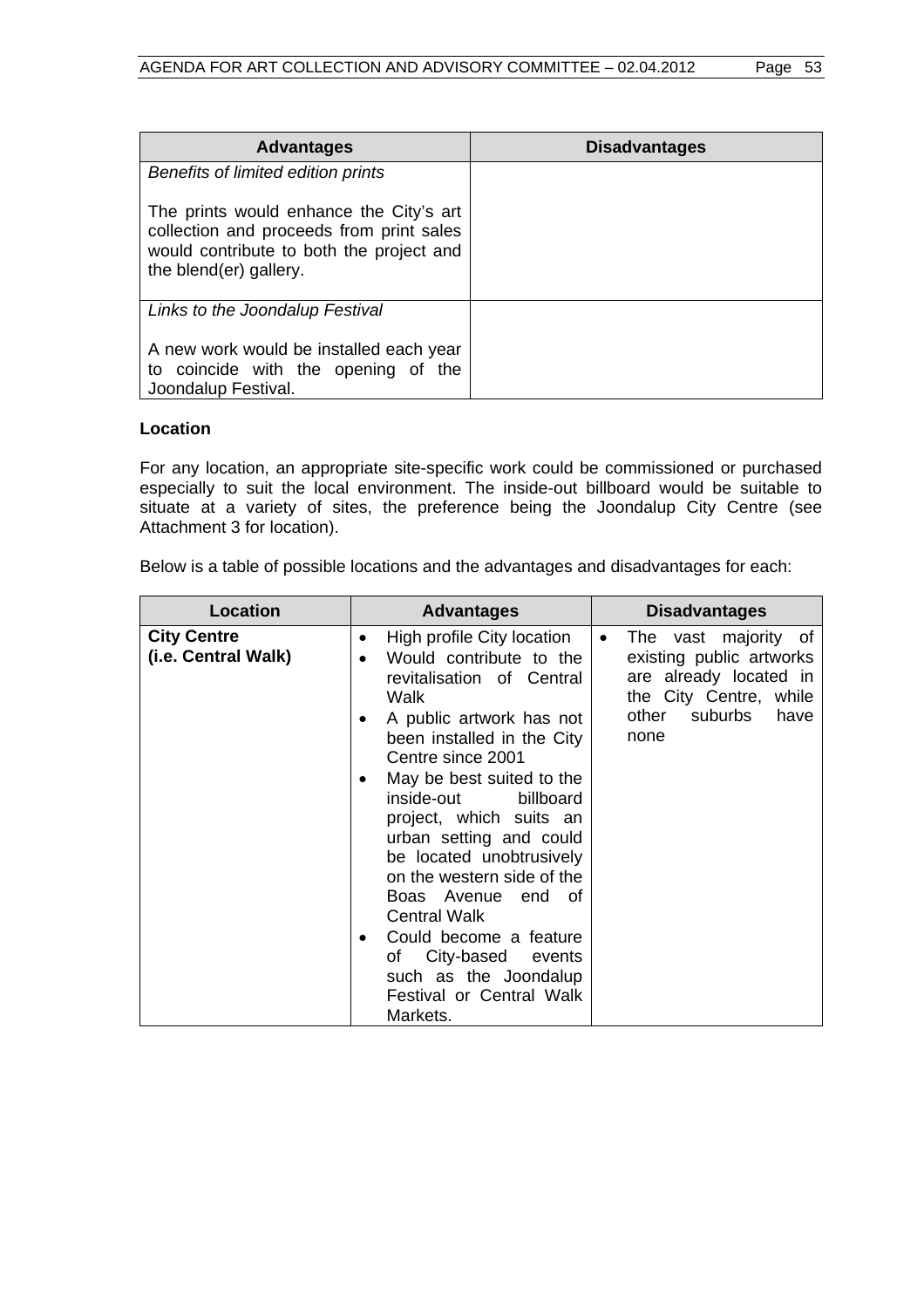| <b>Location</b>                                                                                                                        | <b>Advantages</b>                                                                                                                                                                                                                                                                                                                                                                                                                        | <b>Disadvantages</b>                                                                                                                                                                                                                                                                                                                                                                                                                                                                                                                                      |
|----------------------------------------------------------------------------------------------------------------------------------------|------------------------------------------------------------------------------------------------------------------------------------------------------------------------------------------------------------------------------------------------------------------------------------------------------------------------------------------------------------------------------------------------------------------------------------------|-----------------------------------------------------------------------------------------------------------------------------------------------------------------------------------------------------------------------------------------------------------------------------------------------------------------------------------------------------------------------------------------------------------------------------------------------------------------------------------------------------------------------------------------------------------|
| <b>Community Facility</b><br><b>Beaumaris</b><br>(i.e.<br><b>Community Centre or</b><br><b>Duncraig</b><br><b>Community</b><br>Centre) | Well-equipped halls with<br>$\bullet$<br>large<br>capacity<br>and<br>extensive community use<br>in<br>suburbs.<br>Located<br>$\bullet$<br>where there are no other<br>major public artworks<br>Fencing and layout of the<br>$\bullet$<br>would<br>property<br>vandalism<br>discourage<br>and offer the work some<br>measure of protection                                                                                                | visibility<br>Limited<br>for<br>$\bullet$<br>specifically<br>public<br>not<br>the<br>community<br>using<br>centre<br>Proximity to playground<br>$\bullet$<br>equipment and number<br>of children using the<br>may result<br>in<br>centre<br>attempting<br>children<br>to<br>climb the artwork, which<br>may prove undesirable<br>depending<br>the<br>on<br>selected work                                                                                                                                                                                  |
| <b>Coastal</b><br>(i.e. Hillarys Beach or<br>Iluka Beach)                                                                              | Features<br>picturesque<br>$\bullet$<br>beachside<br>parklands<br>ample family<br>containing<br>facilities<br>Popular, well-used area,<br>$\bullet$<br>attracting<br>diverse<br>age<br>groups including families<br>with children<br>A well-maintained beach<br>$\bullet$<br>setting which may make<br>an ambient location for a<br>public artwork<br>landscape<br>The<br>costal<br>$\bullet$<br>offer<br>artistic<br>may<br>inspiration | setting<br>is<br>costal<br>$\bullet$<br>A<br>unsuitable<br>for<br>some<br>mediums; artworks may<br>weather<br>quickly<br>more<br>located<br>than<br>those<br>inland, due to sand,<br>wind and salt erosion<br>Exposed location may<br>$\bullet$<br>make vandalism<br>more<br>likely<br>Proximity to playground<br>$\bullet$<br>equipment and number<br>of children<br>using<br>the<br>beach<br>may<br>result<br><i>in</i><br>attempting<br>children<br>to<br>climb the artwork, which<br>may prove undesirable<br>depending<br>the<br>on<br>selected work |

**Legislation/Strategic Plan/Policy Implications** 

Legislation **Not Applicable.** 

**Strategic Plan** 

*Key Focus Area* Development of the City's art collection relates to the key focus area of 'community wellbeing' in the Strategic Plan.

**Objective Objective 5.3** To facilitate culture, the arts and knowledge within the community*.*  Outcome:Cultural and artistic opportunities within the City are maintained and enhanced whilst the City's libraries provide quality environments and learning opportunities.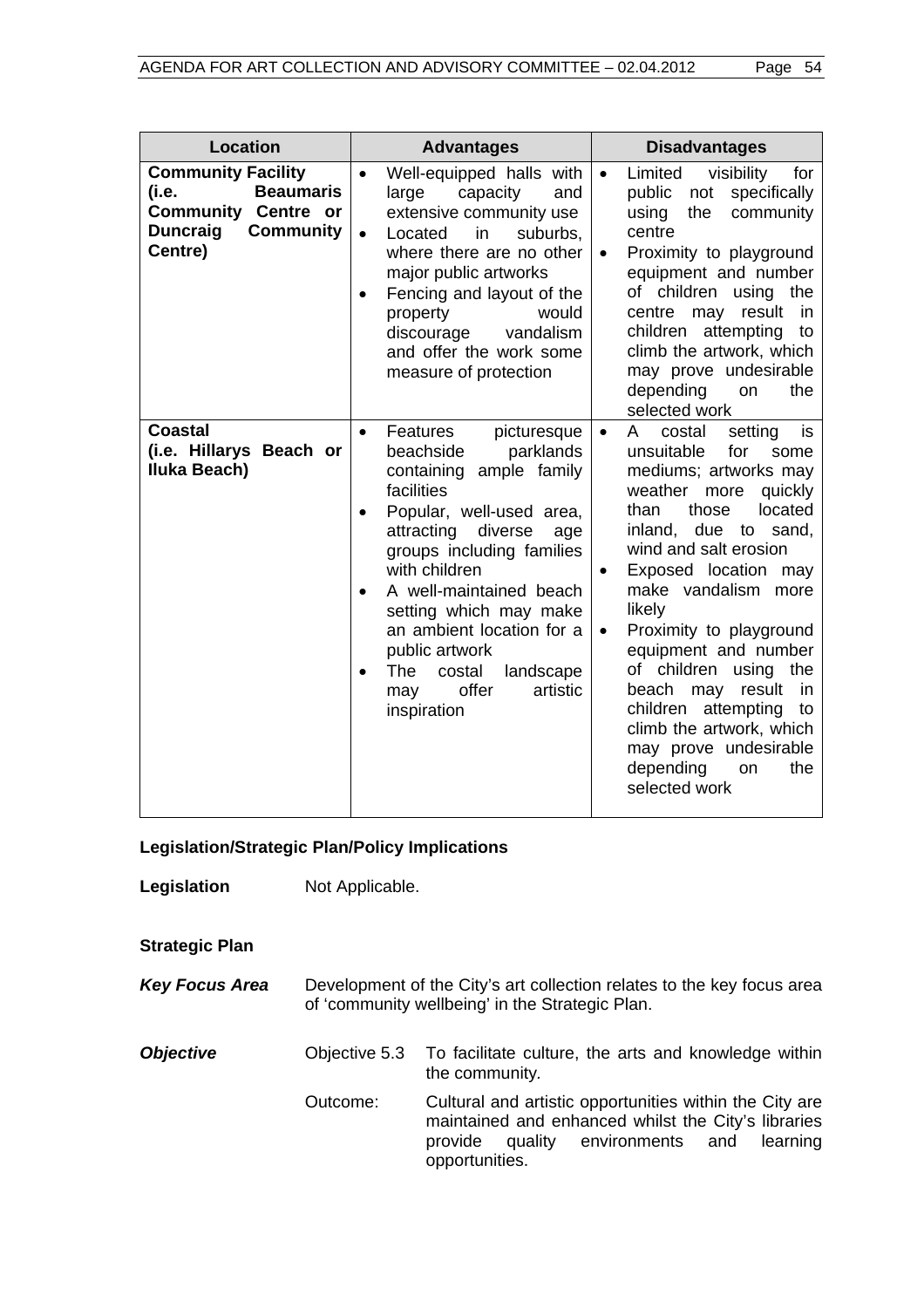#### **Policy Implications**

The City's Art and Memorabilia Collection Policy is currently being reviewed. The present version of the policy states:

*"The City will support Western Australian art and artists through an art acquisition program. The City will adopt a multi-criteria approach to its art collection, acquisitions and awards. This approach will ensure that the collection, acquisitions and awards include contemporary art and art demonstrating local content and context."* 

#### **Risk Management Considerations**

All works considered would need to meet stringent public safety criteria.

#### **Financial/Budget Implications**

In June 2011 Council adopted the 2011/12 Budget, which includes an allowance of \$50,000 for a public artwork.

This figure would be treated as the maximum budget for either commissioning or purchasing a work, inclusive of any project management, installation or consultation costs.

The inside-out billboard project would cost \$23,000 in 2011/12 but would require an ongoing annual budget of \$18,000.

#### **Regional Significance**

The City's art collection, including its public art, archives and memorabilia, plays an important part in shaping and developing a sense of community.

The ongoing provision of an accessible and high calibre art collection is integral to the cultural development and vibrancy of the City of Joondalup region and to best-practice standards for the development of the visual arts in local government.

#### **Sustainability Implications**

The installation of public artworks has positive social sustainability implications. Public art physically enhances a locality and provides a catalyst for public discussion of current social, economic and environmental issues. Public artworks physically enhance public places and the public realm by creating points of interest, animating spaces, and providing beauty, character or colour to places. The installation of a public artwork would enhance the relevance of the City's public spaces for the local community and would increase the value of the City's cultural resources.

#### **Consultation**

It is recommended that community consultation is not required in the conceptual development of the artwork as it is intended that this will be a professional artwork, rather than a community participation project.

However, the City would ensure that community groups and nearby residents are made aware of the installation of the artwork prior to its construction.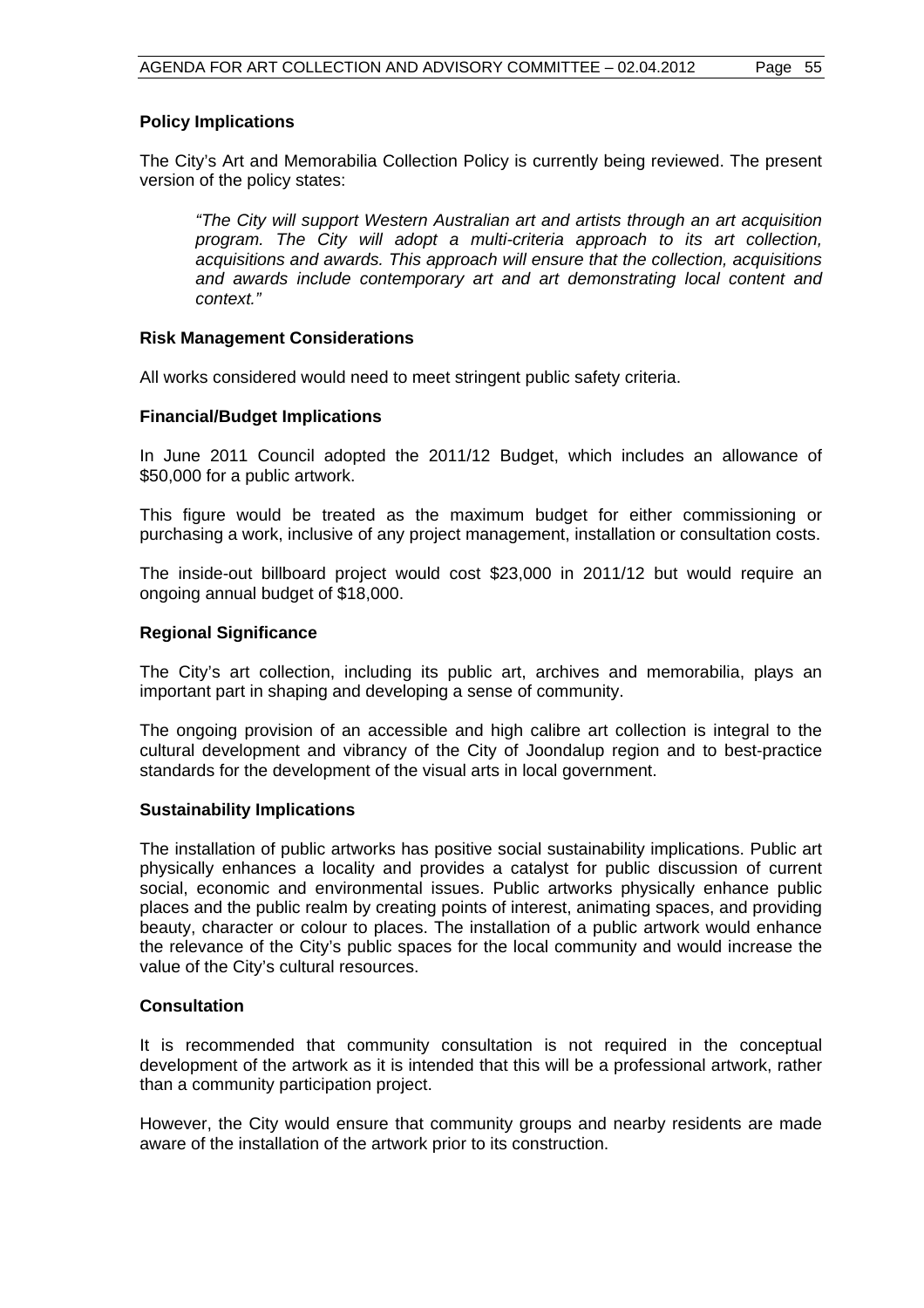#### **COMMENT**

All options present an opportunity for a commission of public artwork to aid in the revitalisation of a choice of public spaces.

It is suggested that consideration be given first to the proposed locations for public art and then to the selection of an appropriate form of public art.

#### **VOTING REQUIREMENTS**

Simple Majority.

#### **RECOMMENDATION**

**That the Art Collection and Advisory Committee GIVES consideration to a preferred:** 

- **1 location from:** 
	- **1.1 City Centre;**
	- **1.2 Community Facility; and**
	- **1.3 Coastal Location.**
- **2 option relating to the sourcing of public artwork from:** 
	- **2.1 Purchase of existing artwork;**
	- **2.2 Commissioning an artist; and**
	- **2.3 'Inside-out' Billboard project.**

*Appendix 4 refers* 

*To access this attachment on electronic document, click here: <Attach4artagn020412.pdf>*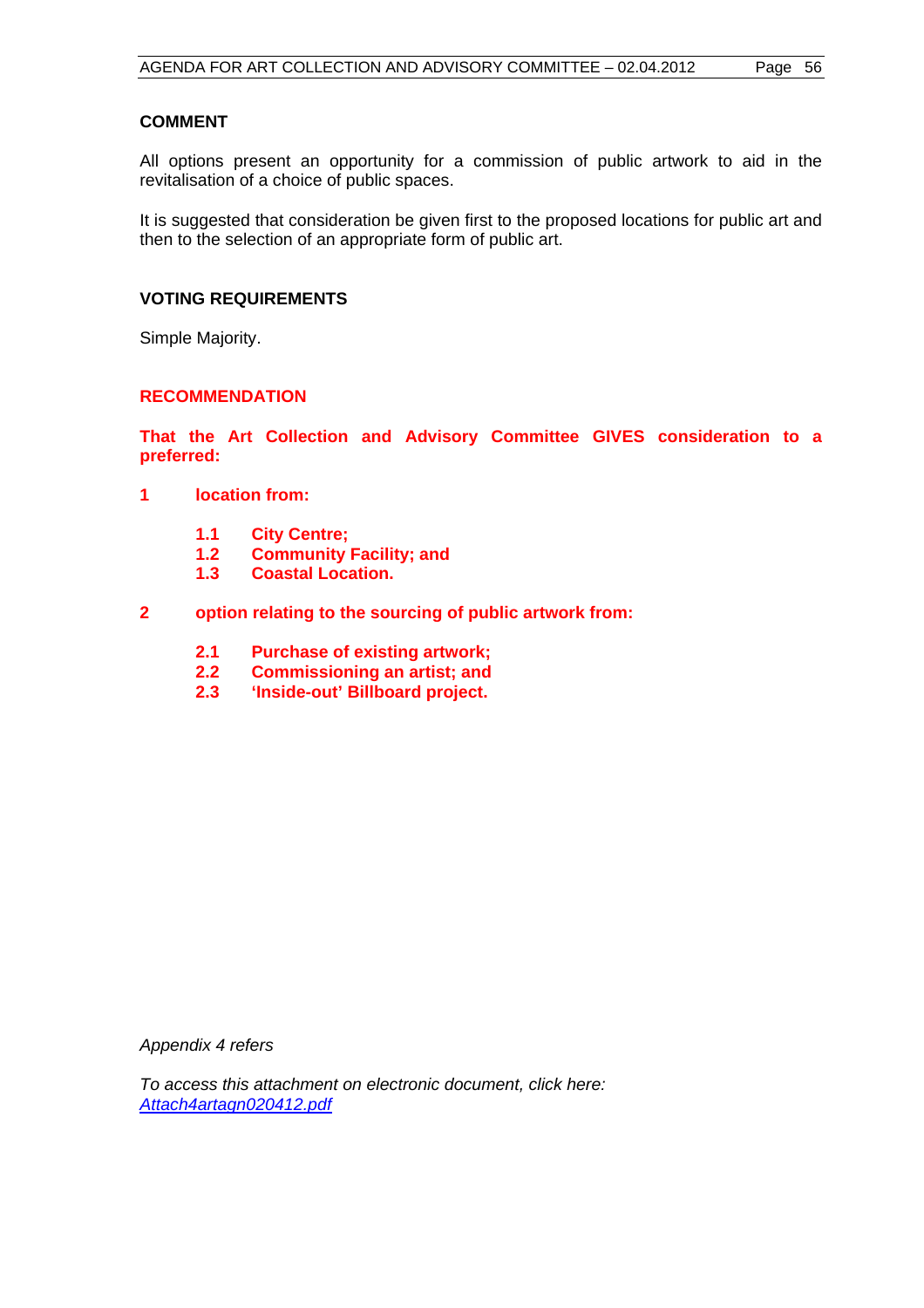## **MOTIONS OF WHICH PREVIOUS NOTICE HAS BEEN GIVEN**

## **REQUESTS FOR REPORTS FOR FUTURE CONSIDERATION**

**CLOSURE**